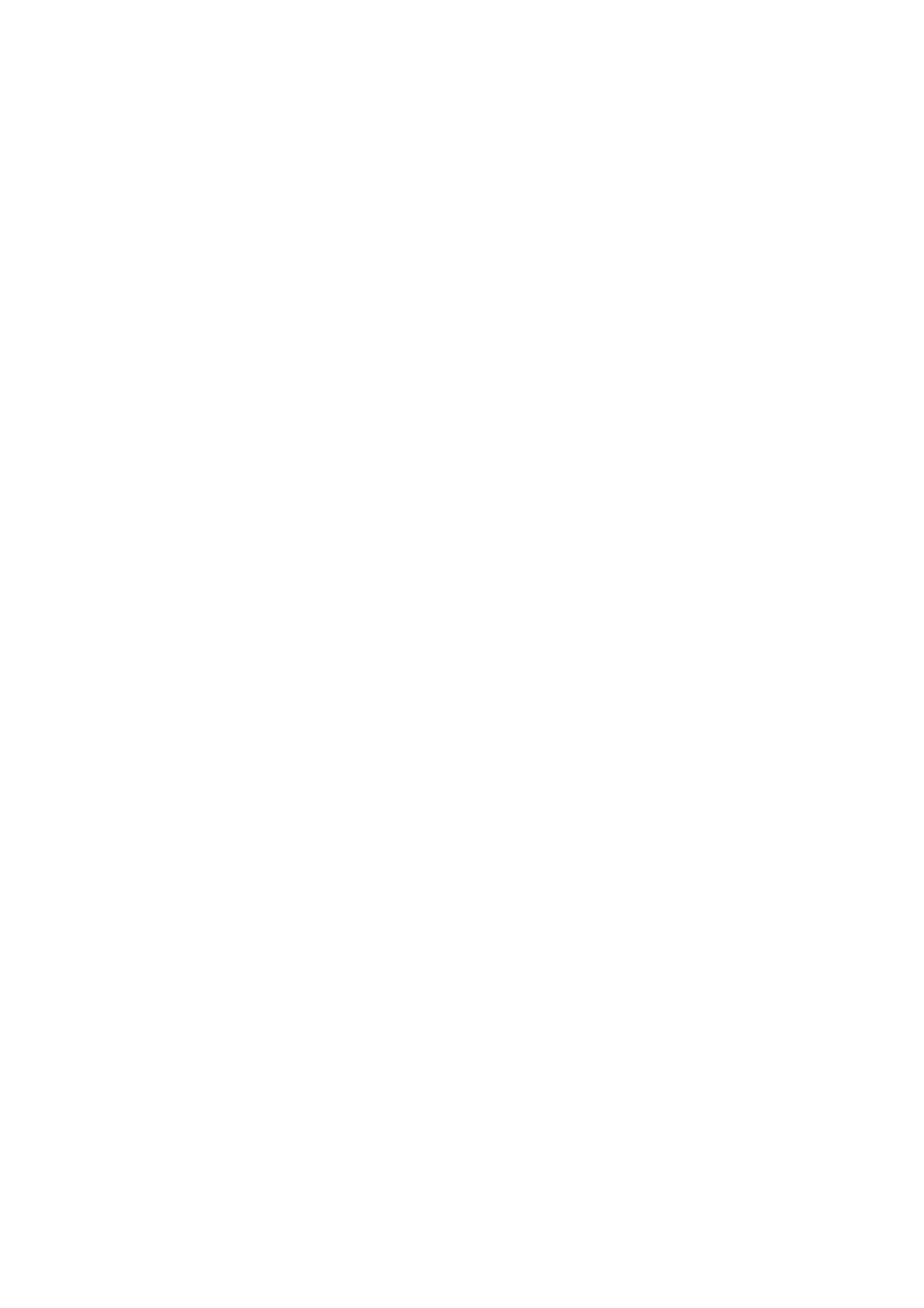### **SECTION D**

# **QUALITATIVE ANALYSIS METHODS**

# **Jayanti Banerjee Lancaster University**

Chapter 6 of the Manual for Relating Language Examinations to the Common European Framework of Reference for Languages: Learning, Teaching, Assessment (CEF) (henceforth referred to as 'the Manual'), explains that 'internal validation is a pre-requisite for acceptable linking to the CEF' (Council) of Europe, 2003: 100). This chapter focuses on how intrinsic test quality might be established by answering questions such as:

- i. Are the items really the level(s) they are supposed to be?
- ii. Are the results awarded by different raters comparable?
- iii. Are subtests supposedly testing different things providing different information?
- iv. Are learners focussing on what is being tested or are they focussing on something quite different?
- v. Do the interviewers elicit a good performance effectively?

[extracted from Council of Europe,  $2003: 100 - 101$ ]

This section of the Reference Supplement is intended to demonstrate how questions about test quality can be answered using qualitative analysis methods. Its content is as follows:

- i. An overview of qualitative methods
- ii. Verbal reports
- iii. Diary Studies
- iv. Discourse/conversation analysis
- v. Analysis of test language
- vi. Data collection frameworks
- vii. Task characteristic frameworks
- viii. Questionnaires
- ix. Checklists
- x. Interviews

Sub-sections  $ii - x$  have been grouped according to the nature of the data gathered. They will each follow a standard pattern: description of the qualitative method; examples of research using that method; and advice on how to use the method. Where possible, a key reference will be suggested for each method. A full list of references can be found at the end of the section.

Despite the focus of this section upon issues of test quality, I would like to suggest that many of the methods described here could also be used as part of standard-setting procedures. I will return to this in sub-section 6. However, it is important first to understand what each qualitative method entails and how it has been used already in language testing research.

#### **1. Qualitative analysis methods**

Qualitative approaches to test validation enable test developers and test users to look more closely at how a test is working by focussing on individuals or small groups. They can be distinguished from quantitative approaches in a number of ways. First, as has already been intimated, qualitative approaches focus on individuals or small groups rather than large test populations. Their aim is to gather detailed information about the specific experiences of these individuals or groups. If a quantitative method, such as a large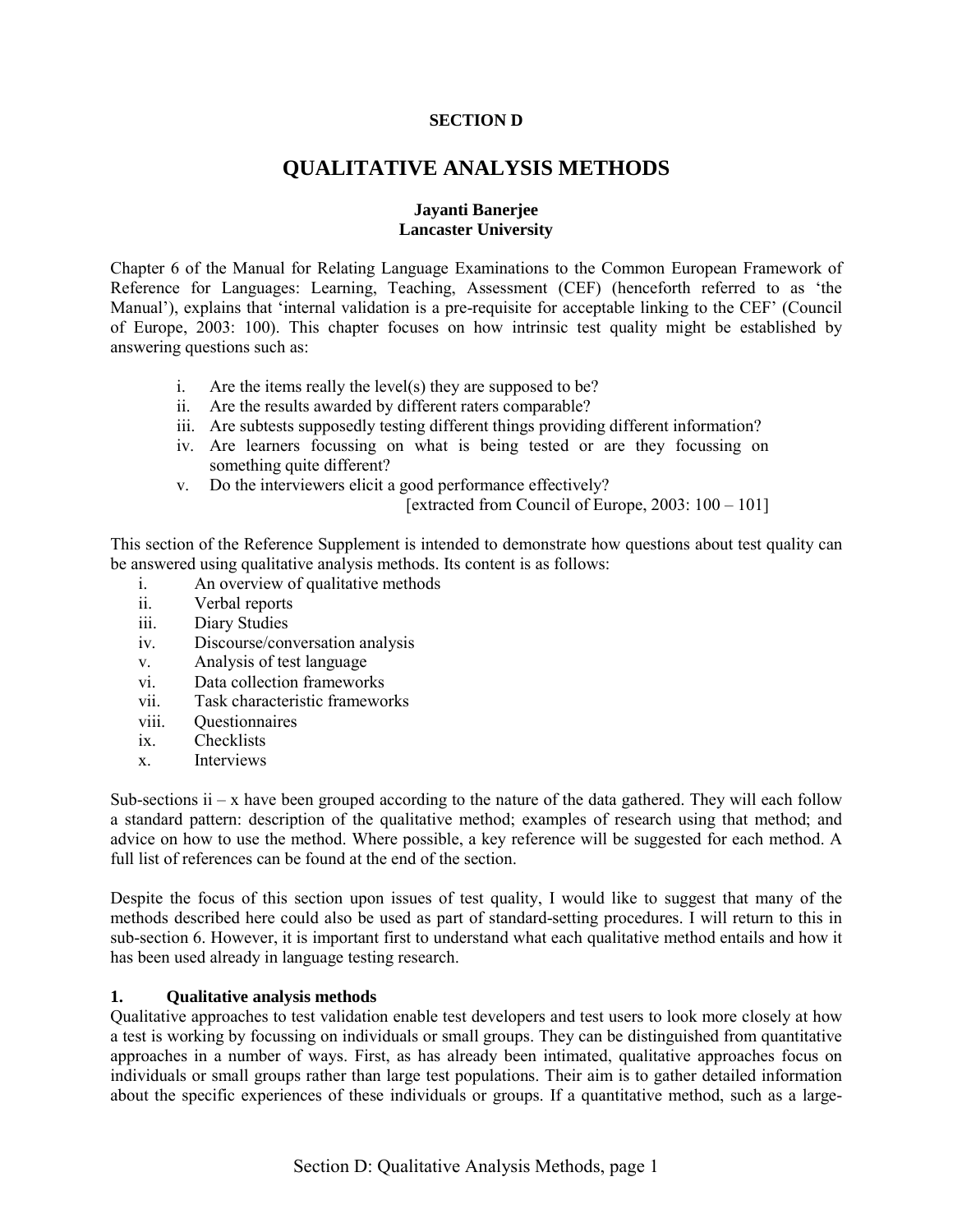scale survey, has revealed a trend, then a qualitative method can be used to explore that trend at the level of the individual  $-$  perhaps in order to explain it.

Second, qualitative approaches have been termed 'interactive and humanistic' (see Cresswell, 2003: 181). The involvement with the research participant is closer. This demands a great deal of sensitivity on the part of the researcher. In many cases, the research participants also contribute to the direction of the research.

Third, qualitative research is interpretive and tends to be cyclical and emergent. For instance, if a researcher wanted to explore test administration procedures (in order to check how test secrecy is maintained) they might design a questionnaire to be completed by everyone involved in the administration of the test (teachers, examiners, office staff). They might then decide to interview a selection of respondents in order to explore the answers to certain questionnaire items. Since, the researcher already had answers to the questionnaire, they might go into the interview with a very clear idea of the issues they wished to explore. However, during the interview, the researcher will need to respond to what the respondent says, interpret meaning and judge whether to (and how) to explore unexpected lines of enquiry.

Despite these distinguishing characteristics, however, it is important to view qualitative and quantitative (such as those described in the other sections of this reference supplement) analysis methods as complementary. Each will give you different information about the test that you are validating and will offer an illuminating perspective. Indeed, studies that use qualitative and quantitative methods in this way are increasingly common.

One recent example is a study by Brown (2003) that explored the effect of the interviewer on a test-taker's speaking proficiency. This research developed on an earlier study by Brown & Hill (1998), which used multifaceted Rasch analysis to derive measures of interviewer difficulty. Brown (2003) identified the easiest and most harsh interviewers from this study and selected a candidate that had been interviewed by both these interviewers. Brown & Hill (1998) had established that raters perceived this candidate to be more proficient when she was interviewed by the easy interviewer than when she was interviewed by the more difficult interviewer. Brown (2003) analysed the transcripts of both interviews using conversation analysis (see 3.1, below) in order to understand better the effect of the interviewer on the test-taker's speaking performance. As a result of this analysis, Brown concluded that the 'easy' interviewer provided more support to the test-taker during the speaking test. For instance, she was explicit about what she expected of the test-taker. She also provided feedback that indicated understanding and interest.

Brown (2003) also wished to explore whether the raters' views of this test-taker were affected by the interviewers' behaviour. Therefore, she gathered retrospective verbal reports (see 2.1, below) from 4 of the raters for each of the interviews. Her analysis of the verbal reports shows that the raters paid attention to whether or not the test-taker had produced extended discourse. They consistently judged that the testtaker produced extended discourse more readily with the 'easy' interviewer than with the 'difficult' one.

This combination of quantitative (multifaceted Rasch analysis) and qualitative (conversation analysis and verbal reports) methodology has established that interviewer style/behaviour can affect the speaking score a test-taker receives. It has also explored the features of interviewer style that are particularly influential on candidate performance. This study is useful in demonstrating the complementarity of qualitative and quantitative methodology. The remainder of this section will discuss various qualitative analysis methods, beginning with those that employ the technique of reflection.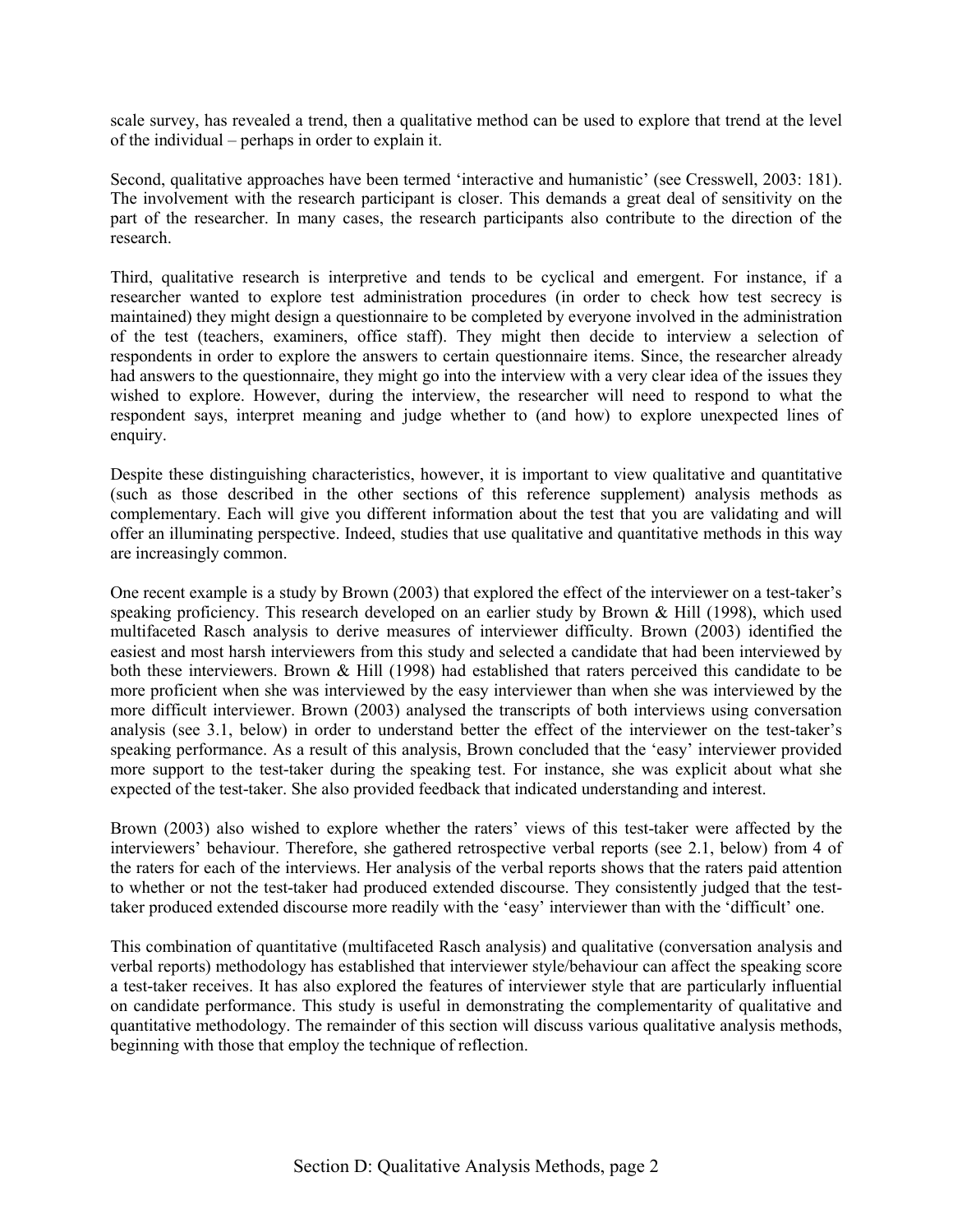# **2. Reflection**

Qualitative analysis methods that employ the technique of reflection ask their informants to write or talk about their thought processes and/or actions when preparing for a test, taking test items, reading a test performance, or using a rating scale. Researchers can choose whether or not to be present during the reflection. If the researcher decided that it was not necessary to be present, then it would be more likely that a diary study (see 2.2, below) would be used. Even if they decided to be present, researchers could also decide how much they wish to probe (through interruption at various points or by a post-reflection interview) the informants' reflections. This sub-section will discuss two ways of gathering reflections on test-preparation, test-taking, and assessment processes: verbal reports and diary studies.

# **2.1 Verbal reports**

Verbal reports are also referred to as 'verbal protocols'. They are data collected from test takers and/or examiners in which they talk about their thought processes while they take a test or assess a test performance. Verbal reports have been defined in many different ways but the most helpful is probably Green (1998). She defines verbal reports along three parameters:

- i. The type of data collected  $-$  informants could be asked to speak only their thoughts aloud (a talk aloud) or to also provide other information that is not already in verbal form such as physical movement (a think aloud)
- ii. The time lag between the thought or action and the verbalisation  $\overline{\phantom{a}}$  concurrent verbal report or retrospective
- iii. The nature of the intervention (if any) the researcher might ask for explanations of utterances or prompt for more information (mediated) or may remain silent, allowing the informant to report unprompted (non-mediated).

Verbal reports are very useful sources of data about test takers' and/or examiners' processes when taking or assessing tests. However, they are very demanding for informants to provide because you have to perform the test-taking or assessment task and simultaneously talk about what you are doing and thinking. This presents a tremendous cognitive load. It is important, therefore, to train informants in giving verbal reports. The training should be a two-stage process and should be conducted separately with each informant:

# **Stage One**

- 1. Explain what a verbal report is and what is involved.
- 2. Demonstrate a verbal report. Show the informant an example of a verbal report either by doing one yourself or by playing a video-recording of someone doing a verbal report.

# **Stage Two**

Give the informant an opportunity to practice providing verbal reports. Two tasks should be provided, both similar to the tasks that the informant will have to perform for the real data collection. For instance, if you wish to collect verbal report data about a reading test, select two or three items from an equivalent version of the test to use as practice material.

- 1. Give your informant the first item to complete as a verbal report. Give your informant detailed guidance about the verbal report that is required. If necessary, interrupt during this task to prompt your informant for more information and to make explicit what you would like them to report on.
- 2. After they have completed the first verbal report practice task, give the informant further feedback (e.g. explain where you would have liked more detail).
- 3. Then give them the second task. Allow the informant to perform this verbal report under the conditions that you will use for your study.
- 4. Give the informant more feedback. It is good to tell your informant what you particularly liked about the verbal report they provided. Also explain where you would have liked more detail.

It is important to note that (despite training) some informants are better at giving detailed verbal reports than others. Alderson (1990) investigated the reading comprehension skills used by test-takers when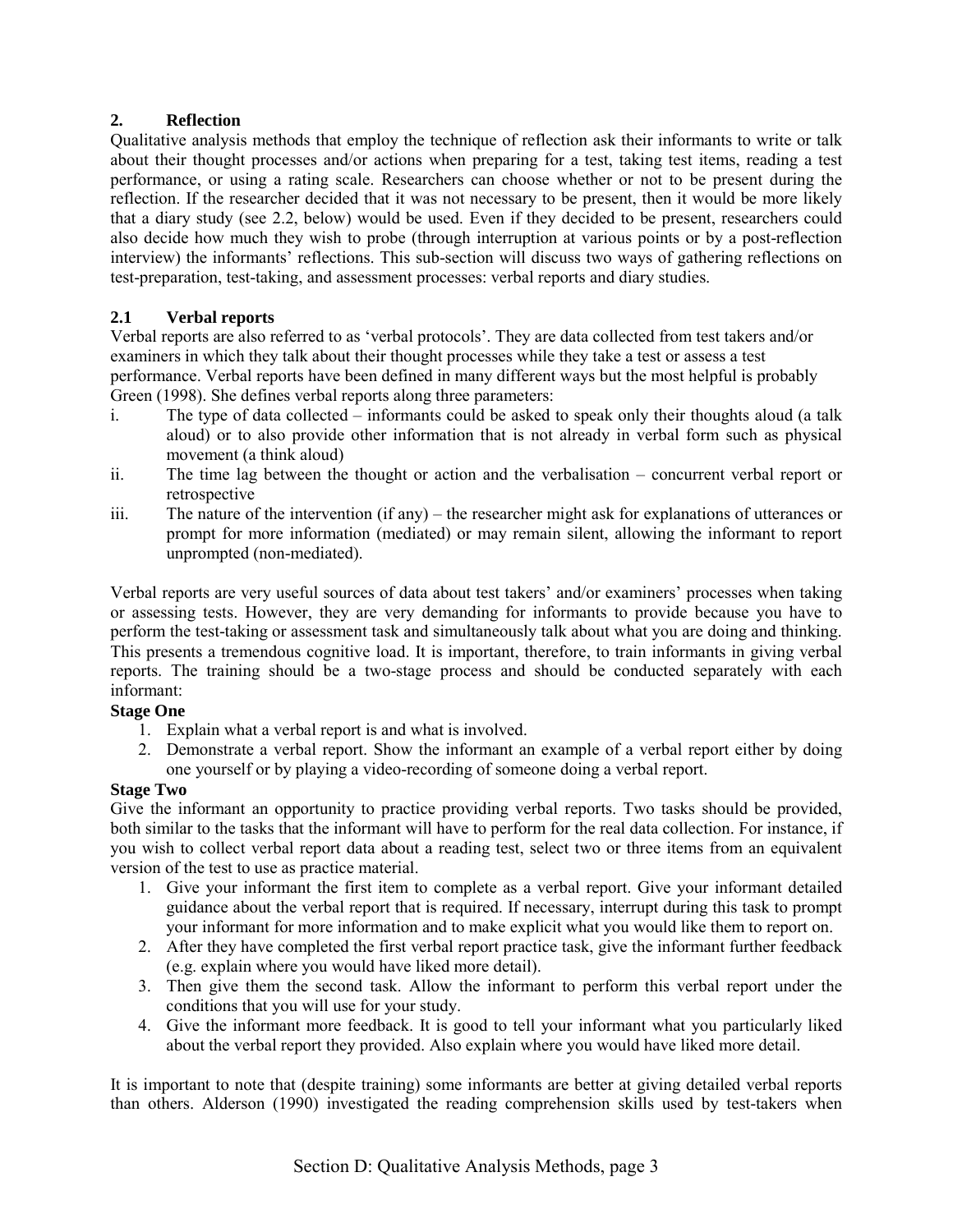completing a 10-item academic English reading comprehension test. He conducted verbal reports with two test-takers. Each session lasted approximately one hour and was recorded for transcription and analysis. Alderson (1990) found that one test-taker had considerable difficulty expressing his thoughts while the other seemed to be much more able. He concluded that it is important to identify good informants. I would recommend that you use the training procedure to identify informants who will be comfortable providing a verbal report and who will give you useful data. As Alderson points out, "in qualitative research of this kind, it is more important to identify good informants than to find representative informants" (1990: 468).

It is also important to consider what language the verbal report should be given in. The choice of language is not necessarily straightforward. You and the test-takers might be first language (L1) speakers of Language A but the test might be in Language B. Should you ask the test-takers to give their verbal reports in your shared L1 (Language A) or in the language of the test (Language B)? In some circumstances, you might find that your test-takers speak Language A but you are an L1 speaker of the language of the test, Language B. In this case, should you request that the test-takers use Language B even though it is not their L1? You might like to consider the following issues:

- 1. Will informants be able to express their thoughts more fully and accurately if they provide verbal reports in their L1 (regardless of the language of the test)?
- 2. Will it add to the cognitive load experienced by informants if they are taking the test items in one language and providing verbal reports in another language?
- 3. What would the informants prefer? The test-takers in the Alderson (1990) study both used the language of the test (English) for their verbal reports. When Alderson observed that one test-taker was having great difficulty expressing his thoughts, he encouraged the informant to use his L1. The informant refused because he wished to improve his English (1990: 467).

Once you have identified skilled informants (who can provide verbal reports) and have decided what language you would like to collect the data in, you will need to decide whether or not you would like to collect your data concurrently or retrospectively. Concurrent data has the advantage that you capture the thoughts as they occur, in so far as it is possible to capture instantaneous information about thoughts. However, it is not always easy to collect concurrent data. This can be because of the nature of the task. For instance, it would be very difficult to ask a test-taker to provide a verbal report while they were taking a speaking test. It would prove very difficult to distinguish between the test performance and the verbal report.

The context in which the data is being collected is also important. For instance, it would be difficult to collect concurrent verbal reports during the live administration of a test. The verbal report process might influence the test-taker's performance and this would be unfair if his/her performance were to contribute to an official score.

However, a retrospective report has the disadvantage that the informantsí memory of their thoughts during the test-taking or assessment process might be incomplete or inaccurate. Even if the verbal report were collected immediately after the test or rating, informants might forget details of their behaviour. In such circumstances it might be useful to employ 'stimulated recall methodology' (Gass & Mackey, 2000). This is a variation on more traditional retrospective reports because it provides some support for the informant during the recall. This support can take the form of an audio-tape or video recording of the test-taker (taken while they were performing the task) or it can be a copy of their test performance e.g. the written product of an essay task. Gass & Mackey explain that concrete reminders like this will prompt informants to remember the mental processes that occurred during the original activity (2000: 17).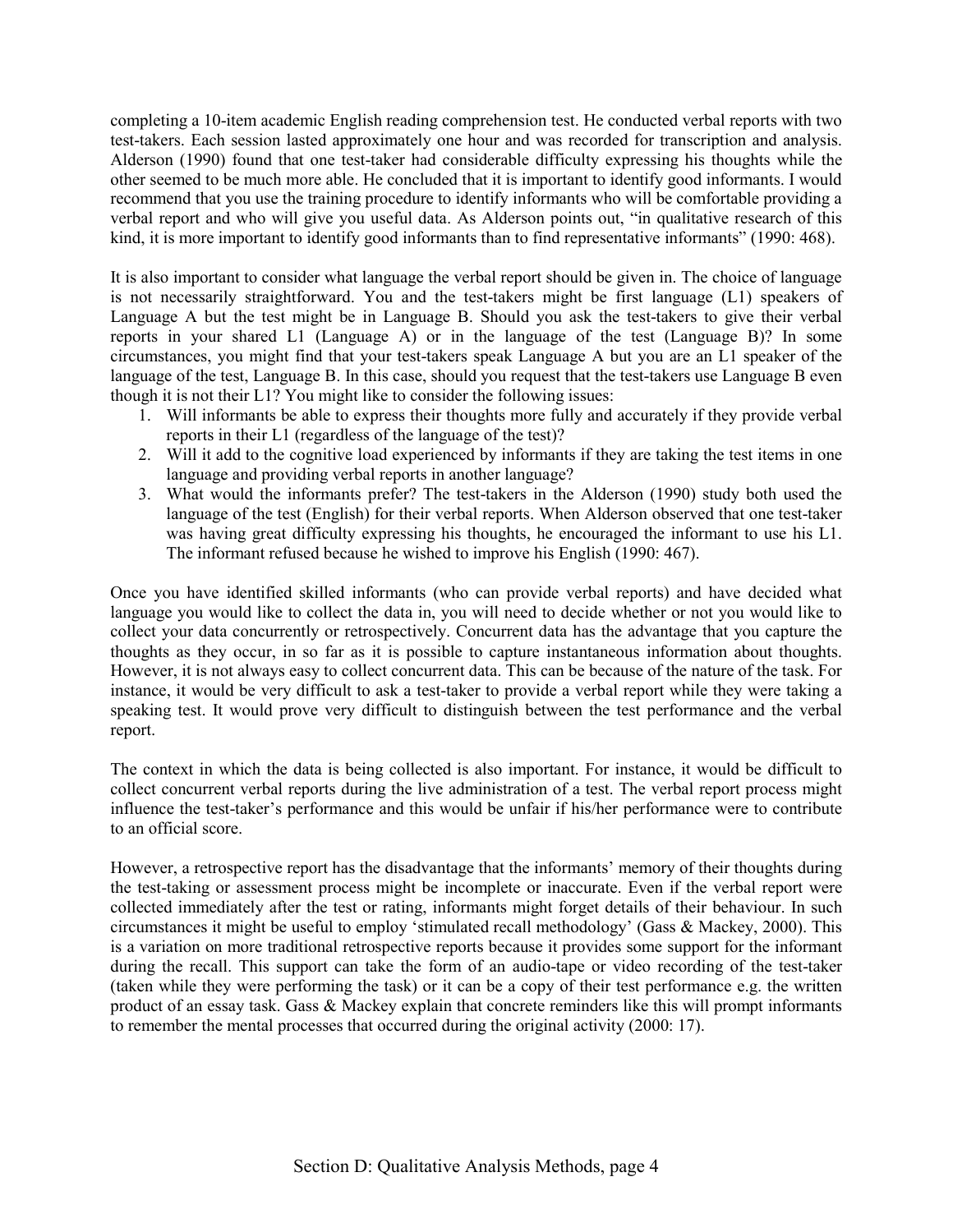One possible way of using stimulated recall methodology would be through the following two-stage process:

Stage One

The informants view the recording/read their written performance and report on their thoughts at the time that they were taking the test. They should be allowed to stop and/or rewind the tape if they wish.

Stage Two

In the case of an audio or a video-recording, the researcher can play the recording, stopping the tape at various points to probe for further details about the thoughts of the informant at that point in the test. In the case of a written performance, the researcher might want to draw the informant's attention to specific aspects of the text (perhaps certain lexical choices) and probe for further details about how/why the informant made those choices.

It is important to note that stimulated recall methodology need not necessarily be used in conjunction with verbal reports. Gass & Mackey (2000) describe how it might be used in the form of a questionnaire or in a diary study (see sections 5.1 and 2.2 respectively). The key thing to remember is that stimulated recall methodology can be used to support informants when you ask them to provide you with details of their behaviour during tests, their reactions to tests and/or test performances, and their behaviour during the assessment process.

Verbal reports (whether or not in conjunction with stimulated recall methodology) have been used primarily in the areas of reading and writing (both test-taking and assessment). Cohen (1984) used verbal reports to explore the match between the test-taking processes of examinees taking a reading test and the predictions of the test designers. Cohen reported a number of different studies with different groups of students taking different tests. The number of students in each study varied between 22 and 57 and the tests varied in length and composition. Some tests comprised 10 multiple-choice items (based on a single reading passage) while others combined more than one task type (e.g. multiple-choice, short answer questions, cloze passage). The verbal reports in the different studies revealed interesting information about the studentsí test-taking strategies as well as their test-taking processes. For instance, Cohen reported that students taking the cloze test tended to ignore the test's instruction to read the entire passage before completing any of the blanks (1984: 74).

Aldersonís (1990) study also examined test-taker processes in a reading test but had a slightly different aim. He was responding to arguments that reading skills were separable and could be ranked as higher order or lower order. He gathered verbal reports from 2 students. With one student, Alderson gathered a concurrent verbal report. The student voiced his thought processes while he was taking the test. The second student completed the test first. Alderson conducted a retrospective verbal report with this student. Alderson (1990) found that the students did not necessarily use the micro-skills predicted by experts when responding to particular items. His analysis also revealed that it was possible for different test-takers to get an item correct but to arrive at that correct response by different processes. He further found that it was difficult to identify a body of low-order and high-order skills. As a result of this investigation, he questioned whether test developers could state with any confidence what an item in a test was testing.

In the area of writing assessment, verbal report methodology has primarily been used to investigate assessment processes though it has also, as in the case of Cohen (1994), been used to explore how testtakers perform a particular writing task. Cohen's  $(1994)$  study encompassed both phases of testing – the test-taking process and the assessment process because he was interested in how summarising tasks work as a testing format. So, he explored the strategies that test-takers use when they have to write a summary and as well as the strategies that assessors use when rating such tasks. His respondents were 5 students (who completed the summary task) and 2 assessors.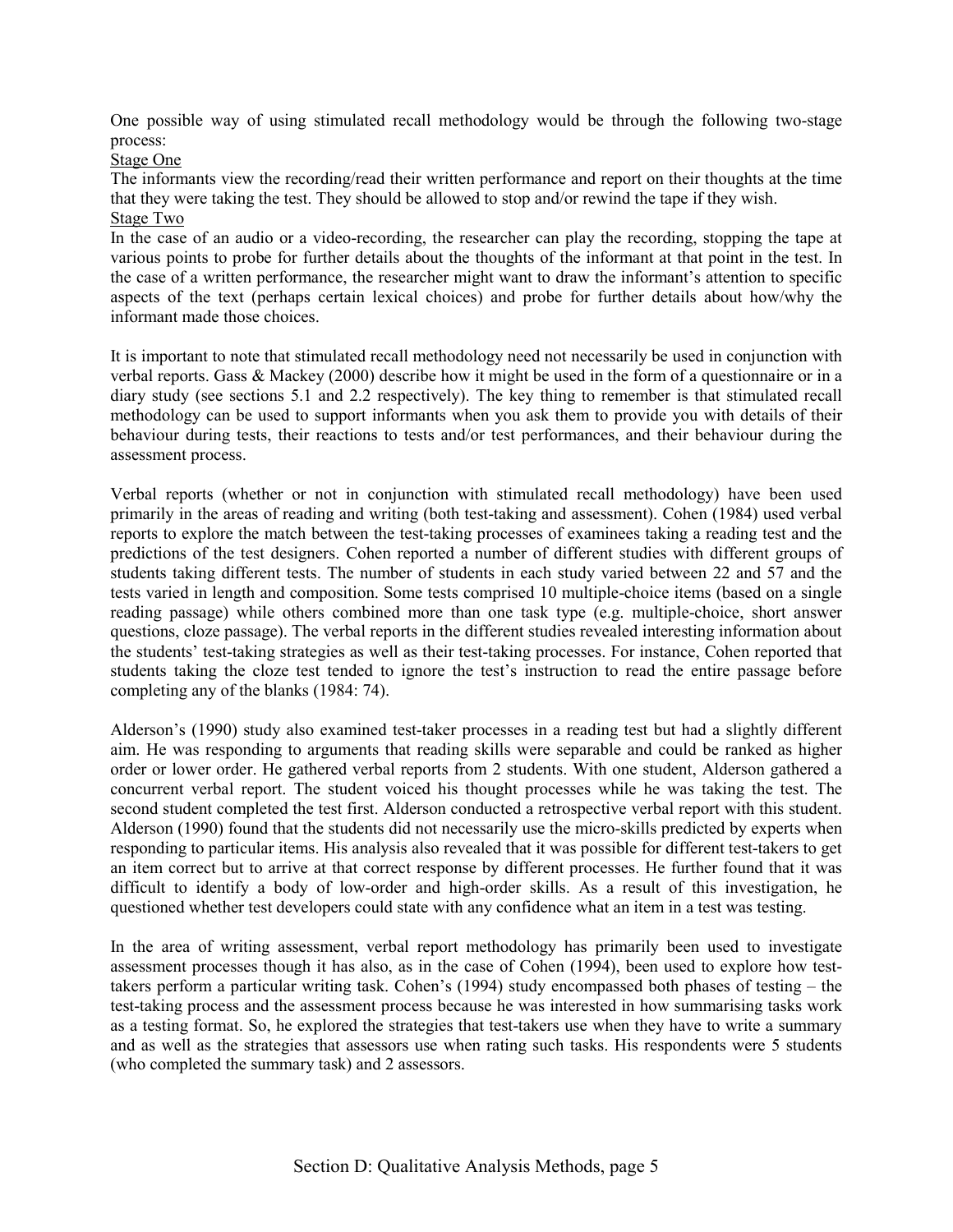Cohen's study was conducted as follows  $(1994: 177 - 178)$ :

# **Test-taker verbal reports**

- 1. The test-takers were given a two-part test to complete. They were asked to provide verbal reports of their thoughts and their actions while they were taking the test. They were also asked to comment on the input texts they were reading and to describe any difficulties they had in performing the tasks.
- 2. A researcher observed the test-takers during the test-taking process. She took notes of what the test-takers did while completing the test (all observable strategies) and also intervened when she felt that the test-taker had not reported on an action or had been silent for some time.
- 3. When they had completed the test, the test-takers were given a questionnaire. This asked them to comment on whether their English course had helped them to perform the summary tasks, their opinion of this test format, their reactions to the presence (and interventions) of the researcher, as well as whether any difficulties they experienced with the summary tasks were due to reading problems or writing problems.
- 4. All these stages in the study were conducted in the test-takers' L1 (Portuguese).

# **Assessor verbal reports**

- 1. The assessors were asked to provide verbal reports of their thoughts and their actions during the rating process. They were asked to comment on: the way they determined the topic of the input texts, the stages in their rating process, and also to give their views on how well the test-takers had understood the input texts.
- 2. A researcher was present during the rating process and noted any observable strategies that the raters used.
- 3. When they had completed the assessment exercise, the raters were given a questionnaire. This asked them to comment on the summary tasks in relation to previous tests of summarising that they had encountered. It also asked the assessors to point out if they had found any aspect of the test difficult to rate and to comment on the test format, the input texts and the scoring procedures.
- 4. All these stages in the study were conducted in the assessors' L1 (English)

Cohen's (1994) analysis of the resulting data revealed that assessors varied in the criteria that they applied to the summary tasks as well as in the rating procedures they adopted. Cohen concluded that improvements could be made to the reliability of the marking by establishing clear marking procedures and by developing a scoring key (content) for each task. Cohen also found that the test-takers would benefit from training in this task type. Nevertheless, he concluded (1994: 202) that the summary task type was very useful for 'reactivating what [the students] had learnt in their EAP courses'.

Weigle's (1994) research looked at the effect of rater-training on rating processes. Her respondents were 16 raters working on an English as a second language (ESL) placement test of which half were experienced (having been assessors for this test in previous years) and half were inexperienced/new raters. Weigle's study had three main stages  $(1994: 203 – 204)$ :

#### **'PRE'**

- 1. The raters provided background information during an initial interview.
- 2. They were then given the placement test marking criteria and asked to rate 13 scripts.
- 3. Following this rating task, the raters were trained in giving verbal reports.
- 4. The raters practised the verbal report methodology with four scripts for which the scores were known (taken from a previous administration of the test).
- 5. Finally, the raters were given 13 more scripts (these differed in topic from the scripts assessed as part of step 2) to rate silently.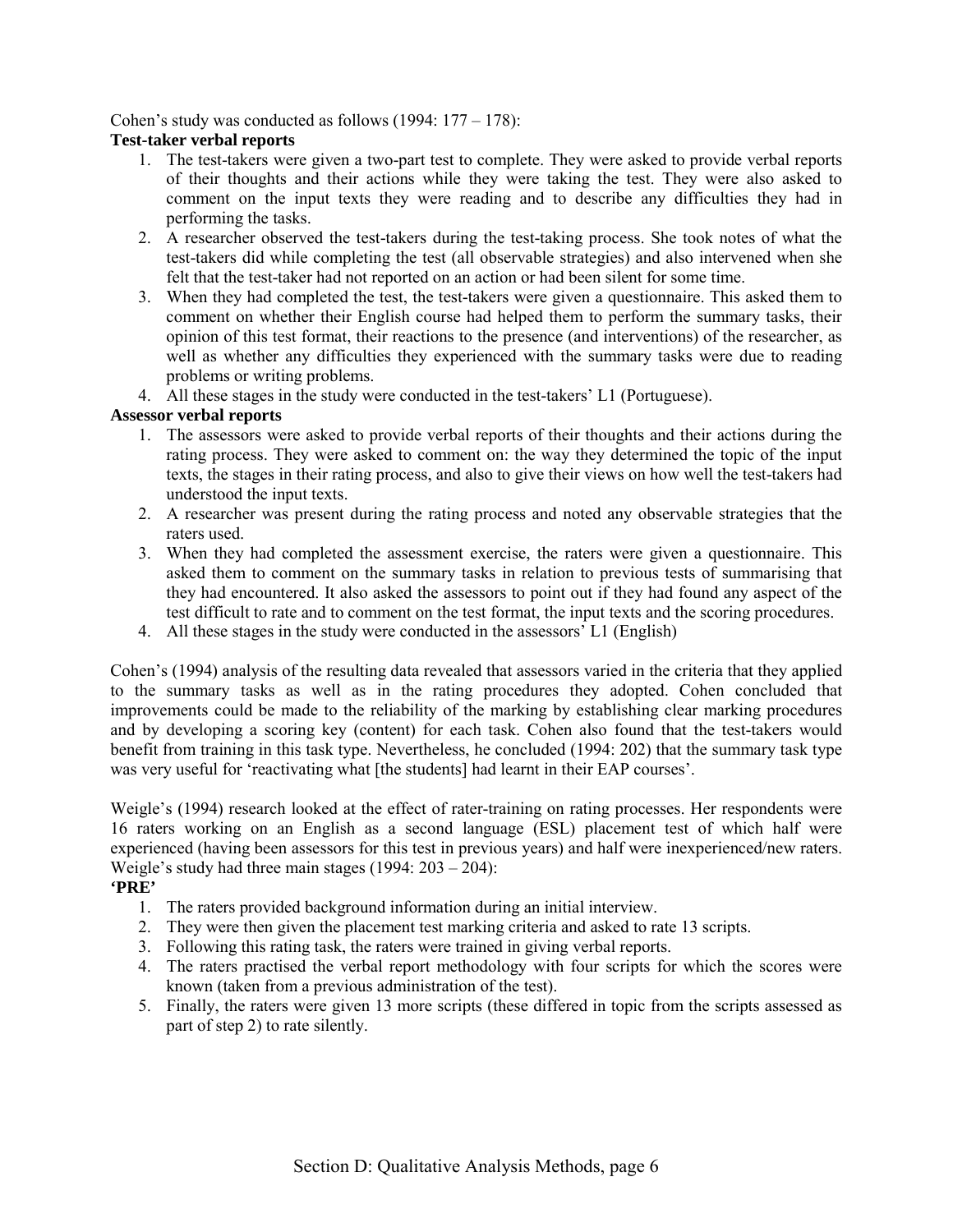# **'NORM'**

- 1. Each rater received a 'norming packet' before this stage of the study. The packet contained 10 representative sample compositions that had previously been rated. Each sample had an official score for each subscale on the marking criteria.
- 2. The raters were required to mark the compositions before attending the norming session and to compare their marks to the officially assigned marks.
- 3. During the norming session, the raters discussed their scores in order to understand the rationale behind the official score.
- 4. Each rater was interviewed immediately after the norming session. They were asked for their reactions to the norming session and to comment on what they had learned. They were also asked to discuss the compositions where their judgements had diverged from the official scores.

#### **'POST'**

- 1. After the norming session the raters participated in live rating of the placement test. Two weeks after the end of the live rating the raters attended a second interview. At this interview they were first re-trained in verbal reports.
- 2. They were then given six scripts to mark while practising the verbal report methodology. Four of these scripts were the same scripts they had marked during the 'PRE' stage (step 4, above).
- 3. After they had completed the verbal reports, the raters were asked to indicate whether or not they had read each essay before. Where they recognised an essay, they were asked if they could remember the scores they had given previously.

All the data-collection sessions (including the norming sessions) were video-recorded. The transcripts of the verbal reports took special note of pauses, false starts and repetitions. Weigle analysed the verbal reports for the four inexperienced raters whose ratings varied the most between the 'PRE' and 'POST' ratings. She found that the rater-training had had two important effects on the ratings that these raters gave. First, they understood the rating criteria better as a result of training. Second, they became more realistic in their expectations of the student performances at each level of ability.

Finally, Lumley (2002) investigated how assessors negotiate their understanding of the rating scale and the test script to arrive at a judgement of the test performance they are rating. The test in question was a high-stakes test that (at the time of data collection) was used as part of the Australian immigration process. Lumley (2002) focussed on 4 experienced assessors, all of whom were accredited raters for this test. His study followed a five-step process (2002: 253):

- 1. Re-orientation to the rating process (using four practice scripts)
- 2. Simple rating (no verbal report) (12 scripts of two tasks each)
- 3. Practice verbal report rating (one practice script)
- 4. Data collection phase of rating plus concurrent verbal reports (12 scripts of two tasks each)
- 5. Post-rating interview

You can see from this structure that Lumley employed a well-developed training framework for his assessors, both to re-orient them to the rating process and to familiarise them with the verbal report methodology. Lumley's analysis of the resulting verbal reports revealed the complex relationship between the rater, the writing performance and the rating scale. He was able to identify criteria that the raters used in their judgements but which were not reflected in the rating scale (in this case a criteria relating to the content of the writing – the quantity of ideas) (2002:  $263 - 265$ ). He was also able to illustrate how raters negotiate the effect of a test-taker's writing with the criteria in the rating scale, some of which might not be stated explicitly  $(2002: 265 - 266)$ .

It is more rare to find examples of verbal report methodology in the areas of speaking and listening. This does not mean, however, that such research is not possible. One example is Buck (1994), who used verbal reports for a listening test. At the time that Buck conducted this study he had been unable to find any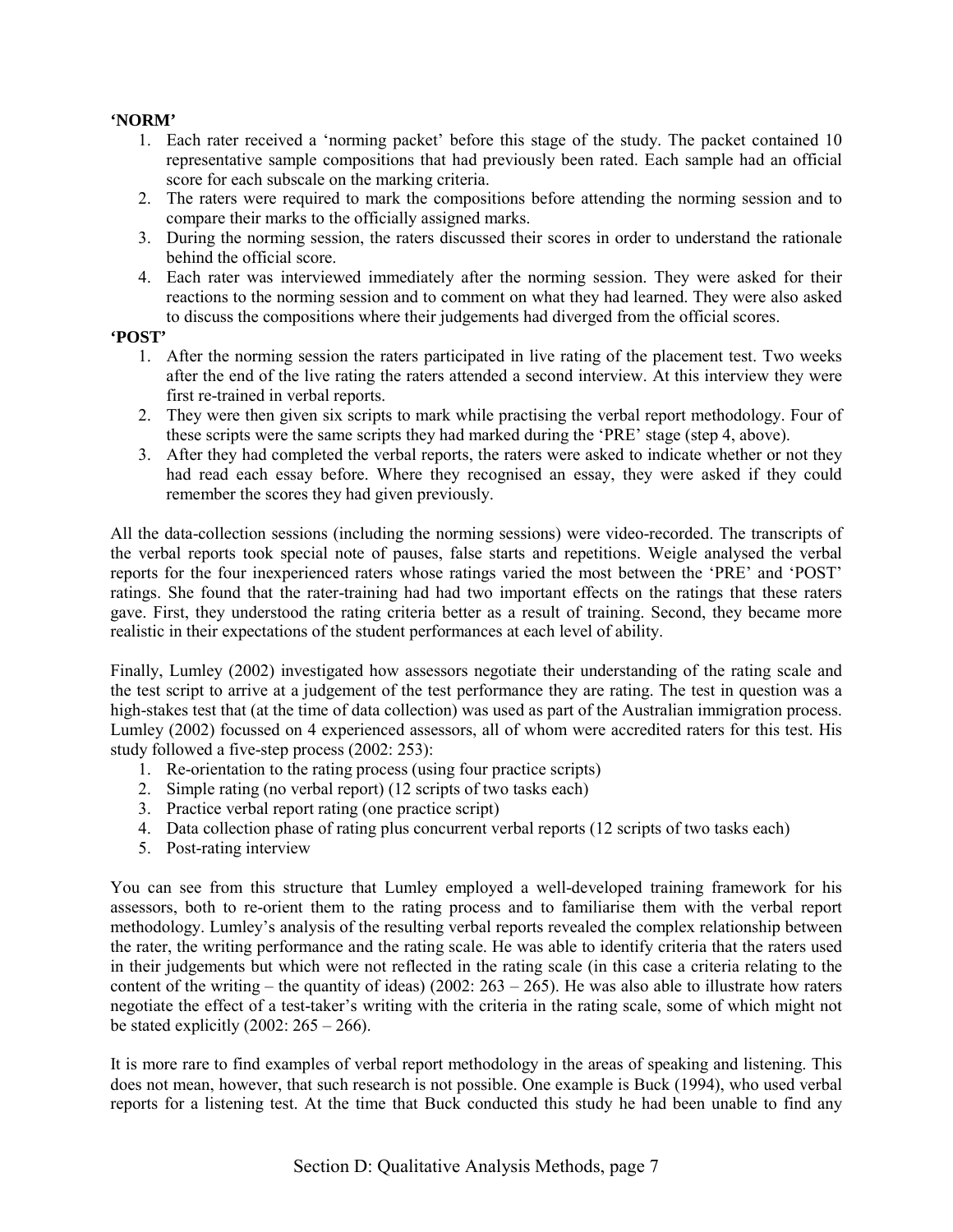published studies using verbal reports with listening comprehension (1994: 153). He therefore conducted a number of pilot sessions in order to explore how best to use verbal report methodology in this context. He conducted the main study with 6 students, all speakers of Japanese. His procedure was as follows:

- 1. The test-takers took a 54-item test based on a single listening text. The text was divided into 13 short sections that were played to the test-takers one at a time. The items were all short-answer questions. These were divided between the  $13$  sections. All the questions were in the students<sup> $\cdot$ </sup> L1 (Japanese) but the students were free to write their responses in either Japanese or English (the language of the test).
- 2. Each test-taker attended a post-test interview. During this interview, they took the test items again (using the same procedure as adopted during the first administration). But, before they proceeded to each subsequent section, Buck (1994: 154) asked them a number of questions to check how well they had understood the input text and the questions as well as to explore the test-takers' listening and test-taking strategies.

The interviews were conducted in the students' L1 (Japanese) and each lasted approximately two hours. As a result of his analysis of these interviews, Buck concluded that "top-down processes are crucial in listening comprehension" (1994: 163). He also found that listening comprehension was affected by nonlinguistic factors such as interest in the subject matter. Listeners make predictions and inferences while listening based on what they have already understood and their background knowledge. Finally, he identified a number of factors that interact to affect student's performance on individual test items.

It is clear from the preceding discussion that verbal reports can offer insights into test quality in a number of ways. These include:

- 1. The match between test-designers' predictions and the actual skills and processes test-takers use during the test.
- 2. The role of test-taking strategies in the successful completion of certain task types.
- 3. The distribution of micro-skills across a test (in order to establish test coverage).
- 4. An examination of aspects of a particular task-type in order to establish its usefulness in achieving the aims of the assessment.
- 5. An exploration of what assessors pay attention to and why in order to better understand the effect of these variables on the score that the test-takers receive.
- 6. The effect of training on what assessors pay attention to and its consequences for inter and intrarater reliability
- 7. The effect of the rating scale and rater expertise on what assessors pay attention to.

Though not discussed here, verbal reports could also be used to explore whether and how students' writing processes differ in test and non-test conditions or in different test conditions (such as between paper-based and computer-based tests).

The studies reported here also illustrate some keys points:

- 1. There is no optimum sample size in a verbal report study. Some studies have involved as few as two respondents while others have involved 50 or more. You will need to judge how many respondents you need in order to be confident that you have captured a healthy range of possible behaviours. However, it is common to have sample sizes of 10 or less.
- 2. Verbal reports can be gathered for a variety of task-types but you need to bear in mind the length of the data collection session. With the exception of Buck (1994), the sessions reported have been up to 1 hour long. Beyond this you might find that exhaustion sets in and the quality of the verbal report diminishes. If you find that you need to take more time, you might wish to consider breaking the verbal report process into two parts so that you can give your informants a rest period.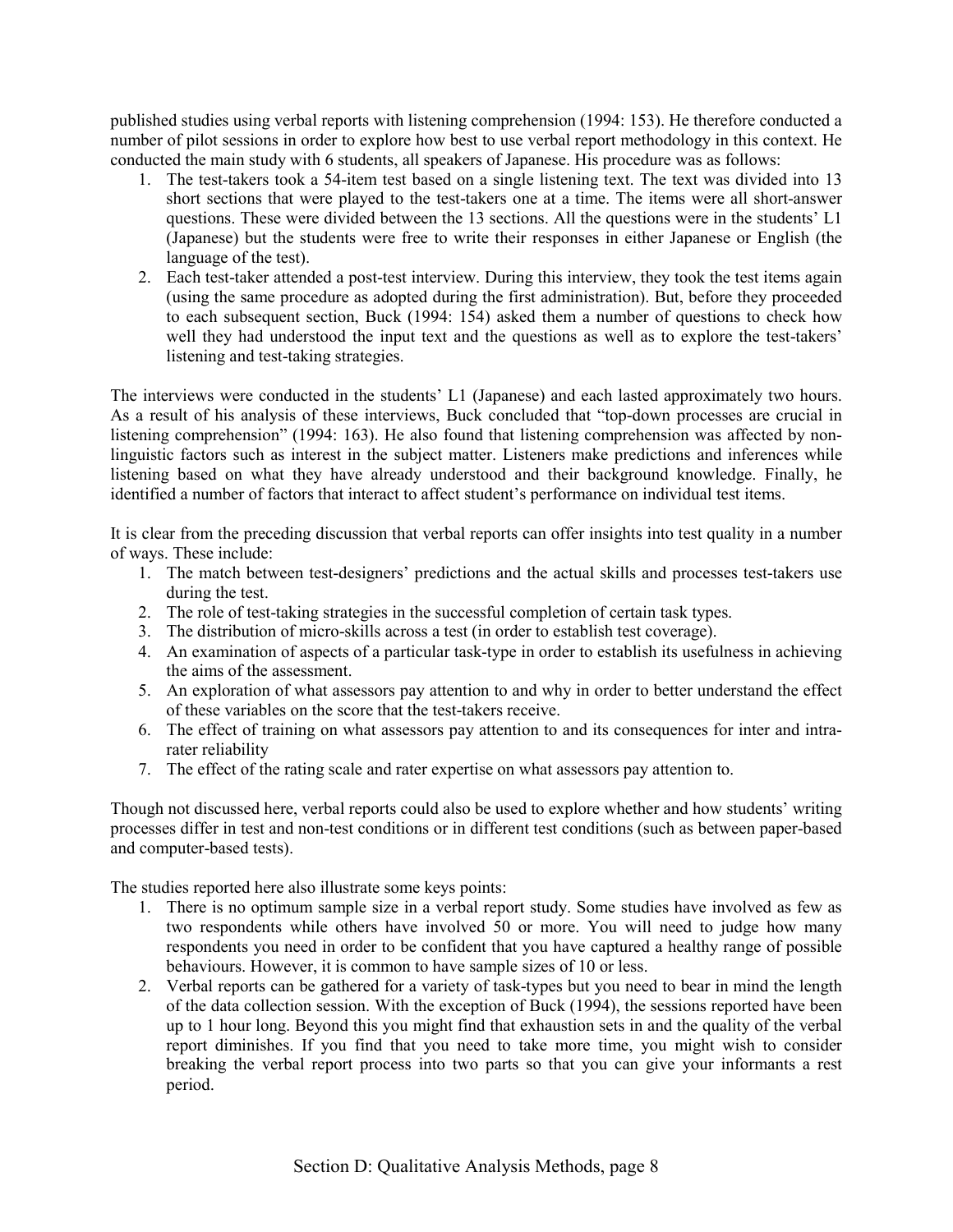- 3. It is not possible to predict all the directions that the verbal report will take. However, you can increase your preparedness by piloting your methodology.
- 4. It is usually helpful to combine verbal reports with another type of data collection methodology such as a questionnaire or observation. This will help you to triangulate the information that you gather (i.e. complement it with a view of the same events from another perspective). As a result you may be able to explain more easily what respondents report and/or you might more easily follow up on gaps in the verbal reports.

Despite the potential of this methodology, researchers will inevitably encounter a number of challenges. The first is choosing the context in which to gather the verbal report data. Cohen (1984: 78) argues that you are more likely to capture actual test-taking processes if you gather verbal report data in circumstances when the test result will be official. However, he notes that this places you in something of a 'Catch-22' situation because the students might not be willing to be completely honest. They might worry that a true report of their test-taking processes could adversely affect their mark. Also, as I pointed out earlier, the verbal report process might interfere with the test-taking process and this could also negatively influence the test-takers performance.

The second challenge is ensuring that the verbal reports are sufficiently detailed for profitable analysis. Cohen (1984: 78) points out that verbal reports cannot necessarily capture the level of detail that you might wish for. He gives the example of a multiple-choice item. He explains that, in order to understand fully how one option was selected, you might want the examinee to explain how they eliminated/rejected the alternatives. Yet, despite this attention to detail, Cohen argues that it might not be possible to capture all the processes that occurred in the selection of the answer. Part of this problem, as Alderson (personal communication) suggests, is due to the fact that some processes are simply not accessible to verbal report, perhaps because they occur so quickly and are so automatic that the informant is not aware of them.

Alderson (1990:  $477 - 478$ ) also explains that the interviewer might not be aware during the interview of all the areas in the test-taking process that should be probed. As a result, he/she might fail to adequately probe in certain areas at the time and would only realise the gaps during the analysis. He believes that this is due to the reactive nature of the methodology. It is not possible to predict in advance (and therefore be fully prepared for) what will emerge during the verbal report. He suggests that researchers should plan to go back to their informants as soon as possible with follow-up questions and requests for clarification and/or confirmation of interpretations.

One final challenge is that of making sense of the data collected. Buck (1994: 155) points out that the information is often scattered through a number of hours of recordings and it is difficult to decide how best to summarize and present the data in a meaningful form. His solution was to organise his discussion around his initial hypotheses. Cohen adopted a taxonomy developed by Sarig (1987, cited in Cohen, 1994: 179). Unfortunately, there is no single solution to this problem. The approach adopted by one researcher might not be applicable to data gathered in a different context and for a different purpose. As a result each researcher has to find his/her own 'path' through the data collected. Since this conundrum applies to virtually all the methods described in this section of the reference supplement, I will return to it in section 7.5, where I offer some approaches to analysing rich verbal data.

# **2.2 Diary studies**

In general, diary studies offer a way of collecting data relatively unobtrusively but regularly. Diary keeping is a familiar activity, even for people who do not keep diaries of their personal lives. It allows researchers to capture people's thoughts and experiences before they can be forgotten or lose their immediacy and significance. However, diaries can vary widely in format. The most familiar format is unstructured, a blank page on which the informant is asked to write everything relating to the area being researched. For instance, a study of how learners prepare for a test and what they focus on might simply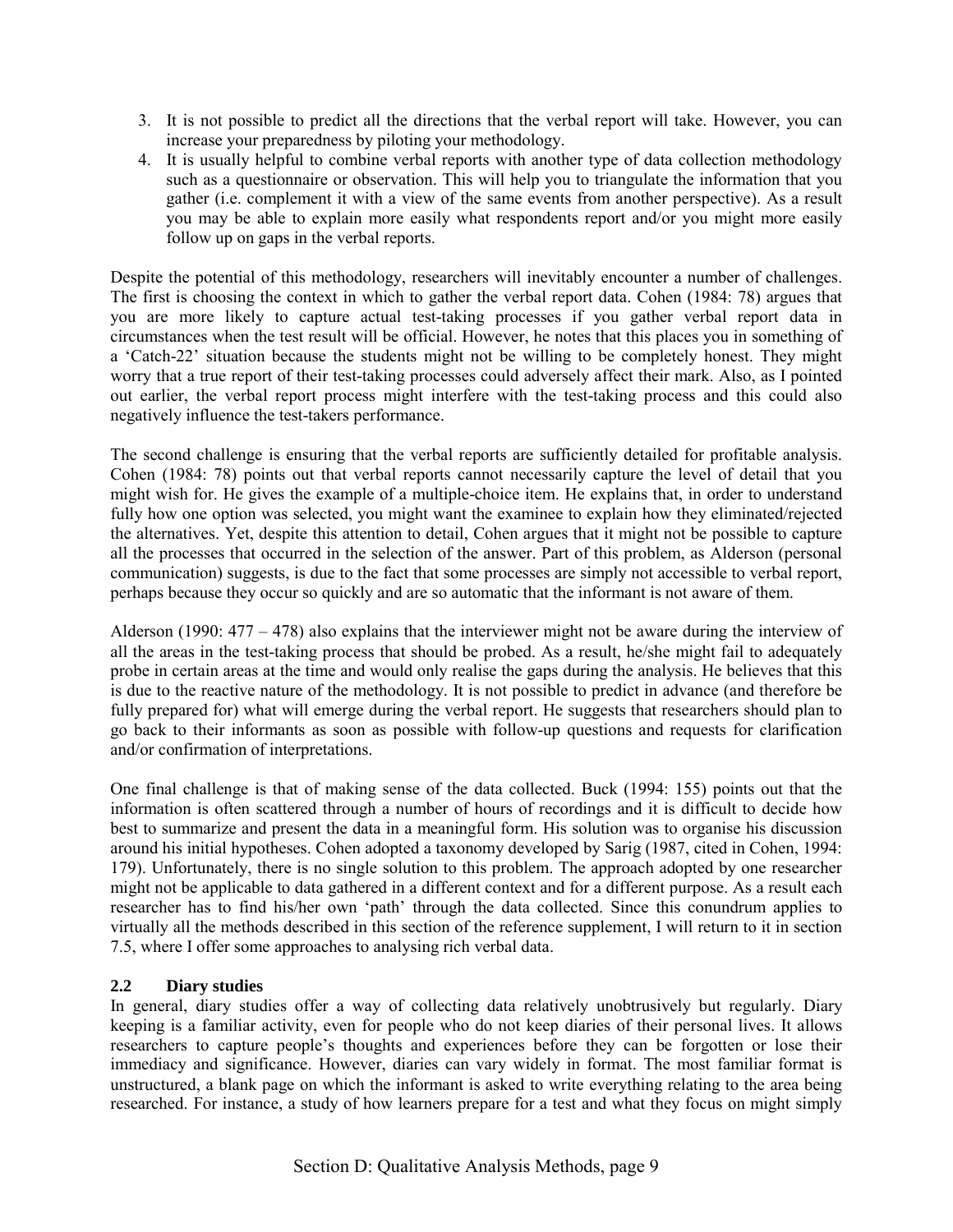give informants the instruction to write about their daily test-preparation activities. The simplicity of the instruction can result in very interesting and widely varying responses. However, the drawback of providing such an open-ended task is that informants will self-select the information they believe interesting and important. They might provide less data. Alternatively, you might find that the data is extremely varied with the result that if you use an unstructured format with large numbers of respondents, you could find the resulting data very difficult to analyse. It will not have a pre-determined structure and you will have to establish this structure post-hoc.

Symon (1998) argues that most diary studies give their informants more guidance. Some studies can be very structured. They provide informants with diary forms to complete with a combination of closed and open-ended questions (see 5.1 for more discussion of these terms). Respondents have a very clear idea of what they need to include in their diaries and little or no space for including information that has not been explicitly asked for. Taking, once again, the example of a study of how test-takers prepare for a test, a very structured diary entry might list different test preparation activities as a pro-forma. Respondents might then be asked to complete this pro-forma at regular intervals, each time simply ticking the activities they engaged in during the period covered by the pro-forma.

| Date: and the part of the part of the part of the part of the part of the part of the part of the part of the c |  |
|-----------------------------------------------------------------------------------------------------------------|--|
| Student name: The student states of the states of the states of the states of the states of the states of the s |  |
| Today I have prepared for my English exam by doing the following:                                               |  |
| 1. I have listened to the news in English                                                                       |  |
| 2. I have completed practice tests                                                                              |  |

### **Figure 1: Excerpt from a structured diary pro-forma**

This approach to diary studies makes analysis very easy because the pro-forma is so structured. It is, therefore, a very good way of using diaries with large numbers of respondents. The problem with providing such strict guidance, however, is that you will only get the information that you ask for. Unless you have been able to successfully predict what your respondents will tell you, a very structured diary form could result in your missing interesting information.

One solution to this is to adopt the middle ground between no guidance and very strict guidance. For instance, if the diary study is of learner strategies when preparing for an examination, it might be possible to give your respondents some examples of test preparation activities that learners might engage in. You could then ask your informants to indicate whether or not they engaged in any of those activities that day or week. You would ask your informants to describe anything else they have done in order to prepare for the examination. You might also ask them to reflect upon how useful they found each of the activities they engaged in. In fact, in order to ensure that your respondents are prompted to provide this additional information (indeed, to check that they are taking the diary study seriously), you should not include the most common test preparation strategies on your initial list. You would expect many of the respondents to add these strategies into their diaries.

As the discussion so far has shown, when deciding on how structured your guidance should be, it is important to think carefully about the purpose of the diary study, the number of respondents you wish to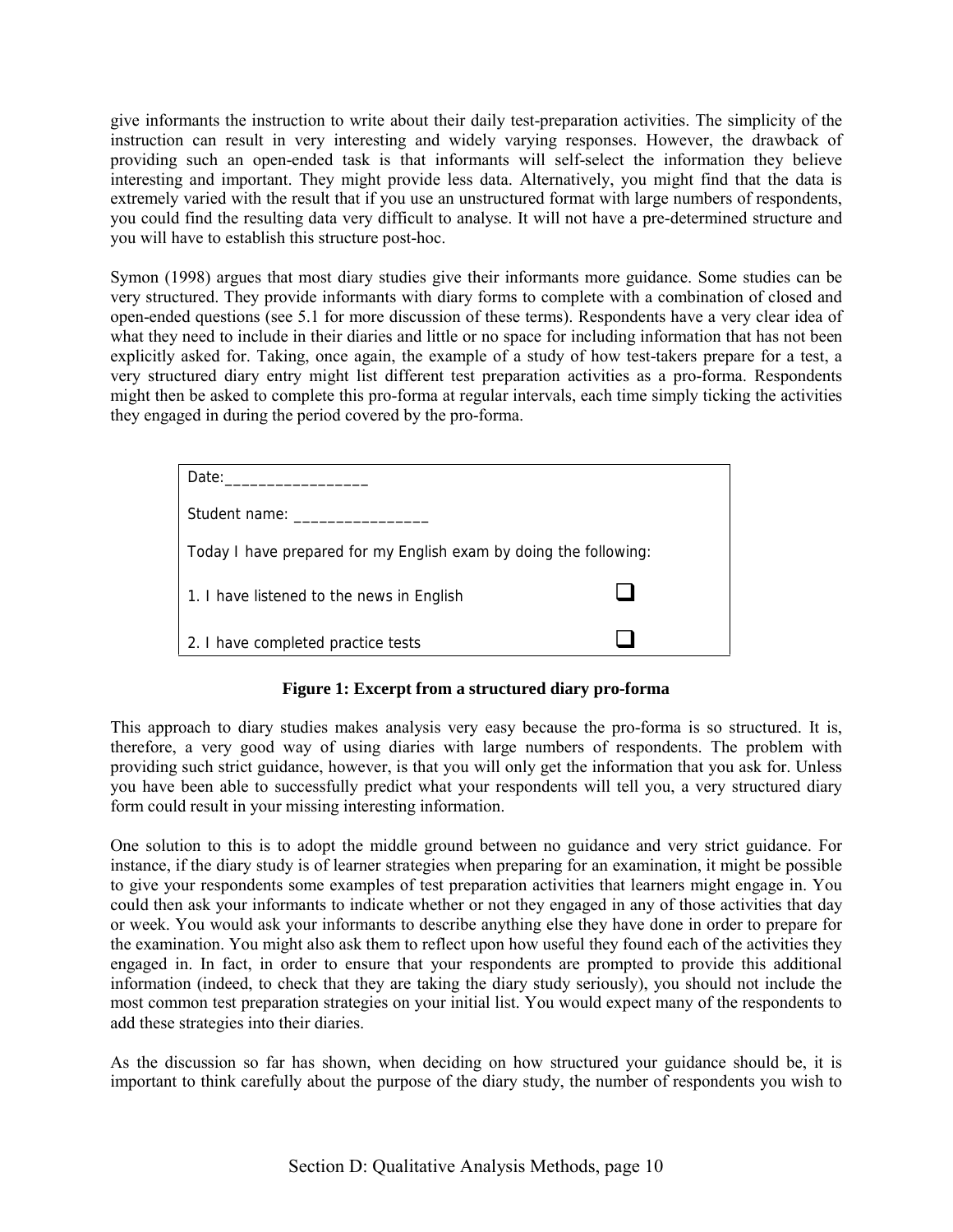include in your study and the use that will be made of the data. It is also important to consider a number of other questions:

- i. Is the diary study the best way to gather the data? Diary studies provide in-depth, longitudinal data and it is important to decide whether this is appropriate for the research question.
- ii. Who is going to complete the diary? Some informants might need more guidance than others  $-\frac{1}{2}$ depending on their age and/or their educational level.
- iii. What language will the diary be completed in? As in the case of verbal reports, the answer to this question is not always obvious. One consideration might be whether you would like the diary to perform two functions, a research tool for you but also a pedagogic (language learning) tool for your respondents. If you do decide that your respondents should use the diary as a language learning tool, you might wish them to complete it in the target language rather than in their L1.
- iv. How often should the diary be completed and for how long? It is particularly important to judge the best time to collect the diaries and this is most successful if the researcher stays in good contact with the informants.
- v. How often should you monitor the progress of the diary? Symon (1998: 101) reports that informants are most likely to abandon their diary during the first week of diary-keeping. It is important, therefore, to have frequent contact during that week and then, perhaps, to taper off. However, it is important that contact should be regular.

Though diary studies have not been widely used in published language test validation research, the most common context of use is likely to be learner diaries. Test-takers can be asked to report on their language learning experiences and difficulties post-test. The data collected can be compared to the test score each test-taker was awarded and could provide information about the language abilities of test-takers at different score levels. Other contexts in which diary studies might be useful are examiner/assessor diaries. These could record how markers interpret rating scales and how they apply them to test performances. Diary studies could also be used to explore the behaviour of interlocutors in speaking tests.

# **3. Analysis of samples**

Reflections such as verbal reports and diary studies are data that are gathered either after or during testtaking or rating. The next type of qualitative analysis method does not generally involve gathering additional data from test-takers or assessors. Instead, the language of the test becomes the focus of the analysis. In the case of discourse analysis and conversation analysis (see 3.1, below), the test discourse is scrutinised for its social and interactional features. Alternatively, the language of the test can be analysed for features such as grammatical complexity or lexical density (see 3.2, below) perhaps in order to explore whether different tasks tap into different aspects of a test-taker's language resources.

#### **3.1 Discourse/conversation analysis**

Discourse analysis and Conversation analysis are distinguished from one another in two ways:

- 1. Discourse analysis is concerned with issues such as power relations and gender inequalities whereas Conversation analysis is more concerned with the extent to which interactions conform to expected patterns.
- 2. Discourse analysis can be performed on transcripts of conversation or on interviews. It could even be applied to documents (such as test manuals or specifications, perhaps). As Silverman (2001: 178) comments, Discourse analysis is far more ëcatholicí about the data it admits. Conversation analysis, however, focuses on transcripts of spoken interaction ('talk').

I will deal with each separately, beginning with Conversation analysis.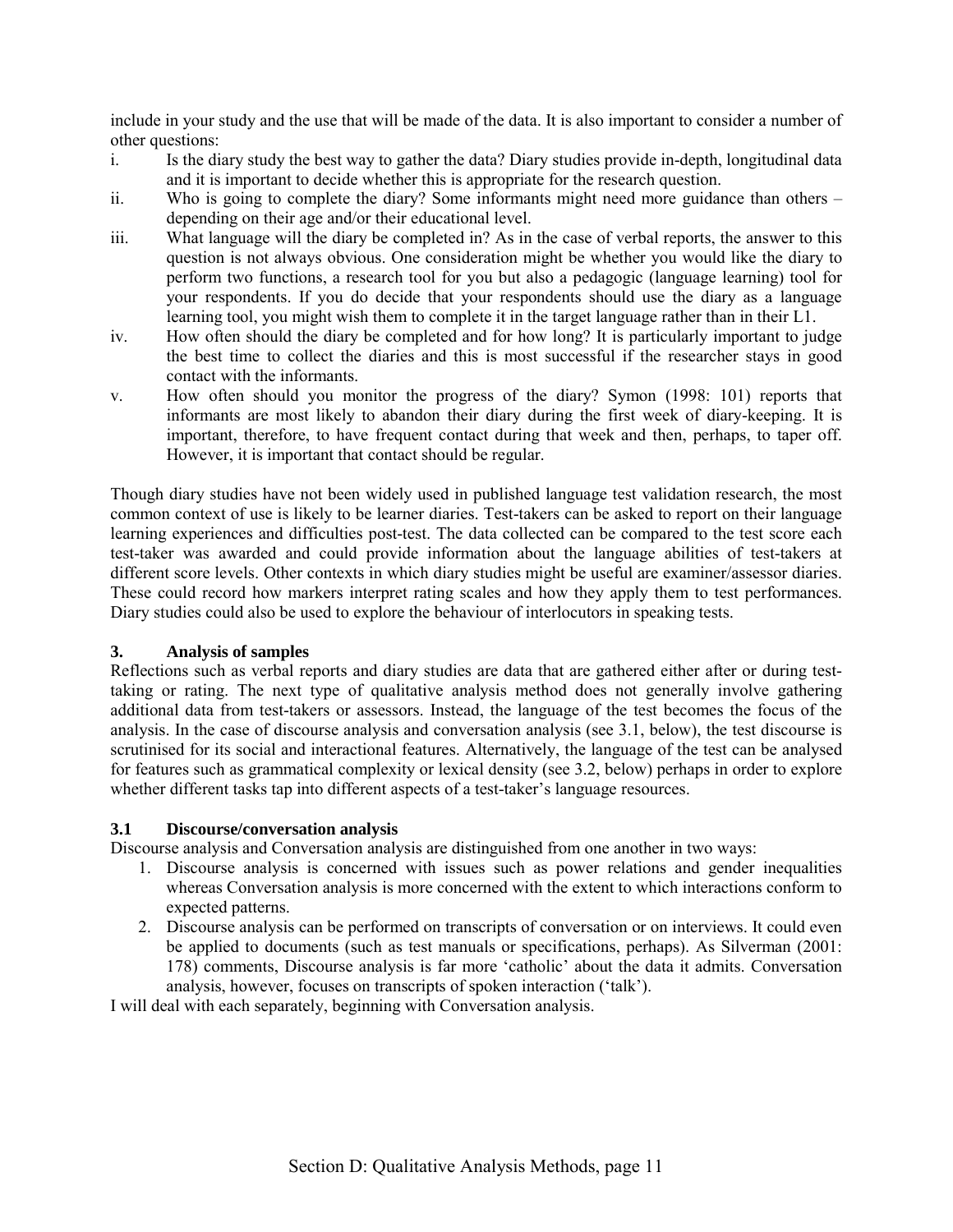Conversation analysis (henceforth CA) is primarily used in the analysis of data from speaking tests. It has three basic assumptions (Heritage,  $1984: 241 - 244$ ):

- i. Talk has a stable and predictable pattern. The structure of talk can be treated as a 'social fact'.
- ii. Each speaker's contribution can only be understood in relation to the context i.e. the preceding sequence of talk. In other words, each utterance inevitably builds on previous utterances and cannot be analysed in isolation from them.
- iii. Transcripts must be extremely detailed in order to capture every relevant aspect of speaker meaning because all inference/claims must be grounded in evidence from the data.

CA, therefore, is essentially the analysis of talk in interaction. Hutchby  $\&$  Wooffitt (1998) provide an excellent introduction to the method. Other good resources are ten Have (1999), Silverman (2001) and Lazaraton (2002). The latter is particularly interesting because it focuses on the use of CA in the validation of speaking tests.

Transcription is a key feature of CA because the transcript must capture as accurately as possible the interaction between the speakers. Hutchby & Wooffitt (1998:  $86 - 87$ ) demonstrate the importance of the transcript by presenting two transcriptions of the same conversation. In the first the script simply records what was said, in the order it was said by the two speakers. In the second script, the researcher has indicated where turns overlap and the length of pauses. He/she has also noted other features such as intonation, in-breath, out-breath and emphasis. This transcript shows much more clearly the interaction between the two speakers. It is this transcript that is more helpful in CA. Indeed, because transcripts must be a vivid record of the original interaction, the field has a well-developed glossary of transcription symbols. These can be found in full in Hutchby & Wooffitt (1998:  $vi - vii$ ). Some of the symbols used are demonstrated in the following example:

```
R: well .hhh let's start with the (0.5) well the MBAs=
I: =yes that sounds fine 
R: (1) .hhh Emmanuel=
I: =Emmanuel"=
R: =yes (.) did the four week course with you:: (0.5)
I: (.) I mean he [was]
                 R: [yes] (1) came with first class degree from M ((erased for 
confidentiality))=
I: =first class?
R: (1) yes (.) with some experiential learning before that ((reading from 
student file)) with business experience before that. (.) this is somebody 
who the MBA office asked to do an essay because the experience wasn't so 
great (.) they often make sure that the student is understanding .hh is 
going to understand what the course is about (.) then they ask them to do 
an essay (0.5) and apparently this was a very (3) um (3) this was o.k.::
((laughs))=
I: =right (2) so it wasn't outstanding\uparrow
```
**Figure 2: Example of CA transcription symbols**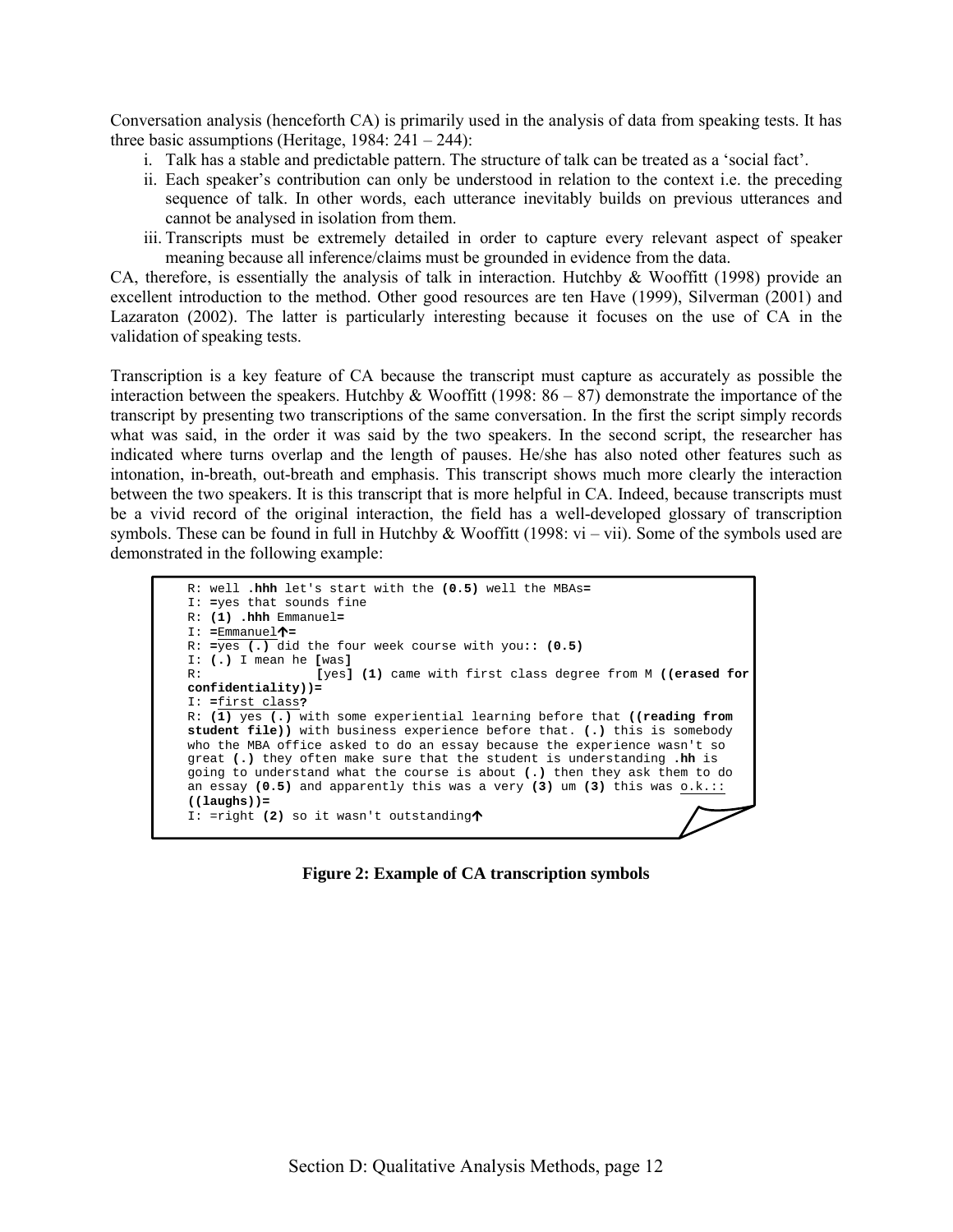| (0.5)             | The number in brackets indicates a time gap in tenths of a second                                                                                    |
|-------------------|------------------------------------------------------------------------------------------------------------------------------------------------------|
| $\left( .\right)$ | A dot enclosed in a bracket indicates a pause in the talk of less than two-tenths of a<br>second                                                     |
|                   | The 'equals' sign indicates 'latching' between utterances i.e. one utterance follows<br>immediately after the previous one with no break/pause       |
| $\Box$            | Square brackets between adjacent lines of speech indicate the onset and end of a<br>spate of overlapping talk                                        |
| .hh               | A dot before an 'h' indicates speaker in-breath. The more h's the longer the breath                                                                  |
| (()               | A description enclosed in a double-bracket indicates a non-verbal activity.<br>Alternatively, double brackets may enclose the transcriber's comments |
| $\cdot$           | Colons indicate that the speaker has stretched the preceding sound or letter. The<br>more colons the greater the extent of the stretching.           |
| $\cdot$           | Indicates a rising inflection. It does not necessarily indicate a question.                                                                          |
| ずん                | Pointed arrows indicate a marked falling or rising intonational shift. They are<br>placed immediately before the onset of the shift.                 |
| Under             | Underlined fragments indicate speaker emphasis                                                                                                       |

(all taken from Hutchby & Wooffitt, 1998: vi – vii)

The unit of analysis typically is the 'adjacency pair'. An adjacency pair consists of two utterances occurring together that are spoken by two different speakers and function as complementary parts of an exchange. For example:

> R: well **.hhh** let's start with the **(0.5)** well the MBAs**=** I: **=**yes that sounds fine

Some common adjacency pairs are:

 $question - answer$  $g$ reeting  $-g$ reeting invitation - acceptance (refusal)  $complement - acceptance$  $request$  – compliance  $offer - acceptance (refusal)$  $complain$  – apology

You can see, that the example (above) shows an 'offer-acceptance' adjacency pair. It is important to note, however, that the two parts of an adjacency pair may not be found immediately next to one another. For example:

> **I: =and then what do you do with that book?=**  S: =you mean the notebook[?<br> $T:$ I:  $[(\text{murmurs agreement})\n]$ **S: [whenever I have time I just take it out and read them.**

In this example the two sentences in bold are an adjacency pair that is separated by what is called an insertion sequence (another adjacency pair).

CA assumes that these paired (and adjacent utterances) follow certain patterns and rules of interaction. The focus of the analysis is usually on:

- 1. The structure of the adjacency pair does the data follow expected patterns such as the ones listed above. How do speakers negotiate breakdowns in the adjacency pairs?)
- 2. Turn-taking how speakers negotiate when and for how long they will each speak. This too is believed to be rule governed. In particular, if there is a breakdown in communication or a miscommunication, turn-taking can be inspected and explanations sought.
- 3. Topic organisation and repair Test data can be analysed to see who introduces and controls topics and initiates repair as well as the nature of the topic organisation and repair.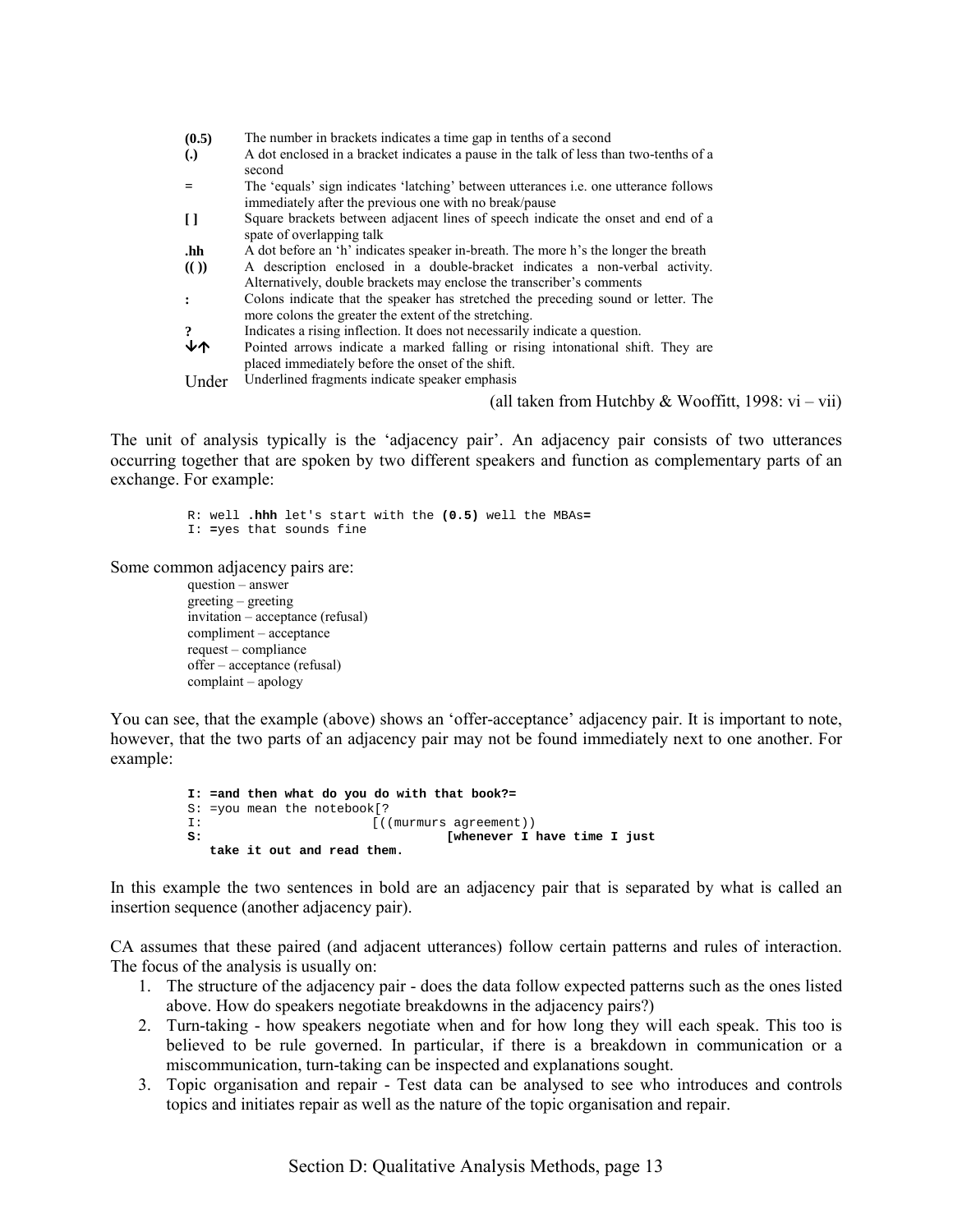```
I: =which is a fail?=
```
- R: =no (.) actually (.) you're ok .hhh as long as you get over 40% for each module and an average of 50% overall (.) you're ok! he didn't actually fail anything (0.5) I don't remember him doing any re-sits (2) I don't think (.) I didn't keep the breakdown any more than that (2) .hhh so I think he got through every thing in some way (2) but (.) just (.) just overall ((student name)) just seemed to (.) well was quite considerably higher (2) and particularly in the exams as well ((student name)) seemed [to
- **I: [57%=**
- R: =57% as compared to the  $46\%$   $\uparrow$  =
- I: =yes (.) but **exams were clearly a problem for both** (1) **so do you think exams place a greater strain on the students' language ability?**=
- R: =oh absolutely $\uparrow$  I think so (.) I think anyone who's doing an exam in a second language (0.5) I mean it's bad enough doing it in your own language but (1) um (1) yes I think (.) you know (.) trying to sort of write under such pressure and such a short time scale and remember everything and be translating it in your head all the time (.) yes. I do.

In this example (above) the excerpts presented in bold type are initiations of topic change. Both topic changes were initiated by 'I', the interviewer. The remainder of the interview could be analysed to establish the extent to which the interviewer initiated the topics that were discussed as well at the extent to which this indicated that the interviewer was in overall control of the interview.

CA has been used by a number of researchers interested in analysing the language of speaking tests. Lazaraton (2002) discusses the use of conversation analysis to analyse test language in the Cambridge EFL examinations. This volume is part of the Studies in Language Testing series published by Cambridge University Press and the University of Cambridge Local Examinations Syndicate. It focuses primarily on CA and includes a number of chapters that explain this analytical approach in detail. In the final chapter, Lazaraton (2002) describes how CA can be used to analyse interviewer behaviour in a speaking test. She presents two studies that were part of the validation programme for the now unavailable Cambridge Assessment of Spoken English (CASE). The data comprised transcripts of test performances for 58 language school students (24 males and 34 females, all Japanese L1 speakers). The performances had been elicited by a pool of 10 examiners. The transcripts were a full record of the elicitations and the student responses. Lazaraton's (2002:  $126 - 139$ ) reports the results of these studies, showing how she analysed the transcripts for: the interlocutors' use of the interlocutor frame (which was intended to standardise the input each test-taker received) and also to examine specific aspects of interlocutor behaviour. Her analysis showed that the interlocutors varied widely in their use of the interlocutor frame, using the prompts 40% - 100% of the time. It was also important to note that the same interlocutor would use a different number of prompts in each interview. One interlocutor used between 54% and 77% of the prompts in 6 interviews.

The analysis of specific interlocutor behaviour showed that one interlocutor in particular provided testtakers with supportive behaviour such as:

- 1. supplying vocabulary
- 2. rephrasing questions
- 3. evaluating responses (e.g. 'sounds interesting')
- 4. repeating and/or correcting responses
- 5. stating questions that require only confirmation
- 6. drawing conclusions for candidates

Some interlocutors also used strategies such as 'topic priming' where they first asked a closed question such as 'Do you like to go dancing?' before developing on this with a more open question such as 'What sorts of dancing do you like?'. This too was considered supportive behaviour because it prepared the test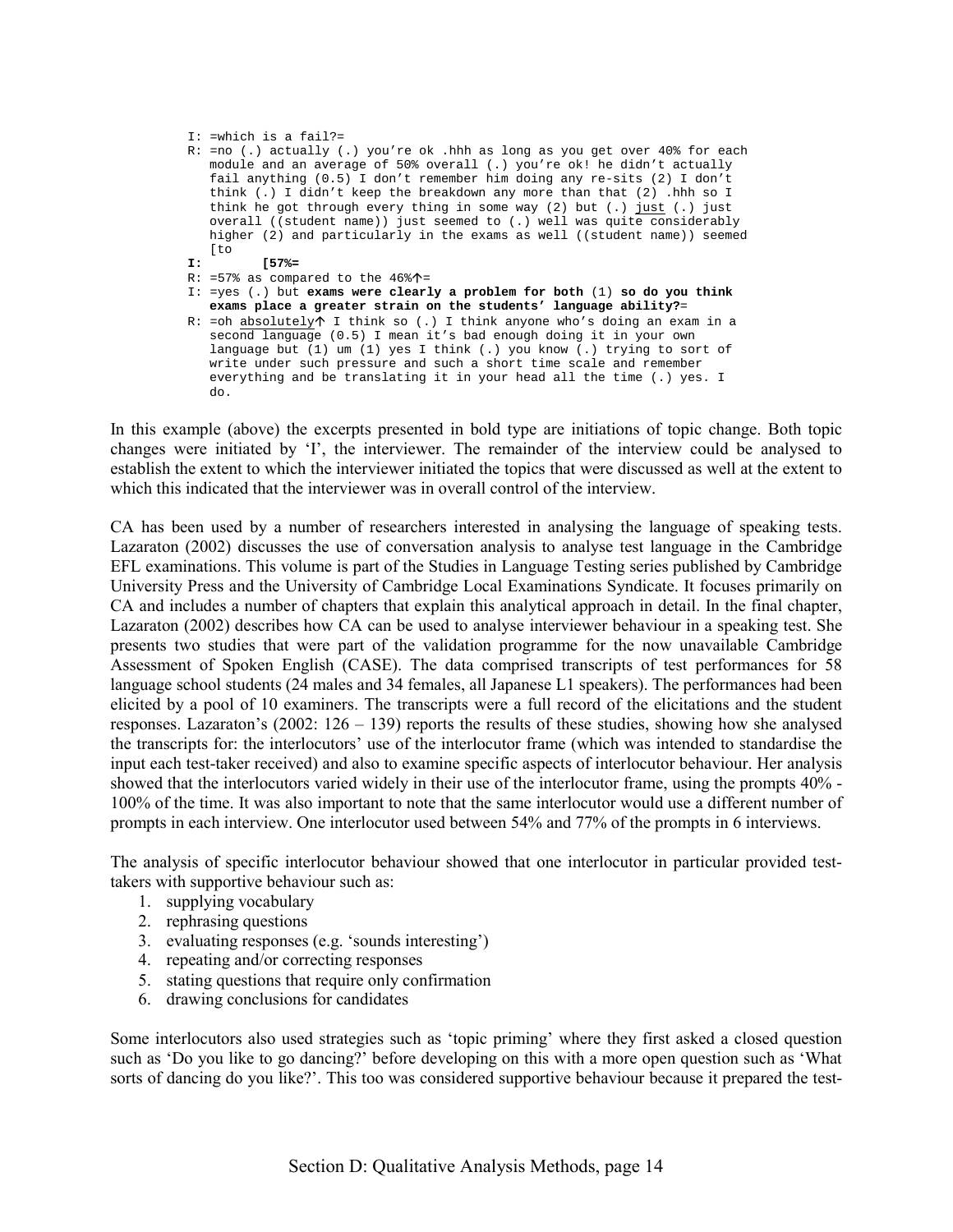taker for the upcoming interview question. Supportive behaviour of this kind had a significant effect on the test-takers' performances in one part of the test.

Brown (2003) has also examined the influence of the interviewer upon test-taker performance. She looked in detail at one candidate, who had been interviewed by two different interviewers (in an experimental design). She selected this candidate (Esther) because her scores for the two interviews were markedly different. Indeed, for one interview she was judged as far less able than for the other. Brown (2003) analysed the transcripts of both interviews. She found that one interviewer (Pam) developed on Esther's responses and indicated an interest in what she said, prompting her to elaborate her answers. Pam also used topic primers such as those identified by Lazaraton (2002). Brown (2003) also notes that Pam would close topics consistently i.e. signalling clearly to the test-taker (Esther) that she was about to change to another topic.

Brown's (2003) analysis of the other interviewer (Ian) however, revealed that his behaviour was qualitatively different. Esther had not performed as well when interviewed by Ian as she had when interviewed by Pam. Brown's (2003:  $11 - 16$ ) analysis revealed that Ian tended to ask closed questions to which Esther gave short, unelaborated responses. Ian's topic shifts were also more abrupt and did not display the topic priming found in Pam's elicitations. As a consequence, Esther's performance was far less assured. She spoke very little and tended to speak only in short sentences. Brown (2003) argues that the interviewers' behaviour had a clear but unpredictable effect on the test-taker's performance. She concludes that it is very important to examine interviewer behaviour for its possible threat to test validity.

It is clear from the research described above that CA can be used to analyse test language in order to:

- 1. check the extent to which the test is measuring the desired competences.
- 2. explore whether test-taker performance is being affected by construct irrelevant factors such as interviewer behaviour.

Like CA, Discourse analysis (henceforth DA) can focus on test performances and need not require the collection of additional data. However, while CA focuses on talk (and therefore is useful in the analysis of the language of speaking tests), DA can also be used to analyse other forms of verbal data such as posttest interviews and test documents e.g. test manuals/handbooks. The other key difference between these two approaches (as mentioned earlier) is the scope of analysis. Whereas CA is primarily concerned with how talk conforms to expected patterns of interaction, DA helps researchers to explore issues such as power relations and gender inequalities. It is defined as the analysis of "texts and talk as social practices" (Potter, 1997: 146) so the analysis focuses on how people use language to 'do' things such as to construct a particular identity or to have a particular effect on their listener. Good introductions to how DA might be performed are provided in Potter & Wetherall (1987), Potter (1996) and Potter (1997) but the use of DA in language testing is best illustrated by examples of research such as Brown & Lumley (1997) Kormos  $(1999)$  and O'Loughlin  $(2002)$ 

Brown & Lumley (1997) studied test-taker performances on the Occupational English Test (OET), a test taken by medical professionals hoping to gain accreditation to practise in Australia. This test consists of two role-plays in which the interlocutor performs the role of a patient or relative of a patient. The testtaker plays their role as the medical professional. The purpose of these role-plays was to simulate, as far as possible, the real situations in which medical professionals need to communicate in order to assess how well the test-takers could cope with these situations. It was important, however, that each test-taker received a comparable level of challenge during the role-plays. Interlocutor variability in the role-plays could undermine the validity of the speaking test.

Consequently, Brown & Lumley's (1997) study explored the behaviour of the interlocutor and its effect on the test-taker's performance (and test score). They analysed test transcripts, paying particular attention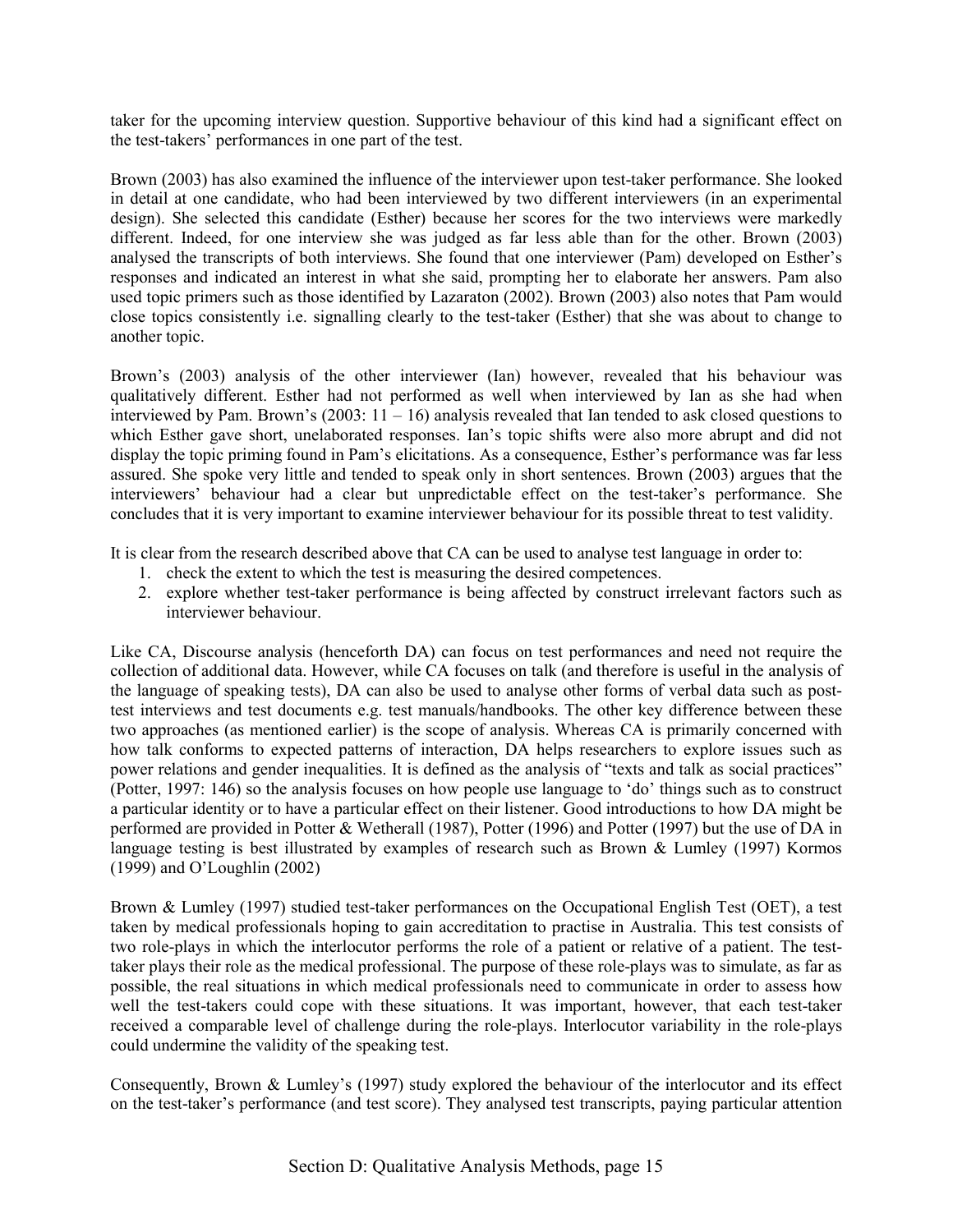to what the interlocutor said (as part of their role) and the responses they received. The features of interviewer behaviour that appeared to make the test harder were: sarcasm, interruption, repetition (an unwillingness to accept the test-taker's answer to a question), and unco-operativeness. The features of interviewer behaviour that appeared to make the test easier were: the asking of factual questions, linguistic simplification (in the form of repetition of key information, reformulation of key information, slowing of speech etc), and allowing the candidate to initiate topics and to control the interaction.

Brown & Lumley (1997) contended that interlocutors varied in their behaviour depending on the identity they constructed for themselves. An interlocutor who identified with their role as a patient was more likely to produce challenging behaviour whereas an interlocutor who identified more with the test-taker was more likely to produce supportive behaviour. Test-takers who encountered an interlocutor who was more challenging because he/she used sarcasm or was unco-operative had a more difficult test than those who encountered an interlocutor who was generally more supportive. Brown & Lumley (1997) argued that all test-takers should encounter the same level of challenge. In saying this they reminded their readers that this did not preclude the inclusion of some challenging behaviour (for instance, sarcasm) if the construct of the test demanded it. But they contended that if the ability to cope with patient sarcasm should be included as part of the test construct then all the test-takers should receive that challenge.

Kormos (1999) used discourse analysis to examine the effect on the language of the test of different test tasks. She gathered speaking test performances from 30 candidates (10 male and 20 female, all Hungarian L1 speakers). The speaking tests were all conducted by four examiners. Each speaking test comprised three tasks: a general non-scripted interview, a guided role-play, and a picture-description task (1999: 168). Kormos focused particularly on the two interactive tasks – the interview and the role-play. She was interested in exploring the power and dominance relations between the test-taker and the interlocutor in each of these tasks. In order to do this Kormos looked particularly at topic control (topic initiation, ratification and closing) but also looked at how the participants in the speaking test gained the floor (perhaps through interruptions) and retained it. Her analysis revealed a strikingly different pattern of relations between the interview and the role-play. During the interview part of the test, the examiner was dominant. He/she largely had control over the topic (its initiation and closing). The test-taker rejected topics in only 1% of the cases. However, during the role-play task, the test-takers exercised far more control. They initiated 50% more topics than the examiners. During this part of the test, both parties (the test-takers and the examiners) ratified each others' topic initiations 97% of the time. On the basis of this analysis, Kormos (1999) argued that the role-play tasks were a better measure of test-takers' conversational competence because such tasks distributed power more evenly between the candidates and the examiners.

O'Loughlin (2002) was interested in the role of gender on the test-taker's performance and score. His study explored whether there was a gender effect during the interview (in terms of the nature of the interaction between the interlocutor and the candidate) and also during the rating process. He collected test performances from 16 test-takers (8 male and 8 female), each of whom took an International English Language Testing System (IELTS) test twice – once with a female interlocutor and once with a male interlocutor. In the IELTS test, the interlocutor is also the assessor. In addition to the ratings provided by the interlocutor-assessors, O'Loughlin (2002) gathered further ratings of all the test performances from four other assessors (2 male and 2 female). He performed a Rasch analysis of the test scores and a discourse analysis of the test performances. His DA of the test performances focused on three aspects of spoken interaction: overlaps, interruptions and minimal responses. These were chosen because previous research had indicated that these features of spoken interaction were "highly gendered" (O'Loughlin, 2002: 175). O'Loughlin found, however, that there was no clearly gendered pattern in the use of any of the three features he analysed. He conceded that he might have found patterns of gendered language use had he included other features of language in his analysis.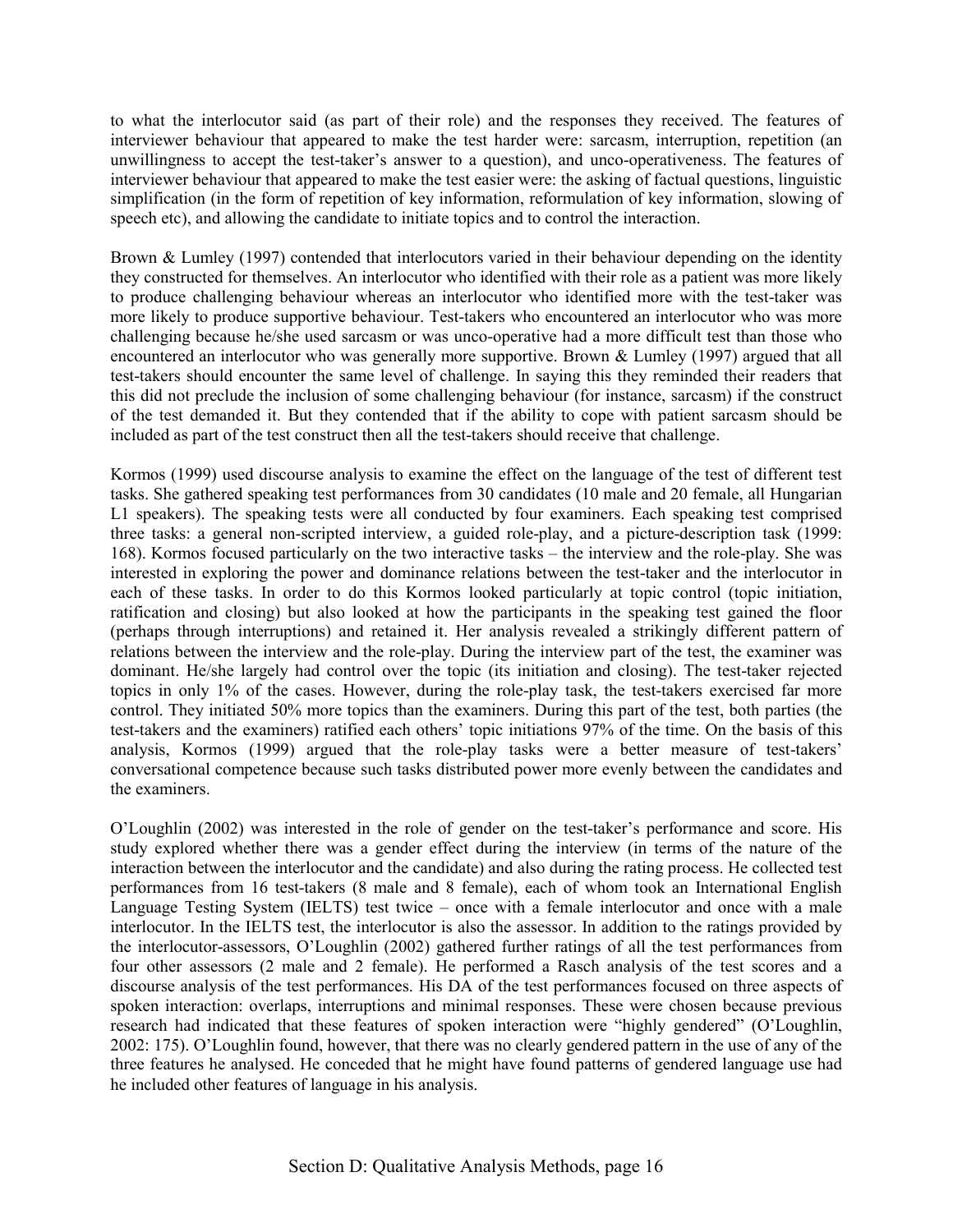Looking back over these three examples, it is important to note that the research reported here exemplifies the use of DA to analyse speaking tests. This is perhaps the most common use of DA in investigations of test quality. Nevertheless, it is still possible to use DA to analyse other test products such as test manuals or the texts used for reading and listening input.

When using DA to analyse oral language, two important points should be noted. The first is that DA makes use of many of the analytical concepts of CA. For instance, the analysis often focuses on adjacency pairs, turn-taking and topic organisation and repair. Kormos (1999) looked at patterns of topic initiation and uptake while O'Loughlin (2002) looked particularly at how speakers took and held the floor (overlaps, interruptions and minimal responses). The difference, however, is in the perspective taken on the data. In both these cases, the researchers were interested in effect of an aspect of the context or the test-taker upon the patterns of interaction. So Kormos was interested in the effect of the task-type upon the distribution of power in the test discourse and O'Loughlin explored differences in speaker discourse by gender of the test-taker.

The second point to be noted is that, as with CA, DA analyses transcripts of spoken interaction. But, unlike CA transcripts, DA transcripts need not include precise notations of intakes of breath or of each non-verbal contribution (for instance, particles such as 'mm' and 'uh huh'). Instead, they are more likely to use a sub-set of the transcription annotations described above. Particular attention is paid to pauses, para-linguistic behaviour (such as hand movements or the shrugging of shoulders), overlapping speech and emphasis.

It is clear from all the examples provided in this section that Conversation analysis and Discourse analysis have typically been used to analyse spoken test discourse. They can offer insights into speaking test quality in the following ways:

- 1. The effect of interlocutor behaviour upon the test-taker's performance.
- 2. An exploration of the influence of test-taker characteristics (such as gender) upon test performance
- 3. The effect of task-type upon the test-taker's performance.
- 4. A comparison between test and non-test language in order to establish the extent to which the test has captured relevant aspects of the test-taker's language ability.

The size of the data sample in the research reported here has varied. Brown (2003) focused on just one test-taker and two interlocutors (selecting this from a larger pool of data). Kormos (1999) analysed the performances of 30 test-takers (and four interviewers) each performing two different tasks. O'Loughlin's (2002) dataset comprised 32 performances from 16 test-takers. You will need to judge how much data you will need in order to be confident about the claims you make but it appears that most researchers gather 30  $-60$  performances, depending on the depth and focus of their analysis.

Since the language sample is central to CA and DA, the quality of that sample is important. Recording equipment must be in good working condition so that the recording is clear. The transcription stage is also crucial. A lot of useful detail can be lost if the transcription fails to capture it but you can also waste time and resources if you include more information in your transcript than you eventually use. In the case of CA, there is a well-defined transcription system. DA transcriptions can be more flexible (and less detailed) but, because it is not always possible to tell from the outset what aspects of the data will be salient, I would recommend that you perform one practice transcription and analysis in order to identify the precise level of detail that you need to go into in your transcription. Also, be prepared to modify this detail as your analysis proceeds. This means that you will always need to have the original data recordings at hand so that you can refer to them easily should you need to add detail to the transcript or perhaps simply confirm a particular interpretation of the transcript.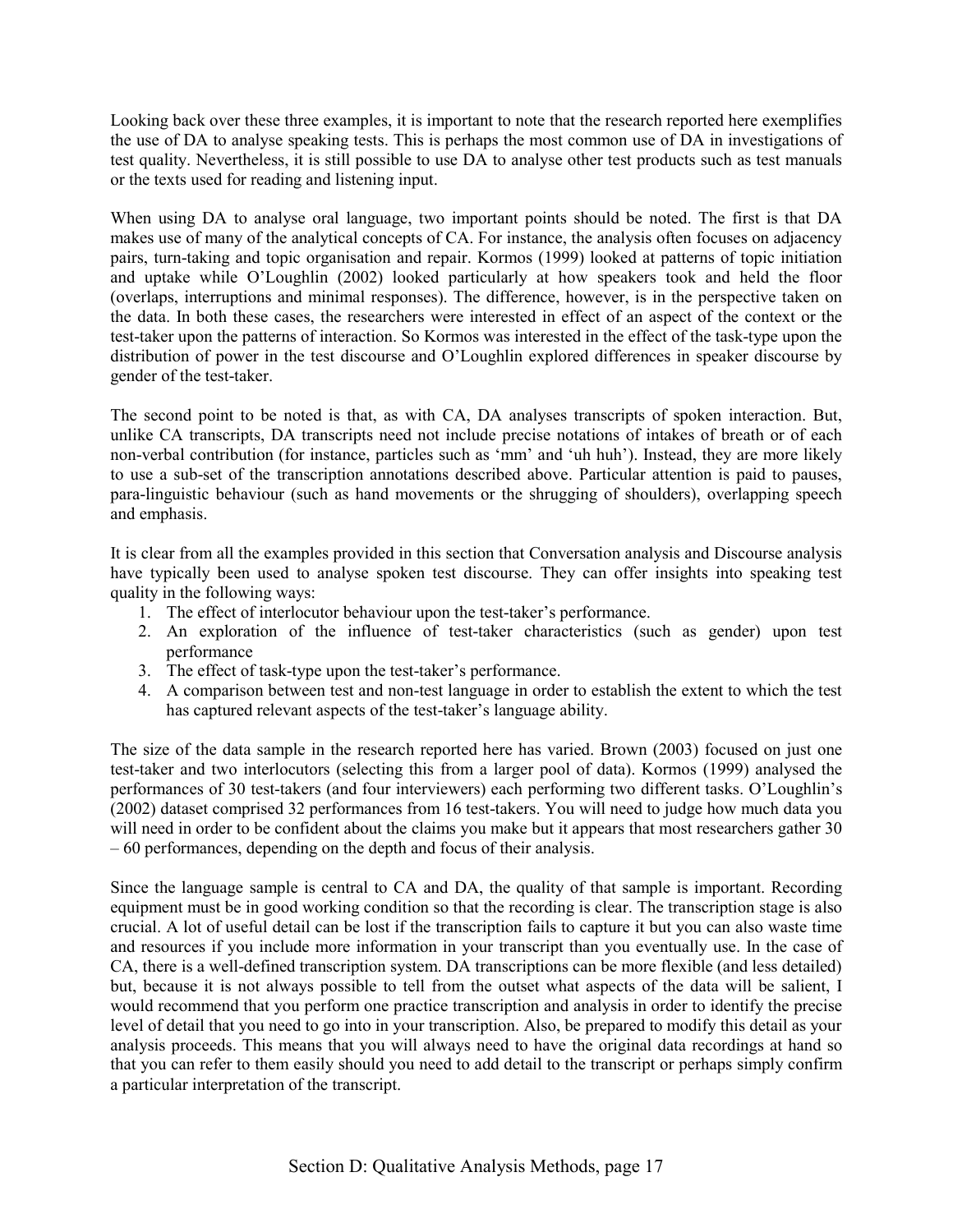Finally, as the example of O'Loughlin (2002) demonstrates, though it is important to be guided by the literature when selecting features to analyse, it is also important to be data-driven i.e. to look for patterns in the data and seek to explain them.

# **3.2 Analysis of test language**

The Conversational analysis and Discourse analysis approaches to analysing language samples focus on the social and interactional features of test language. It is also possible to analyse a test-taker's language output (spoken or written) and/or the test input (e.g. a reading text) for a range of linguistic features. This can be useful for a number of reasons. For instance, Kim's (2004: 31) analysis of cross-sectional data from a group of learners indicates that more proficient learners use more subordinate clauses and more phrases in their writing output. This indicates that better-performing students produce grammatically more complex writing and suggests that an analysis of test-taker output might help us to understand better the language features that distinguish one level of performance from another.

Turning to test input, Laufer & Sim (1985) interviewed students in their L1 about their comprehension of L2 academic reading texts. They found that the students needed vocabulary most in order to understand the texts they were reading. Kelly (1991) presents a similar finding in a study of listening comprehension. In this study, advanced language learners in Belgium were asked to transcribe and translate excerpts from British radio broadcasts. The resulting transcriptions and translations were analysed for their errors and Kelly reports that more than 60% of the errors were lexical in nature (i.e. where the meaning of the word had not been understood). These studies indicate that it might be useful to analyse the language of test input in order to better understand sources of test-taker difficulty and to perhaps better estimate the appropriacy of an input text for a particular level of ability – a measure of 'listenability' or 'readability'.

The range of linguistic features that might be investigated include:

- 1. lexical richness
- 2. rhetorical structure/functions
- 3. genre
- 4. discourse markers
- 5. grammatical complexity
- 6. register
- 7. accuracy

To do this you would first need to identify appropriate measures of the language feature you would like to analyse. This is more complex than it might at first seem. For instance, Read (2001) describes the different considerations involved in measuring lexical richness. It is important to understand how a 'word' is defined. The first key distinction is between 'function' or 'grammatical' words such as *and*, *a*, *to*, and *this* (articles, prepositions, pronouns, conjunctions, auxiliaries etc) and 'content' words such as nouns, verbs, adjectives and adverbs. Taking the age old example:

#### The **quick brown fox jumped** over the **lazy dog**

The words highlighted in 'bold' are the content words. The remainder are the function/grammatical words. The other key distinction is that between 'types' and 'tokens'. In vocabulary research, a 'token' is, quite simply, a word used in a text. Therefore, the number of tokens in a text is equal to the number of words in that text. A 'type' however, is a more selective measure. It takes into account only the number of different word forms used in a text. In other words, if a word form is used more than once (e.g. 'the') it will only be counted the first time it is used. More selective again is the term 'lemma'. This is used only in relation to ëcontentí words and is a super-ordinate term used to describe a base word and all its inflections e.g. *play*, *plays, played, playing* or *test, tests, test's, tests'*. A 'word family' is a related concept and refers to words that share a common meaning. Read (2001: 19) provides an example: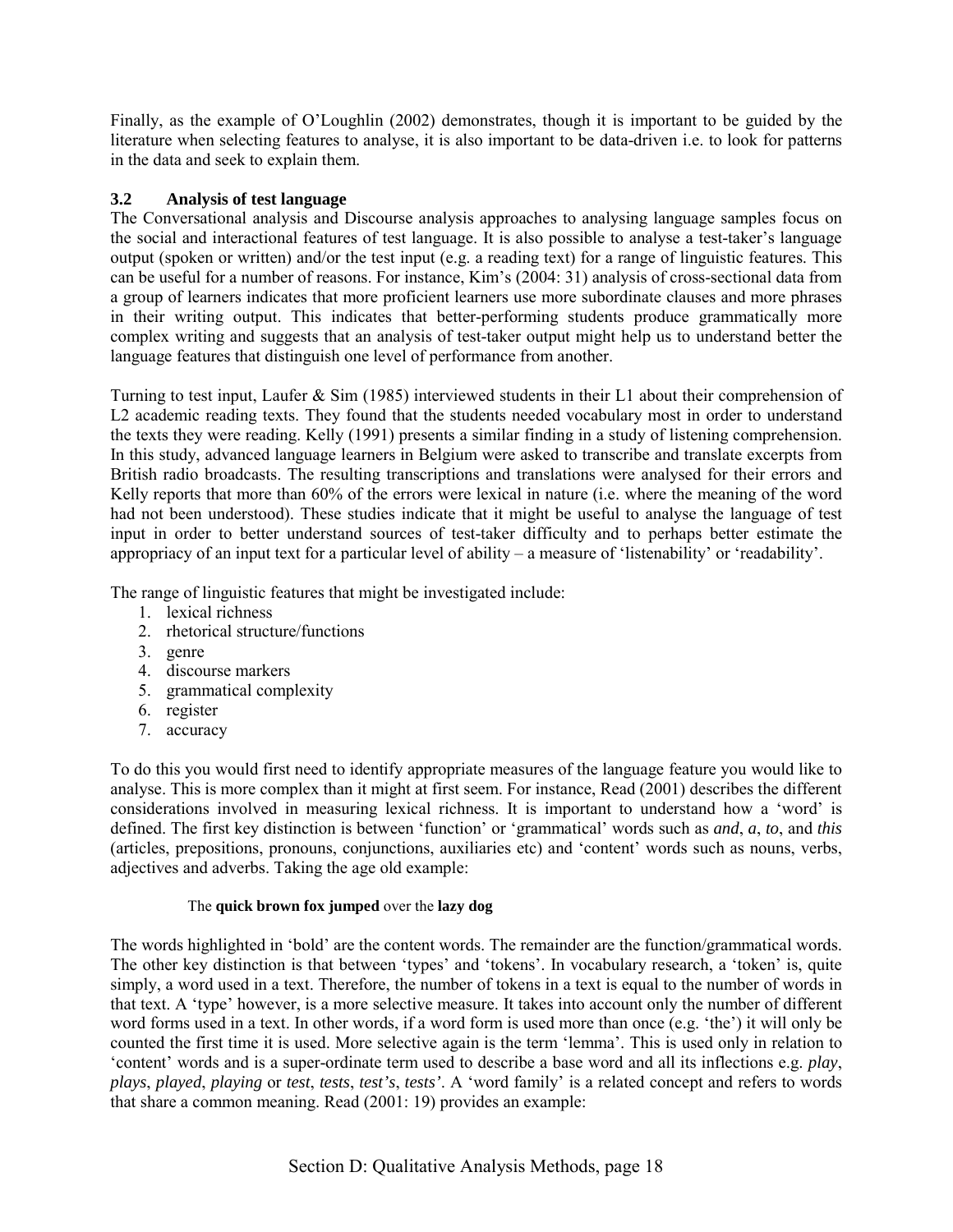leak, leaks, leaking, leaked, leaky, leakage, leaker

He explains that even though some of these words have a more metaphorical meaning than others, they are all closely related. Read (2001: 19) does warn, however, that some word families are not as easy to define. For instance the words *socialist* and *socialite* may originate from the same underlying form 'soci-' but they are so distinct in their meaning that they should probably be classed in different word families.

Estimations of lexical richness further involve the calculation of:

- 1. lexical variation the variety of different words used, or what might be described as the 'range of expression' (Read, 2001: 200). This is usually measured by calculating the type-token ratio i.e. the number of different words in the text divided by the total number of words in the text. It is important to note here that, because this is a measure of **lexical** variation, researchers focus their *type* measures on 'content' words only rather than also counting 'grammatical'/'function' words such as articles or prepositions.
- 2. lexical sophistication  $-$  the use of low-frequency words such as technical terms or other uncommon words. This is calculated by dividing the number of sophisticated (low frequency) word families in the text by the total number of word families in the text. When calculating this measure, it is usually important to compare the words used to a list of words that the test-takers might be expected to know e.g. by looking at an official vocabulary list for a particular ability level.
- 3. lexical density  $-$  this involves a comparison between the number of grammatical words and the number of content words and is usually calculated by dividing the total number of content (lexical) words by the total number of words in the text.
- 4. number of lexical errors this involves counting the number of errors. These errors can take different forms e.g. choosing the wrong word to express a particular meaning, the use of the wrong form of the word, and the stylistically inappropriate use of a word (for instance a very informal word in a formal piece of writing).

All these calculations seem relatively straightforward, but Read (2001: 201) cautions that the results are premised on a number of key decisions. These include, as has already been mentioned (above), decisions about how words might be classified into word families. Other decisions involve deciding whether a word is a content word or a grammatical one and whether multi-word items (such as idioms or phrasal verbs) should be counted as single units. An example is provided from the Slovenian Primary School Leaving Exam (Alderson & Pižorn, 2004: 156) to demonstrate the decisions that need to be made.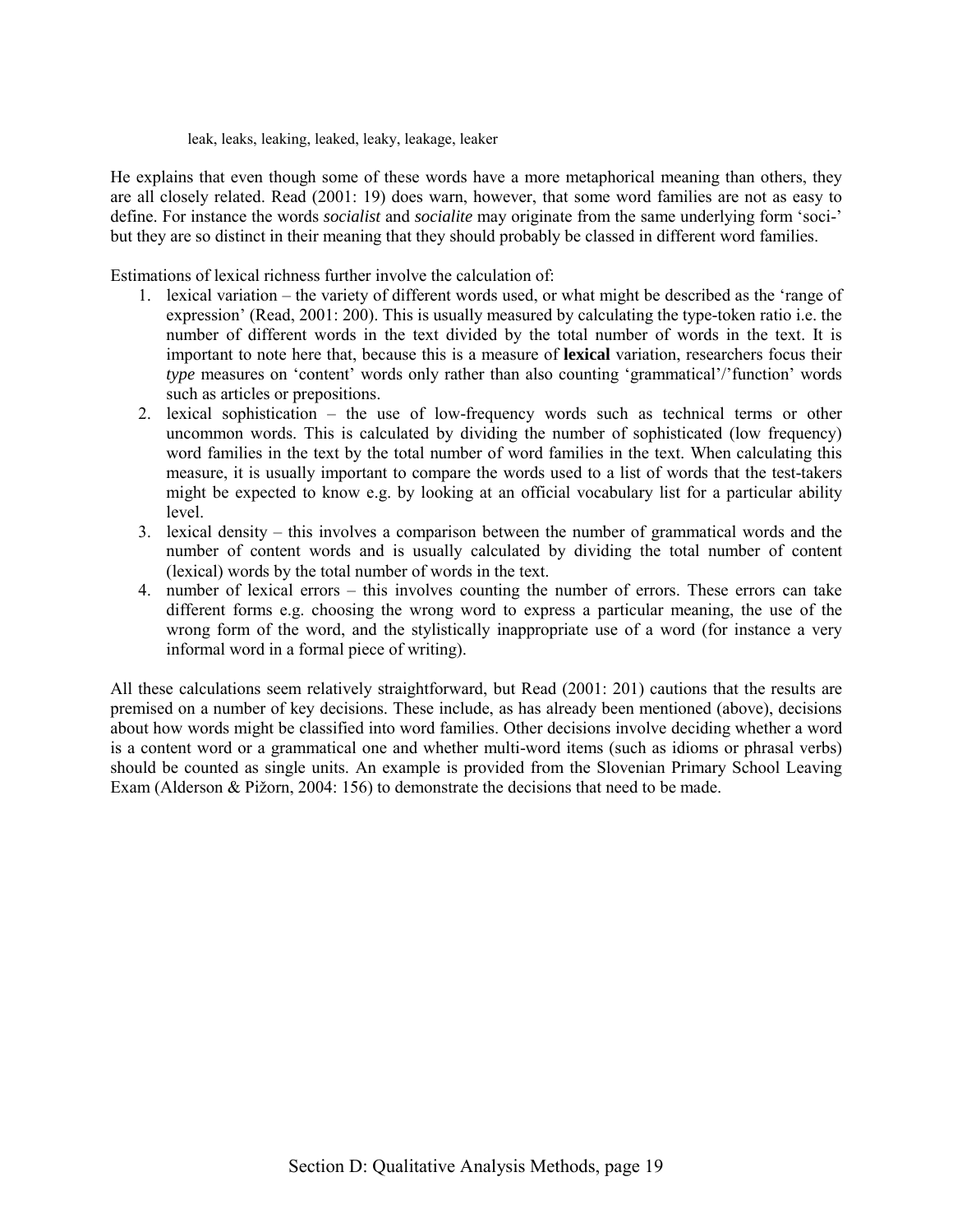Read the text and find out if the statements below the text are true (T), false (F), or not given in the text (NG). Circle the right answer. The example has been done for you.

#### **AMAZING TIGERS**

Tigers often have to hunt day and night to get enough to eat. You may think that a tiger can easily bring down any animal it goes after. But that's just not true. In fact, most of the time, the tiger's prey gets away. The great cat succeeds just once in 15 to 20 tries. That's why it sometimes doesn't eat for weeks.

A tiger's body is packed with muscles. So it can leap the distance of two cars parked one in front of another. Despite its huge muscled body, a tiger moves very gracefully through the forest. Its claws are mostly hidden in its paws. It glides on its soft, padded feet.

Like other cats, tigers clean their fur with their rough tongues. A tiger's tail is about half the length of its body. Tigers "talk" to other tigers with tails. An upright tail, shaking slowly back and forth, says "Hello". A lowered tail, moving quickly from side to side says "Better be careful". A tail straight back and moving quickly from side to side says "What's happening? I'm excited."

Tigers mark their home ranges with their scent and urine. These markings act as a special kind of communication between tigers. A female scent also lets the males know when she is ready to mate. A tiger roars as a warning to other tigers to stay away.

| 0 | A tiger can easily catch any animal.           |  | NG. |
|---|------------------------------------------------|--|-----|
|   | Tigers are good hunters.                       |  | NG  |
| 2 | A tiger's tail is the same length as its body. |  | NG  |
| 3 | Tigers are dangerous to people.                |  | NG  |
| 4 | Tigers communicate with their tails.           |  | NG. |
| 5 | A tiger's tail can show a tiger's excitement.  |  | NG  |
| 6 | Males never know when to approach females.     |  | NG. |
|   | Females are not as strong as males.            |  | NG  |

#### **Figure 3: Example Task No. 4/25 – English (Slovenian Primary School Leaving Exam) Extracted from Alderson & Pizorn (2004: 156)**

Consider the following phrases in the text: *day and night*, *goes after*, *back and forth*, *in fact*, *most of the time*. Would you consider all of these phrases to be multi-word items (which should be counted as single units) or do you think that one or more should be counted as separate words? Similarly, what would you do with the contractions in the text (*that's*, *doesn't*)? Are these single units or are they two separate words? Read (2001: 201) makes clear that there are no 'wrong' answers. It is more important to be meticulous in your recording of the decisions you take and to spend time at the beginning of the analysis setting up the rules that you intend to follow. Read (2001: 201) further suggests the use of corpus analysis tools such as a concordance (perhaps WordSmith). This will list all the words in the text and how frequently they are used. It is also possible to compare the words used in the text with a larger corpus such as the British National Corpus (BNC - http://www.natcorp.ox.ac.uk/). Doing so will reveal the words that might be considered low frequency in relation to the large corpus. To do this you will need to use a corpus analysis tool such as WordSmith (http://www.oup.com/elt/global/isbn/6890/). If you do not have easy access to a corpus of spoken and written language nor to a tool such as WordSmith, you might find it helpful to refer to Leech et al. (2001). This volume presents frequency lists based on an analysis of the BNC. It presents rank-ordered and alphabetical frequency lists for the whole corpus and for various subdivisions (e.g. informative vs. imaginative writing, conversational vs. other varieties of speech). Words are presented according to their grammatical use. For instance, 'round' may be used as a preposition or as an adjective. These two uses of the word 'round' are presented separately.

Even when decisions have been made about how to classify words and phrases it is important to note that other issues might need to be addressed. The first is that lexical variation (the type-token ratio of the lexical words in the text) is affected by the length of the text; it tends to drop as texts get longer. This is particularly problematic when analysing test-taker writing output since some test-takers will inevitably write more than others. Researchers have approached this problem differently. Laufer (1991) decided to take the first 250 words of the scripts that she analysed whereas Arnaud (1984) randomly selected 180 words from test-taker scripts for his analysis.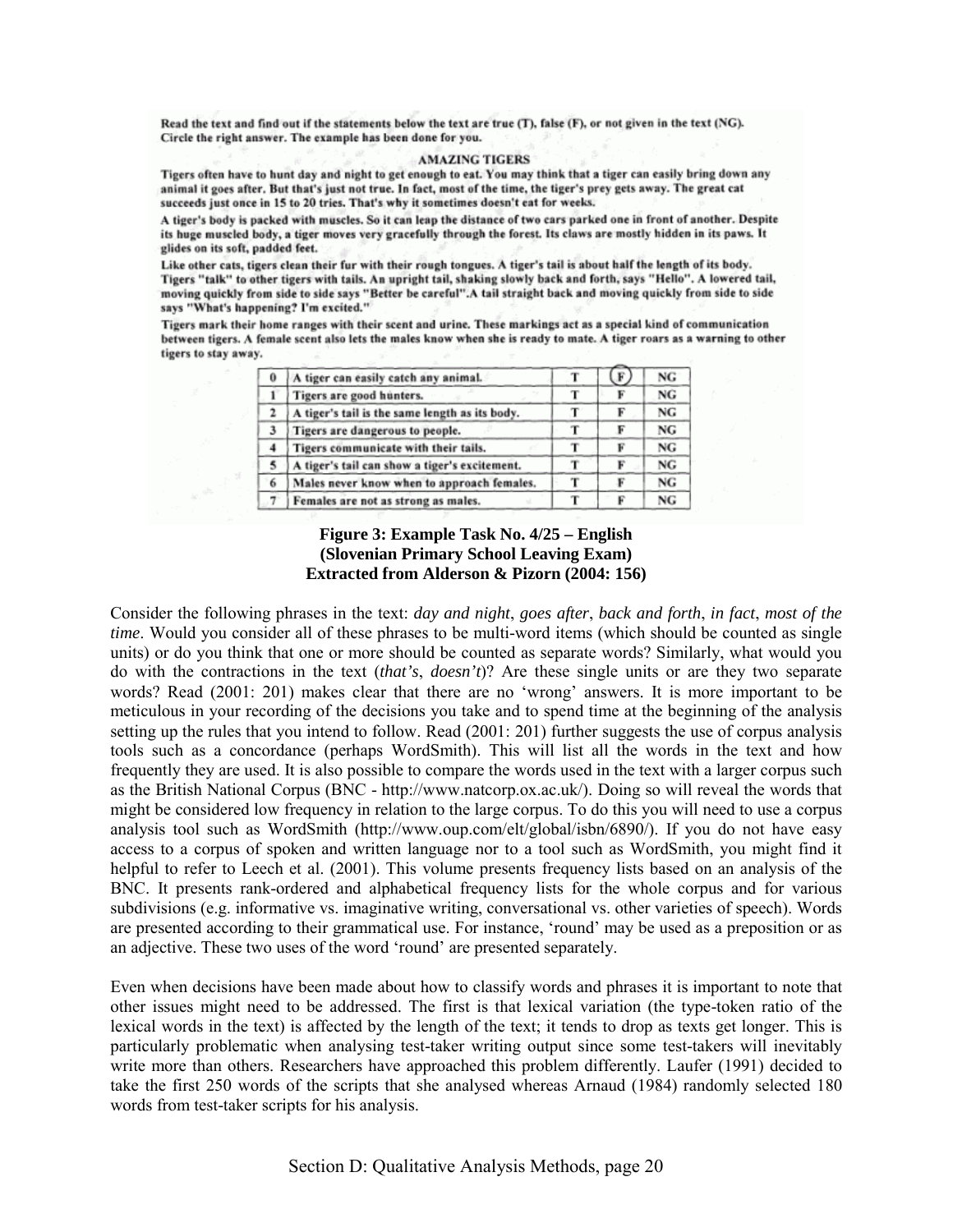The second issue that should be addressed is how errors might be treated (quite apart from measuring them as suggested above). For instance, when calculating the lexical variation of a test-taker's writing output, do you wish to take account of all the words that the test-taker has written or only the ones he/she has used correctly? It is also sometimes difficult to decide whether an error is a vocabulary error or a grammatical one. Additionally, it is important to bear in mind that if every error carries the same weight this might skew the results that you get. Therefore, should you ignore minor errors (such as spelling) or should you count every error?

As the foregoing discussion of just one feature has demonstrated, the analysis of test language is a serious undertaking and its exploration requires much preparatory work in order to take defensible decisions. Indeed, the questions that inevitably arise are who is the judge and who has the right to be the judge? Certainly, one way to ensure that your decisions are defensible is to have your categories confirmed by an independent observer (i.e. perform a reliability check) but it is clear that this further lengthens an already complex process. This suggests that it might not be feasible to include analyses of test language as part of your routine checks of test quality. However, as the following descriptions of research will demonstrate, it would certainly be useful if you have a specific question about your test.

OíLoughlin (1995) investigated the comparability of test-taker output in two versions (face-to-face and tape-mediated) of a speaking test. He analysed data gathered from performances on the *Australian Assessment of Communicative English Skills* (henceforth referred to by its acronym - *access:*) comparing the lexical density of the performances on each version. An earlier study by Shohamy (1994) had shown that the language in face-to-face speaking tests (OPIs) tends to contain a higher percentage of grammatical/function words (60% grammatical and 40% lexical words) than the language in tapemediated speaking tests (SOPIs). This suggests that test-taker output in a SOPI tends to be more 'literate' whereas test-taker output in an OPI tends to be more 'oral'. It further suggests that OPIs and SOPIs do not tap the same underlying construct of speaking. This is of some concern to test developers since they want to ensure that all versions of a test have the same underlying construct. O'Loughlin's (1995) study probed Shohamyís (1994) conclusions by considering the effect of task type on lexical density. The *access:* test was well suited to this exploration because the face-to-face and tape-mediated versions had been developed in parallel and incorporated the same task types.

OíLoughlinís (1995) first step was to develop a comprehensive framework for analysing the test-taker performances (see figure 4, below). Note that O'Loughlin (1995) decided that the verbs 'to be' and 'to have' plus all modals and auxiliaries should count as grammatical items whereas other verbs should be classed as lexical items. Note also his decision to count all contractions as two items (particularly since this was an analysis of speaking output).

OíLoughlin (1995) developed this framework after careful consideration of his data set of 20 speaking performances from 10 test-takers who each took both forms of the *access:* test. He examined this data for the effect on lexical density of both test format (face-to-face or tape-mediated) and task type. To do this, O'Loughlin (1995) focused on four tasks that were roughly parallel in both version of the test – a description, narration, discussion and a role-play. Each task was analysed separately for lexical density. OíLoughlin (1995) was also concerned that his results might differ depending upon the relative frequency of the lexical items used. Therefore, he calculated lexical density using two methods. In the first, he weighted all the lexical items equally regardless of their frequency. In the second, he gave all the highfrequency items half the weighting of the low frequency items.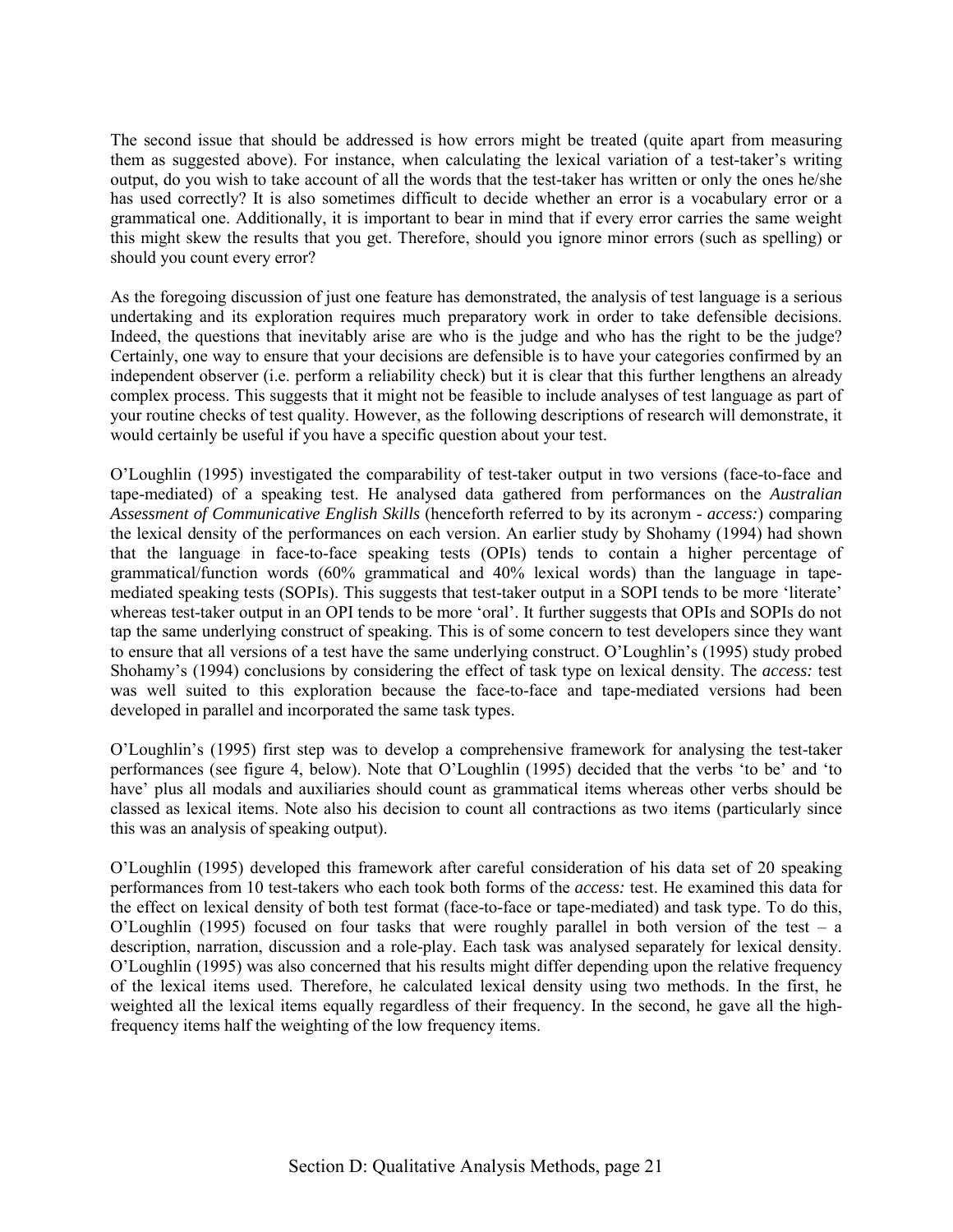*A. Grammatical items*  Verbs 'to be' and 'to have'. All **modals** and **auxiliaries** All **determiners** including articles, demonstrative and possessive adjectives, quantifiers (e.g., some, any) and numerals (cardinal and ordinal). All **proforms** including pronouns (e.g., she, they, it, someone, something), proverbs (e.g., A: Are you coming with us? B: Yes I *am*), proclauses (e.g., this, that when used to replace whole clauses). **Interrogative** adverbs (e.g., *what, when, how*) and **negative adverbs** (e.g., *not, never*). All **contractions**. These were counted as two items (e.g., *they're* = they are) since not all NESB speakers regularly or consistently use contractions. All **prepositions** and **conjunctions**. All **dicourse markers** including conjunctions (e.g., *and, but, so*), sequencers (e.g., *next, finally*), particles (e.g., *oh, well*), lexicalised clauses (e.g., *now, then*), spatial deities (e.g., *here, there*) and quantifier phrases (e.g., *anyway, anyhow, whatever*). All **lexical filled pauses** (e.g., *well, I mean, so*). All **interjections** (e.g., *gosh, really, oh*). All **reactive tokens** (e.g., *yes, no, OK, right, mm*). *B. High-frequency lexical items*  Very common lexical items as per the list of the 700 most frequently used words in English

(accounting for 75% of English text) identified in the COBUILD dictionary) project. This list is included in the *Collins COBUILD English course, level 1, student's book*) Willis and Willis, 1988: 111 – 12). It includes **nouns** (e.g., *thing, people*), **adjectives** (e.g., *good, right*), **verbs** (e.g., *do, make, get*), **adverbs of time**, **manner and place** (e.g., *soon, late, very, so maybe, also, too, here, there*). Not items consisting of more than one word are included in this category as the COBUILD list consists of words not items.

**Repetition of low-frequency lexical items** (see below) including alternative word forms of the same item (e.g., *student/study*).

#### *C. Low-frequency lexical items*

Lexical items not featuring in the list of 700 most frequently used English words cited above including less commonly used **nouns, adjectives, verbs** including participle and infinitive forms (all multiword and phrasal verbs count as one item). Adverbs of **time, place and manner** and all **idioms** (also counted as one item).

#### **Figure 4: Lexical density – classification of items Taken from O'Loughlin (1995: 228)**

The analyses resulted in data sets comprising percentages of the amount of lexical words/items in the testtakers' output in comparison to the grammatical words/items. Since each test-taker had taken both versions of the test, this meant that there were 8 measures of lexical density for each test-taker. OíLoughlin (1995) reported that the method of calculating the lexical density of test-taker output provided only slightly different results but he argued that the weighted approach was probably more accurate. He also reported that the lexical density of the performances was generally higher for the tape-mediated test. For both test versions, lexical density was lower for the narration task than for the description and discussions tasks. The role-play appeared to be most affected by the test format. In the tape-mediated version, the lexical density was similar to the description and discussion tasks but in the face-to-face version it was lower than all the other tasks analysed. O'Loughlin (1995) concluded that differences between the OPI and the SOPI are more dependent upon the relative interactiveness of the tasks that testtakers are required to perform than upon the test format itself.

Apart from examining the lexical density of two speaking test formats (OPI and SOPI), Shohamy (1994) also conducted a number of other analyses. She first analysed the ideational functions (e.g. describing, elaborating, complaining) of the tasks in the two test formats. She found that the SOPI generally required more functions than all the versions of the OPI analysed i.e. those for low, middle and high level testtakers. Shohamy (1994) then analysed the topics covered by the different versions. She found that lowlevel test-takers taking the OPI tended to be tested in a narrower range of topics and also on fewer topics. She argued that these results indicated that the OPI implicitly assumed that higher level test-takers were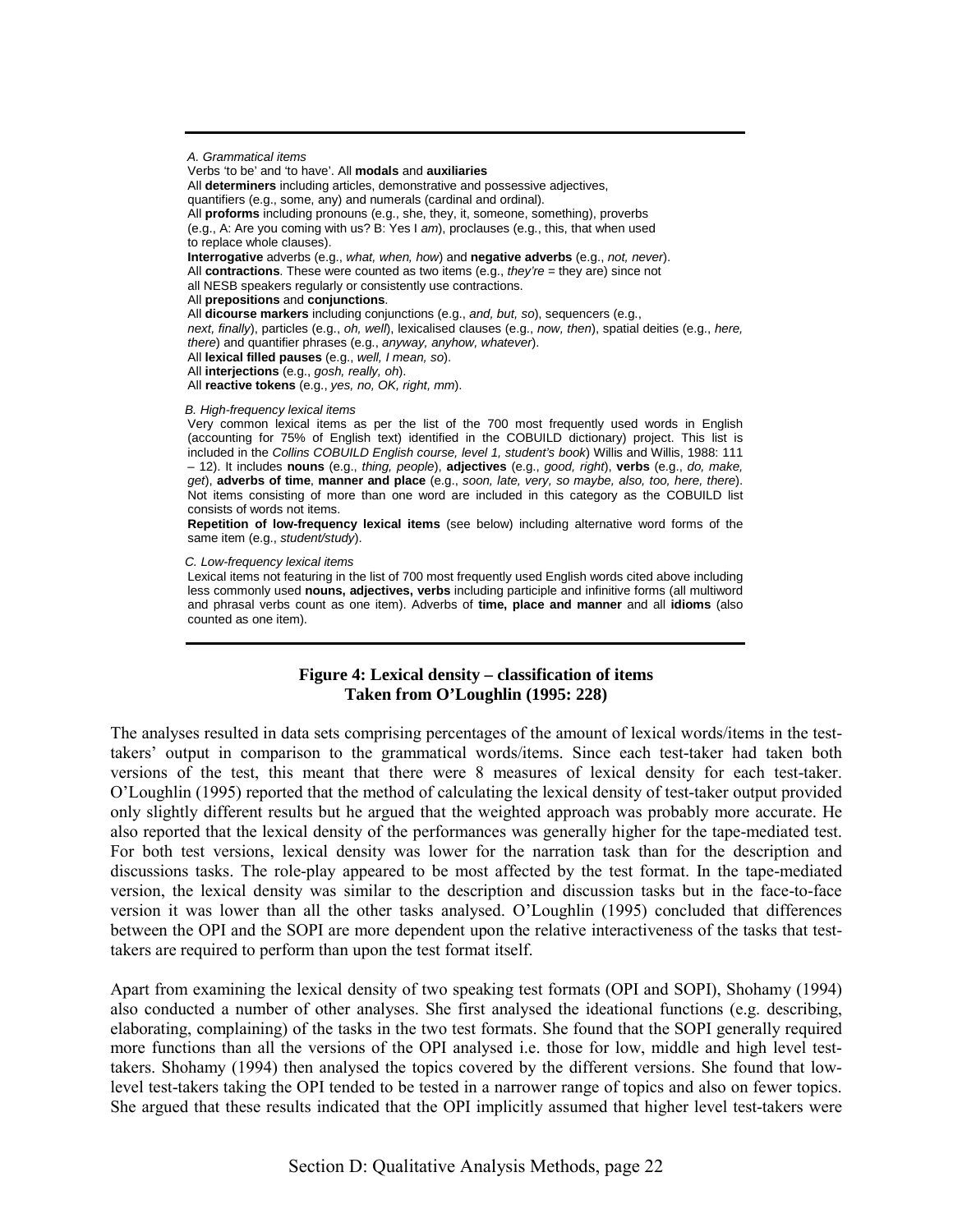more able to discuss serious issues. She further argued that because the SOPI presented the same tasks and topics regardless of the level of the test-taker, it gave the test-takers equal opportunities to show what they could do.

Shohamy (1994) then analysed 20 test-taker performances. She calculated the number of errors per performance in relation to the number of words produced, looking particularly at certain error types such as word order, tenses, verb structure and gender. She found that this did not differ significantly between the two test formats. Shohamy (1994) then compared, for each performance, the communicative strategies of shift of topic, hesitation, self-correction, paraphrasing, and switch to L1. She and two independent assessors counted the frequency of occurrence of each of these strategies and then calculated the means for each test performance. The results indicated that paraphrasing was used significantly more frequently in the SOPI. Self-correction also tended to be used more frequently in the SOPI whereas switch to L1 was used more frequently in the OPI.

Shohamyís (1994) final set of analyses compared a number of discourse features of the test-taker performances in each test version. These were:

- 1. lexical density
- 2. rhetorical structure of the two test formats
- 3. genre
- 4. speech moves e.g. expansion, reporting, description, negotiation for meaning
- 5. communicative properties e.g. dialogue or monologue, smooth or sharp topic shifts
- 6. discourse strategies e.g. turn-taking, hesitation, silence
- 7. content/topics (n.b. this applied the same analyses as had been conducted on the test tasks)
- 8. prosodic/paralinguistic features e.g. intonation, laughter, hesitations, silence
- 9. speech functions (n.b. this applied the same analyses as had been conducted on the test tasks)
- 10. discourse markers e.g. connectors
- 11. register e.g. level of formality

As a result of this comprehensive analysis, Shohamy (1994) concluded that the SOPI is characterised by concise language that is very similar to a monologue. It is lexically more dense than the OPI and is also more formal. She suggested further that, despite their potential to elicit more functions (as indicated by the analysis of the tasks), the test-taker performances showed that SOPI tasks were more likely to elicit only narrative, reporting and description whereas the OPI had the potential to elicit a wider variety of speech functions. Finally, she argued that the test format could influence the type of language elicited from testtakers.

Wigglesworth (1997) also analysed the language test-takers produced during a tape-mediated speaking test in order to explore the effect of planning time on test-taker output. She was particularly interested in this because the provision of planning time can add considerably to the length of the test. It would also affect the underlying construct of the test. For instance, the question would need to be addressed of whether planning time makes the test more or less authentic. It is therefore important to establish whether such a change to the test is justified by the language that is elicited. Taking a 6-part tape-mediated test, Wigglesworth's (1997) methodology was as follows:

- 1. She prepared two versions of the test. For both versions two parts (parts 2b and 4) were presented with planning time. For version A planning time was also provided for sections 2a and 3 whereas for version B of the test planning time was provided for sections 2c and 5.
- 2. She then collected test-performances from 107 test-takers, divided roughly equally between the two test versions.
- 3. After the test performances had been rated, Wigglesworth (1997) selected a sub-set of 28 performances on each test version dividing these into high and low proficiency candidates.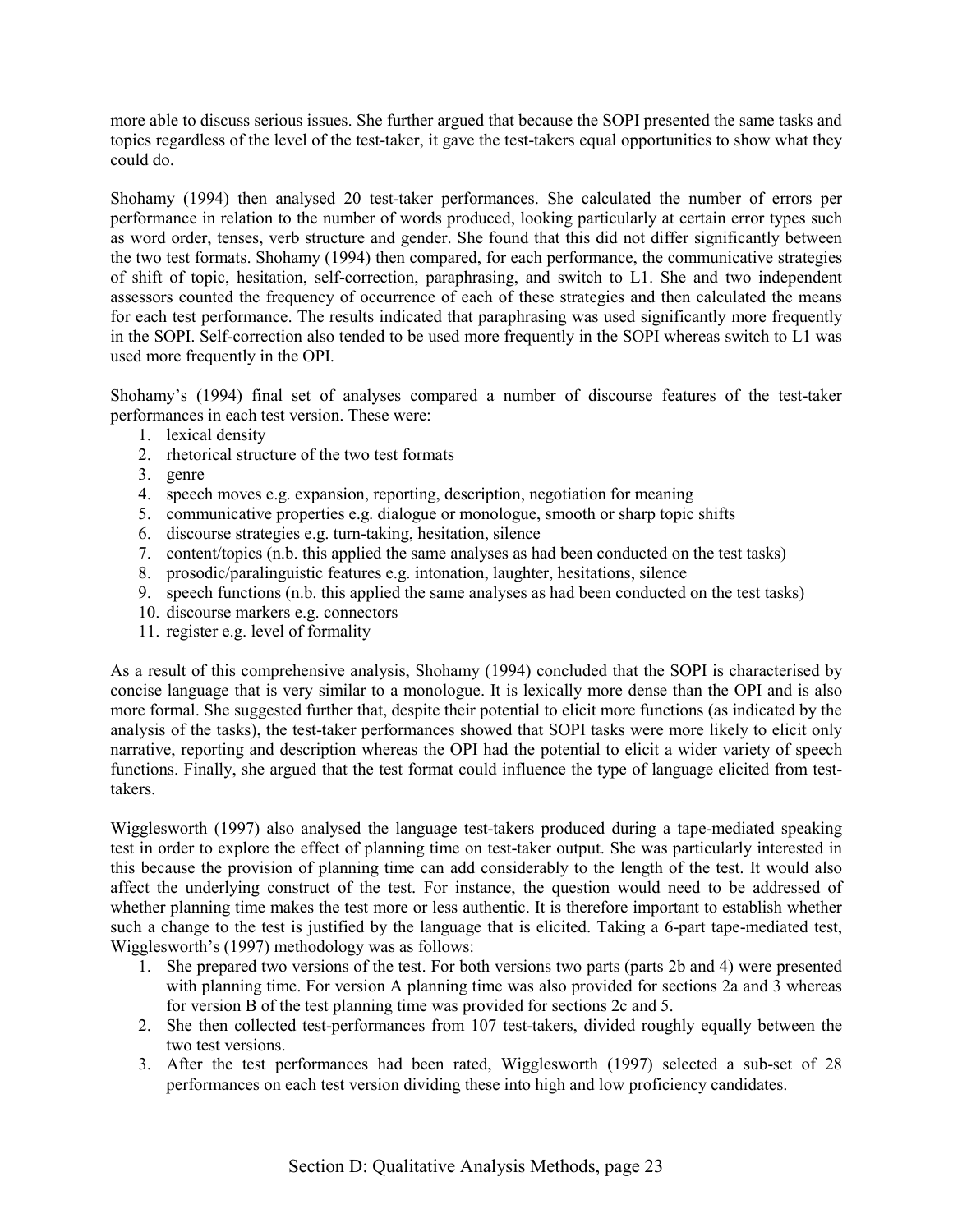Once the selected performances had been transcribed, Wigglesworth (1997) divided the texts into clauses. She did this because the dataset was very large and this focus on the clause helped her with the analysis. Wigglesworth (1997) subsequently analysed the texts for:

- 1. complexity (defined in this case as the number of subordinate clauses used per task)
- 2. accuracy (i.e. the use of bound morphemes (plural *s*), verbal accuracy, the distribution of definite and indefinite articles)
- 3. fluency (a type-token analysis was used to measure the number of words used in relation to the number of words used in conjunction with false starts, repetitions and hesitations. The number of clauses containing self-repair was also calculated).

As a result of these analyses, Wigglesworth (1997) reported that high proficiency learners benefited from planning time when performing more difficult tasks. Low proficiency learners did not benefit from planning time on these tasks. She also said that planning time is less beneficial to either group of testtakers when the task is easy, suggesting that this might be because the cognitive load on the students is not heavy in such cases. Her tentative conclusions were that it might be justifiable to provide planning time for complex tasks but not to do so when the tasks were relatively straightforward.

The remaining two examples of research show how analyses of test language can be used to achieve insights into writing test performances. The first, by Ginther & Grant (1997) considered the effects of testtaker ability level and language background and the topic of the task upon the written output. Ginther  $\&$ Grant analysed 180 exam scripts from the Test of Written English (TWE). Each of these essays had already been rated by two independent assessors using the TWE scale of 1 to 6 where 6 is the highest possible score. The selected scripts had all been given a score of 3, 4 or 5 on the scale (there were insufficient numbers of scripts at the other levels to allow sampling) and represented test-takers with three different L1 backgrounds (Arabic, Chinese and Spanish). Half of the group had written on topic 1 and the other half had written on topic 2.

The essay scripts were then tagged by two independent judges (to allow for a reliability check) for partsof-speech and for errors. The parts-of-speech coding followed the categories presented in figure 5.

| Definite article<br>Indefinite article<br>Demonstrative<br>adjective |  |
|----------------------------------------------------------------------|--|
| Adjective                                                            |  |
| Count noun                                                           |  |
| Noncount noun                                                        |  |
| Possessive noun                                                      |  |
| Gerund                                                               |  |
| Pronoun                                                              |  |
| Possessive pronoun                                                   |  |
| Adverb                                                               |  |
| Multi-word adverb                                                    |  |
| Conjunctive adverb                                                   |  |
| Negation                                                             |  |
| Auxiliary (do/have)                                                  |  |
| Modal auxiliary                                                      |  |

**BF** BE able to BE going to Verb Infinitive Phrasal verb **Preposition** Multi-word preposition **Conjunction** Subordinate 1: complement Subordinate 2: relative pronoun Subordinate 3: conditional Subordinate 4: adverbial subordinator Subordinate 5: present participal subordinator Subordinate 6: wh-interrogative

**Figure 5: Parts-of-Speech Coding Taken from Ginther & Grant (1997: 388 – 389)**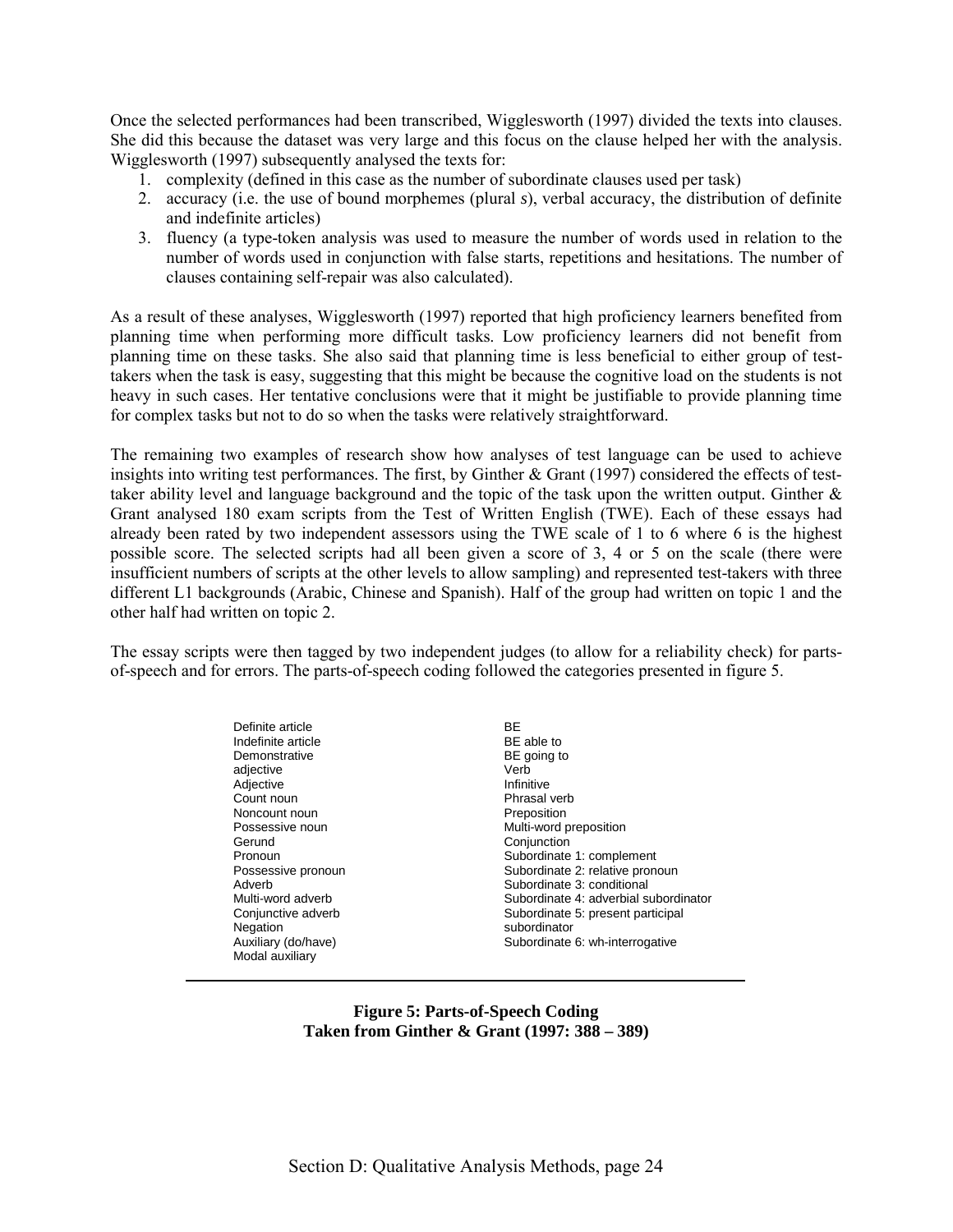The categories of error identified were:

- 1. word form i.e. if the wrong form of a verb, adjective or noun is used (n.b. if there was only one possible correct form, the correct form was also indicated. If there was more than one possible correct answer, then a code was used to indicate this.)
- 2. word choice e.g. the selection of the wrong preposition
- 3. word omission .e.g. if the test-taker omitted the article (n.b. omission error codes were placed on the word immediately following the place where the omitted word should have been)
- 4. spelling

Ginther & Grant (1997) used their analyses to answer the following questions:

- 1. the influence of test-taker proficiency level on essay errors
- 2. the influence of test-taker L1 on essay errors
- 3. the effect of topic on the production of selected parts of speech

They reported that more proficient test-takers (i.e. those who had been rated at level 5 on the TWE scale) wrote longer essays and also produced fewer errors than lower ability test-takers. Additionally, the more proficient test-takers tended to make spelling errors rather than other types of errors whereas the most common error for lower ability test-takers was word form errors. Ginther & Grant also found that the patterns of error by L1 reflected the relative differences or similarities between the test-takers' L1 and English. For instance, the Arab L1 test-takers had the highest percentage of errors per essay and the Spanish L1 speakers the lowest. Chinese and Arabic L1 test-takers were more likely to produce errors of word form whereas the Spanish L1 test-takers most frequently made spelling errors. Interestingly, the Spanish L1 test-takers made more word choice errors than either of the other two L1 groups. Finally, Ginther & Grant (1997) found that the two topics elicited slightly different categories of parts of speech. For instance, topic 1 elicited more examples of negation, gerunds, modal verbs and conditionals than topic 2 whereas topic 2 elicited more adverbs than topic 1. They suggested that this had implications for the equivalence of the topics presented particularly if the mark that the students received was influenced by the presence/absence of certain structures.

Ginther & Grant (1997) suggested a number of avenues for further research. For instance, they said that further analyses should be conducted in order to understand better the effect of certain language features on the marks awarded by assessors. They also suggested that "larger, phrase and sentence-level constructions" should be investigated in order to "evaluate the claim that more complex constructions (such as subordination) are indicative of more mature writers" (1997: 394).

Kim (2004) took a step in this direction in her study of a collection of 33 writing performances by students on an English for Academic Purposes (EAP) course. Her purpose was to describe changes in the grammatical complexity of studentsí writing that had been placed at different CEF levels. In this smallscale study Kim (2004) focused on three adjacent CEF levels: A2, B1, B2. She conducted three different measures of syntactic complexity:

- 1. the variety of use of structures
- 2. the number of subordinate clauses
- 3. the shift from clauses to phrases

She expected that a comparison of the results of each of these measures would better explain developmental changes between the CEF levels under investigation.

Kim (2004) adopted an analytical framework suggested by Wolfe-Quintero et al (1998), which took the *Tunit* as the basic unit of analysis. The T-unit is also referred to as the terminable unit. It is an independent clause with all its dependent clauses. Take, for example, the following sentence:

> The girl who is getting married tomorrow morning just ran in front of a bus in her haste to collect her wedding dress on time and she was lucky not to be run over.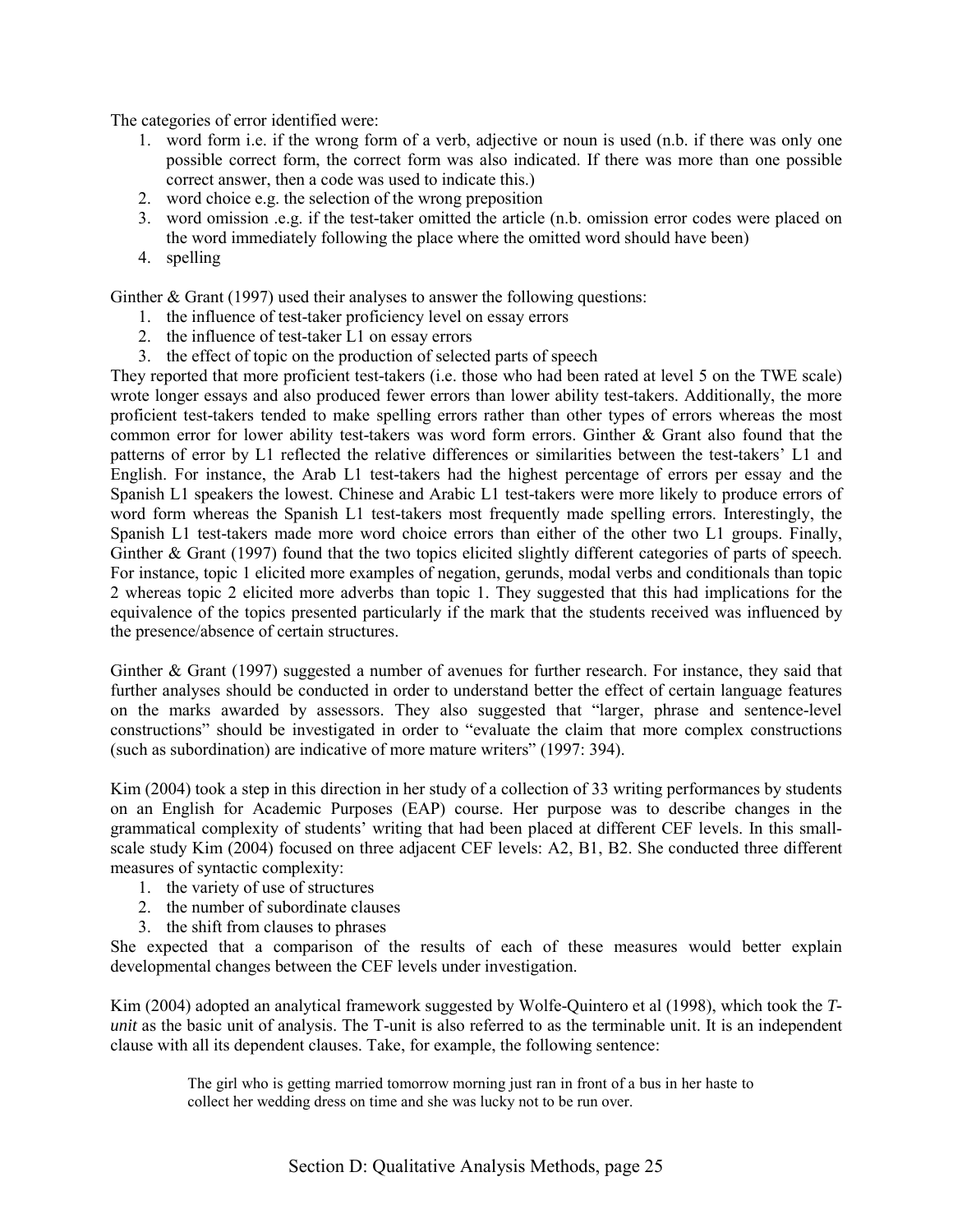This sentence comprises two T-units as follows:

- i. The girl who is getting married tomorrow morning just ran in front of a bus in her haste to collect her wedding dress on time
- ii. She was lucky not to be run over

Kim  $(2004)$  conducted the following analyses of each T-unit (ignoring test-takers' errors):

| <b>Measure of syntactic complexity</b> | <b>Analysis</b>                                                                                                                                                 |
|----------------------------------------|-----------------------------------------------------------------------------------------------------------------------------------------------------------------|
| variety of use of structures           | adverbial clauses per clause $(AdcC/C)$<br>adjective clauses per clause $(AdjC/C)$<br>nominal clauses per clause (NoC/C)                                        |
| Number of subordinate clauses          | clauses per $T$ -unit $(C/T)$<br>dependent clauses per T-unit (DC/C)<br>dependent clauses per clause (DC/T)                                                     |
| shift from clauses to phrases          | prepositional phrases per clause $(PP/C)$<br>participial phrases per clause (PaP/C)<br>gerund phrases per clause (GP/C)<br>infinitive phrases per clause (IP/C) |

Kim (2004) was then able to compare the analyses for each of the three CEF levels she was investigating. Her results showed a progression from A2 to B2 in all but two of the measures (nominal clauses per clause and gerund phrases per clause). She also found that the results were clearest when comparing A2 and B2. The differences between adjacent levels A2 and B1 were far less clear but there appeared to be a marked increase in syntactic complexity (across measures) when going from B1 to B2.

It is clear from the examples provided in this section that an analysis of test language can provide insights into the:

- 1. effect of a particular test method upon test-taker performance (for instance, the tape-mediated speaking test)
- 2. effect of a particular task-type on the language sample elicited
- 3. influence of topic on the language sample elicited
- 4. effect of planning time (and other test conditions) upon test-taker performance
- 5. influence of ability level upon the language sample produced

Unlike CA and DA, an analysis of test language can be performed upon both speaking and writing output. Though no examples have been reported here, I have suggested that it is also possible to analyse the language of the input (for instance in a listening or reading test). I will discuss the analysis of test input in more detail in relation to task characteristic frameworks (see sub-section 4.2, below).

These examples also suggest the following points:

- 1. The size of the data set can vary. Ginther & Grant (1997) analysed 180 writing scripts while Kim (2004) analysed 33. However, analyses of speaking test language tend to involve relatively small data sets. For instance, O'Loughlin (1995) and Shohamy (1994) studied 20 transcripts of test-taker speaking performances.
- 2. It is important to define the language features you are using in your analysis. Where competing definitions exist (e.g. O'Loughlin, 1995) I would recommend that you offer a comparison of more than one. In each case, show how the definition affects the results you get and discuss the implications of each for your claims about the quality of your test.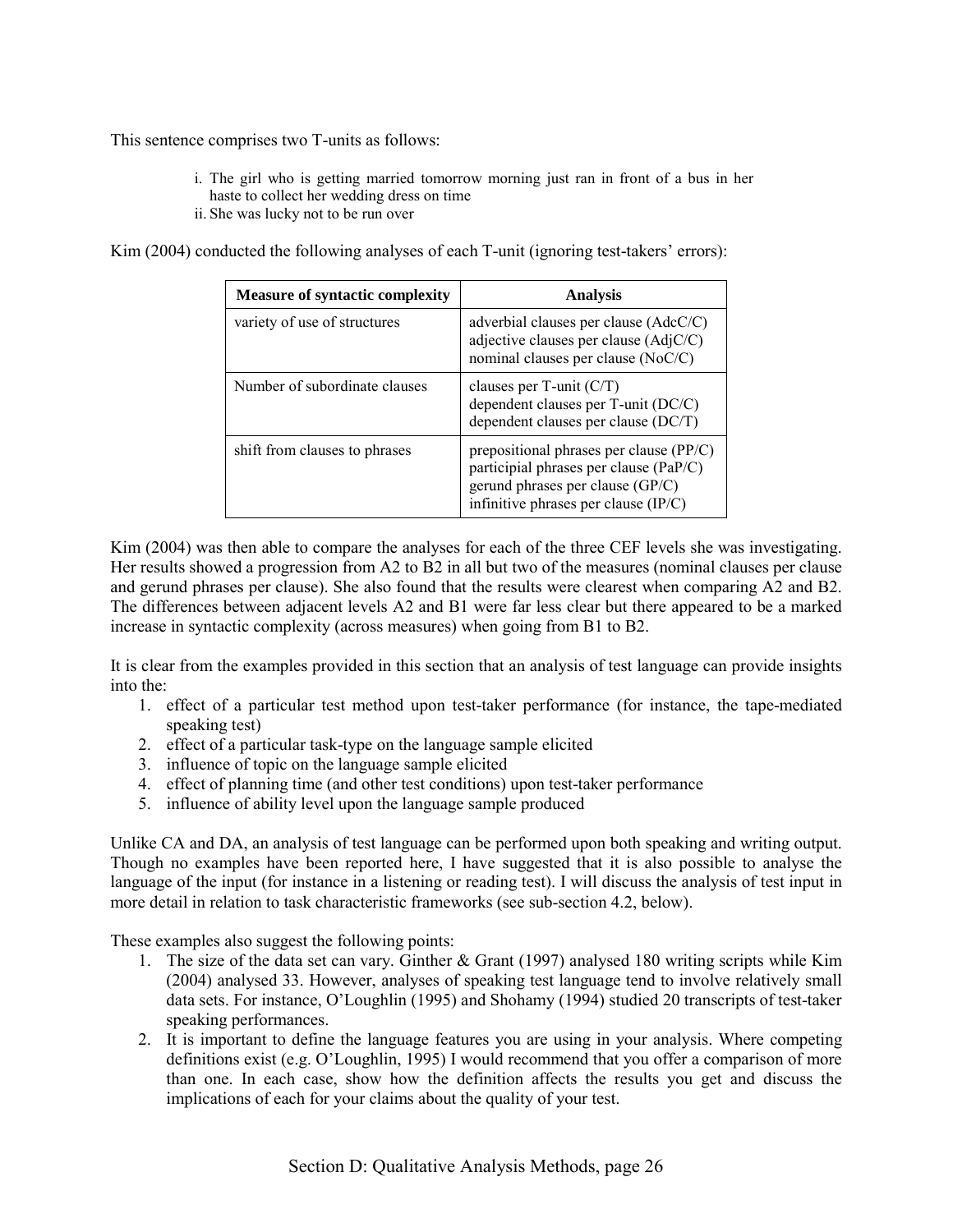3. Ensure that all your analyses are checked for rater reliability (e.g. Shohamy, 1994; O'Loughlin, 1995; Ginther & Grant, 1997 and Kim, 2004). This will provide proof of the defensibility of your judgements.

Finally, it is important to reiterate that the analysis of language samples is time-consuming and should be used strategically.

# **4. Analytical frameworks**

This chapter (particularly section 3) has already made reference to a number of analytical frameworks that can be used to investigate test quality e.g. Conversation Analysis, measures of syntactic complexity and measures of lexical density. Section 5.2 will describe how you might design checklists as a guide for data collection and analysis (usually as part of a study of the test-taking context or of the test-taking process). This section, therefore, will focus on the use of analytical frameworks to analyse test input. The most influential of these is the Framework of Task Characteristics developed by Bachman & Palmer (1996) (see section 4.1, below). However, a recent study involving the CEF has developed a framework that can be used to analyse tests and test specifications (Alderson, personal communication). A brief description of this study is available at http://ling.lancs.ac.uk/groups/ltrg/projects.htm (follow the link for the Dutch CEF construct project).

# **4.1 Task characteristic frameworks**

Task characteristic frameworks can help you to analyse your test tasks in some detail in order to explore the extent to which they reflect the test's purpose or perhaps to compare test tasks from two or more versions of a test. The frameworks present a number of 'dimensions' along which the tasks can be analysed or compared. For instance, Weigle (2002: 63) presents a framework that she adapted from Purves et al. (1984:  $397 - 8$ ) and Hale et al. (1996) for analysing and comparing writing test tasks. She presents 15 dimensions along which tasks can be described including subject matter, type of stimulus (e.g. graph, table or text), specification of audience, specification of tone, time allowed and choice of prompts.

Fulcher (2003: 57) offers a framework for analysing speaking tasks that includes the following dimensions:

- 1. Task orientation (for instance is it an open task where the test-taker(s) can decide on the outcome or is the response guided by the rubric? Alternatively, is the task closed and are responses heavily circumscribed?)
- 2. Interactional relationship (i.e. is there interaction? If there is, how many speakers are involved?)
- 3. Goal orientation
- 4. Interlocutor status and familiarity (n.b. in the case of tape-mediated tests it can be argued that there is no interlocutor)
- 5. Topics
- 6. Situations

Both Weigle's (2002) and Fulcher's (2003) frameworks are very useful because they are skill specific and therefore take into account characteristics of writing and speaking respectively. A more generic framework is that developed by Bachman & Palmer (1996).

Bachman & Palmer (1996) describe their framework of Task Characteristics as a starting point for task analysis. They list a number of characteristics that should be carefully analysed and described for every task including:

- i. the setting (including the physical setting, the participants, and the time of the task)
- ii. the test rubrics (including the language of the instructions, the number of parts to the task, the time allotted and the scoring method)
- iii. the test input (including the channel of delivery, the length and the characteristics of the language)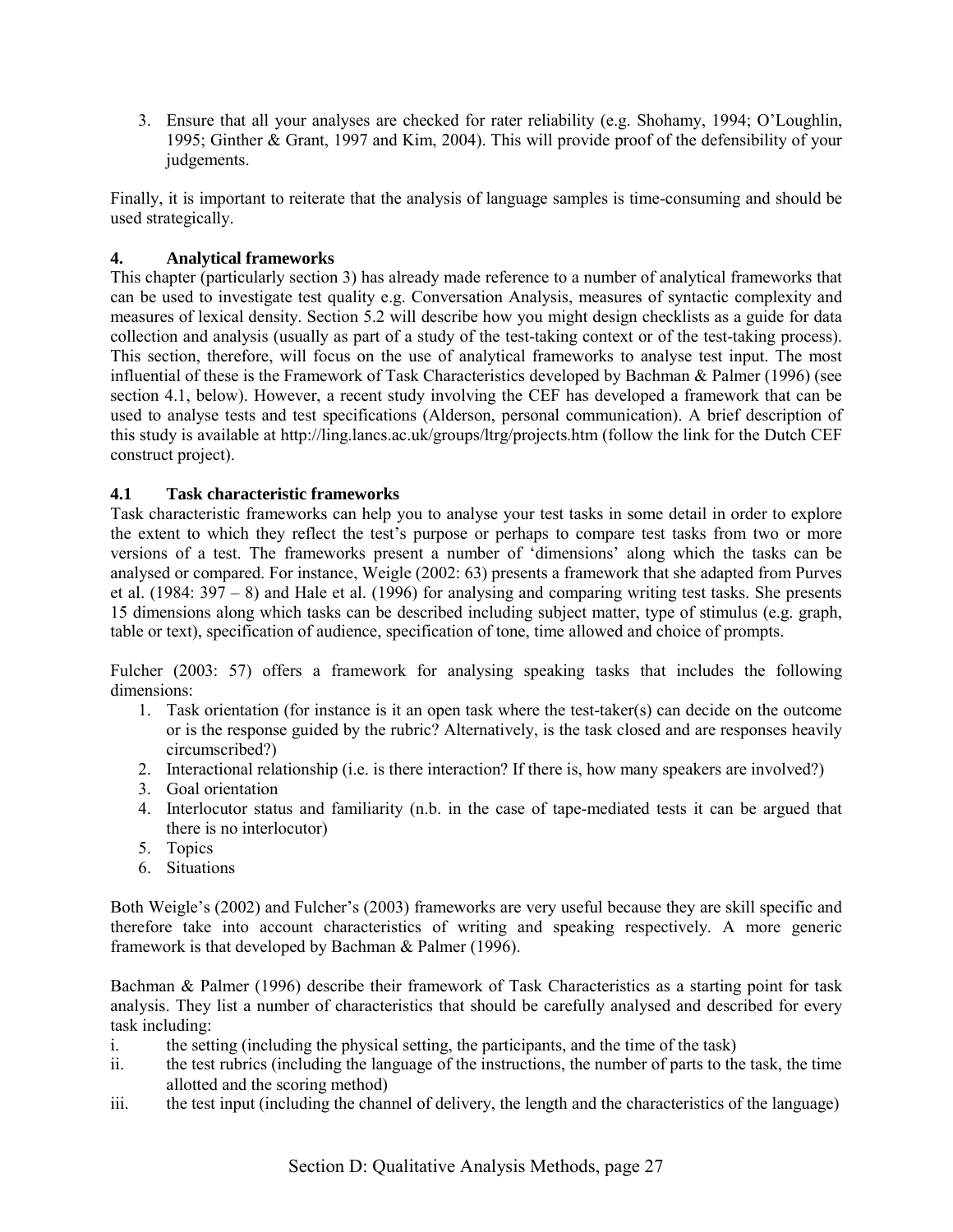- iv. the expected response (including the format and the language characteristics)
- v. the relationship between the input and the response (including its reciprocity, scope and degree of directness)

(see Bachman & Palmer, 1996:  $48 - 57$  for more details)

Bachman & Palmer (1996:  $57 - 58$ ) suggest that the task characteristics framework can be used as follows:

- 1. To compare the characteristics of tasks in the target language use situation with test tasks.
- 2. To analyse existing test tasks in order to make changes or improvements to them.

The Bachman & Palmer framework (as it is commonly referred to) develops on an earlier framework developed by Bachman (1990) called Test Method Facets. This framework was used in a comparison between the Test of English as a Foreign Language (TOEFL) and the Cambridge First Certificate in English (Bachman et al., 1995). Bachman et al. (1995) convened a group of expert judges. These judges were trained to use the framework and subsequently analysed a number of tasks from both tests. The process of training and analysis was as follows:

- 1. Each judge was given a pair of tests, one from each of the test batteries being studied (FCE and TOEFL). They were asked to study each test carefully and to consider how similar or different they were (and in what ways).
- 2. The judges were then asked to familiarise themselves with the Test Method Facets framework.
- 3. They then went through a part of the test, describing it using the Test Method Facets framework. While doing so they were asked to make notes on how well the various descriptive categories in the framework captured their intuitions about the characteristics of the two tests. These notes were used to make revisions to the Test Method Facets framework.
- 4. The judges then used the revised framework to perform their final analyses of the two tests. For each facet, the judges were asked to place the test task or input text on a three-point scale. For instance, they were asked to rate the rhetorical organisation of the input text on a scale of very simple to very complex. Alternatively they were asked to the number of occurrences of a feature in a test task or input text. For instance, for the facet cultural references, they were asked state whether there were *no occurrences*, *one occurrence* or *two or more occurrences*.

The judges' analyses were used to establish the differences between the tasks on the two tests and to make claims about differences in their underlying constructs. Bachman et al. (1995) reported that agreement between the judges was very high, this implying that the framework helped the experts to pay attention to the key features of the test tasks that were being compared. Their study also demonstrated that the framework allows expert judges to make very detailed judgements about tasks.

However, Clapham (1996) experienced rather more difficulty in applying the Test Method Facets framework in the analysis and comparison of different reading tasks. She tailored the original framework to suit her analysis of IELTS reading tests, reducing the number of facets to 35. However, she found that this was too daunting for her volunteer judges and was forced to reduce the framework further by amalgamating some facets and eliminating others. The final instrument contained only 17 facets. Her procedure consisted of a familiarisation phase and a rating phase. However, despite the familiarisation, Clapham (1996:  $149 - 150$ ) remained unsure about their judgements. They commented that some of the categories were not always self-explanatory and were particularly concerned that their analyses would not be stable over time. Finally, Clapham's (1996:  $150 - 153$ ) reliability analyses of her judges' ratings revealed quite high agreement for the facets 'grammar' and 'cohesion' but little agreement on facets related to topic specificity. She commented also that her modified Test Method Facets framework did not suit matching and gap-filling tasks (1996: 162).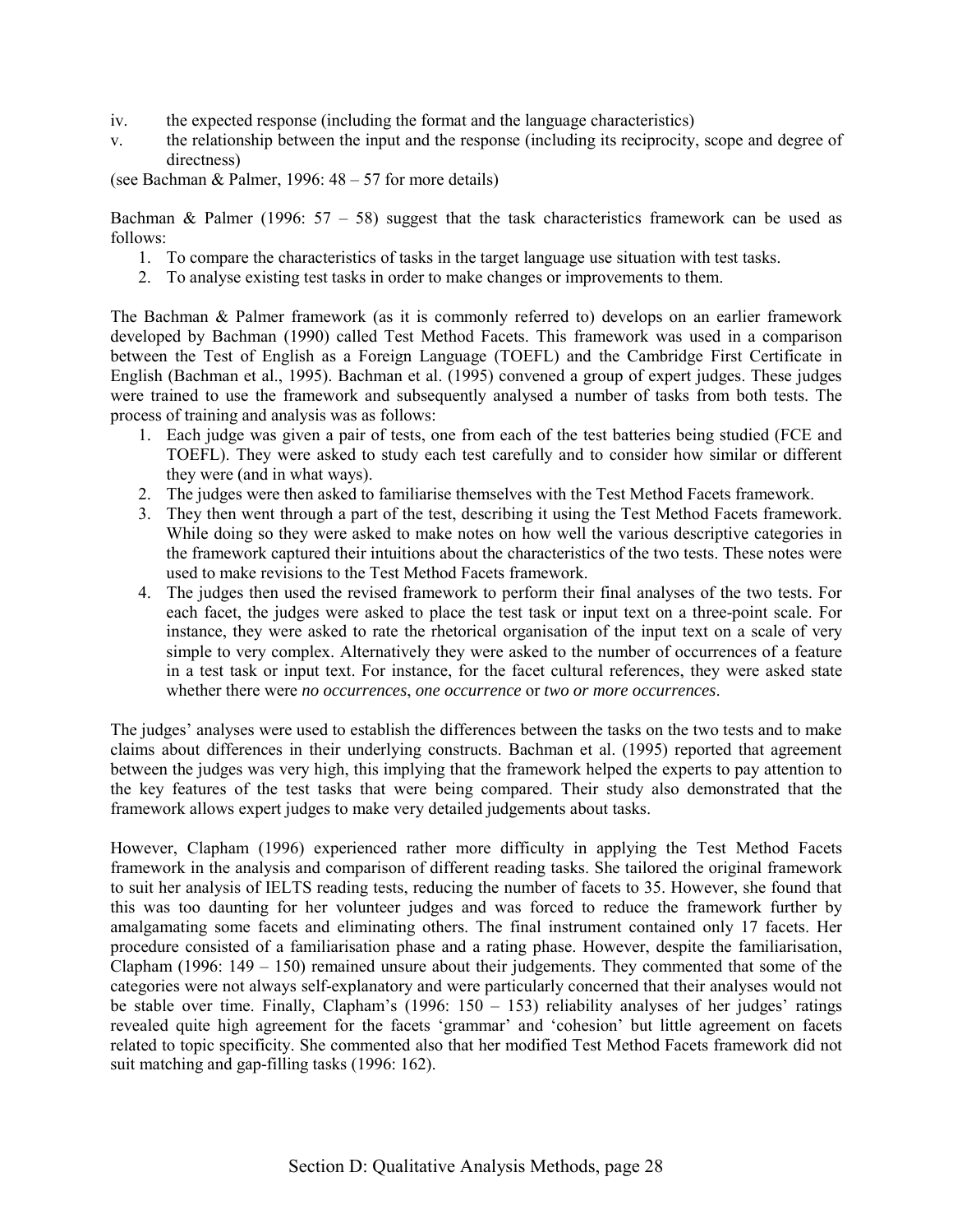Any difficulties experienced by researchers are probably because, as Alderson (2000) comments, the framework still needs to be thoroughly investigated through empirical studies and to be modified in the light of the research outcomes. He suggests some possible areas of modification. For instance, the parts of the framework that focus on the characteristics of the test input might not be easy to apply in the analysis of reading test tasks. This is because reading test input comprises both a text and the items that are based upon it. A text might be relatively difficult but the item might be quite straightforward (such as remembering the main 'facts'). Conversely, the text might be quite easy but the item might be rather challenging.

You will have gathered from the discussion so far that there is little published empirical work on the use of task characteristics frameworks. However, despite her own difficulties, Clapham (1996: 162) believes that task characteristics frameworks could be very useful in the content validation of new tests. Indeed, these frameworks have a lot of potential to help us systematise our analyses of test input providing that you bear in mind two guiding principles:

- 1. You will need to adapt the frameworks already available to suit your test and your context. You will also need to trial and adjust your modified framework until you find that it is practical to use and that your judges understand exactly what they need to do.
- 2. Remember that the framework is only as good as the judges who use it. Since it is difficult to ensure that a framework is entirely self-explanatory it is important to select your judges carefully and then to familiarise them with the analytical instrument and to also give them sufficient practice in using it before they make 'live' analyses. An issue often debated is whether or not familiarisation and training results in 'cloning' of judgements. This is inevitable and perhaps to some extent some 'cloning' is necessary to ensure the comparability of judgements across raters.

# **5. Feedback methods**

Feedback methods such as questionnaires, checklists (particularly observation checklists) and interviews are probably the most familiar methods for gathering qualitative data. They are also typically used in conjunction with each other or with other methods. For instance, in their study of the relationship between students' language proficiency test scores and their subsequent performance on academic degree programmes, Allwright & Banerjee (1997) sent a questionnaire to each student participant at the end of each academic term. The questionnaires were designed to complement each other in order to gather information about each student's study performance and experiences at equally spaced intervals in time. This was to ensure, for example, that the results of the questionnaires at time 2 (in this case the end of the second term of study) could be compared to the results at the end of time 1 (the end of the first term of study) and so on. However, Allwright & Banerjee (1997) also conducted an in-depth interview with each student at the end of their third term of study. During this interview, Allwright & Banerjee (1997) drew on the questionnaire results, probing areas for which the responses had been particularly interesting and also checking their interpretation of the data. They also used the face-to-face meeting to explore aspects of the students' study experiences that were not easy to probe via a questionnaire.

From this example, therefore, it is clear that the different feedback methods are complementary rather than interchangeable. Whenever the circumstances allow, it is often good to 'triangulate' your data by using more than one method (see 7.4 for more discussion). This was the guiding principle behind a set of instruments designed for an International English Language Testing System (IELTS) impact study project (Banerjee, 1996; Herington, 1996; Horák, 1996 and Winetroube, 1997). One set of instruments focused on the classroom. It included a classroom observation schedule, an interview schedule to be used when speaking to the teacher after the observation, and a students' post-observation questionnaire. Further questionnaires were also designed to capture data from teachers and students who were not observed. It is clear from this example that these instruments were intended to complement one another, gathering data from a number of different perspectives and combining different methods of data collection.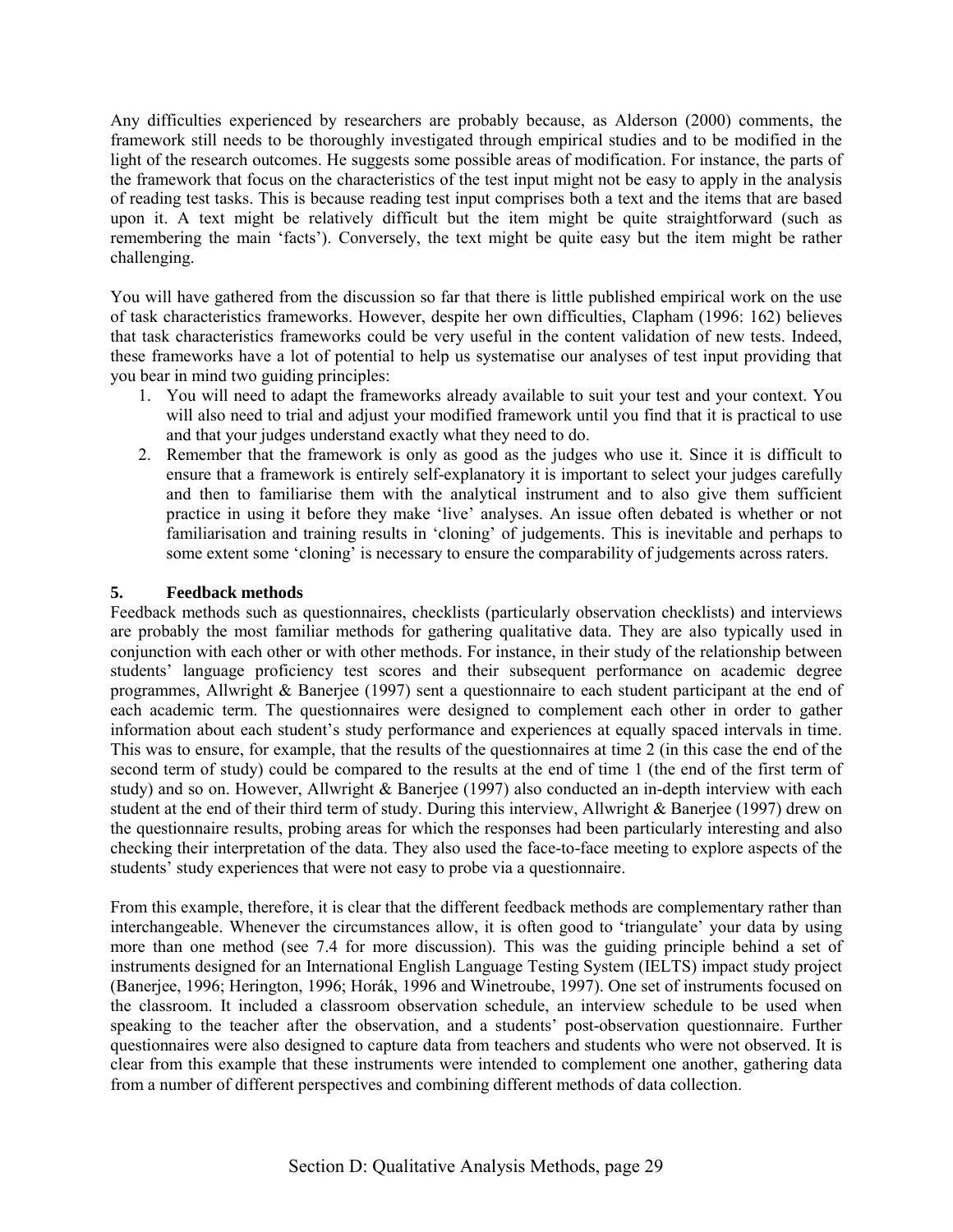The remainder of this section will look more closely at how questionnaires, checklists (including classroom observation schedules) and interviews might be designed.

# **5.1 Questionnaires**

Questionnaires gather data that could otherwise also be collected through interviews or focus groups. Their advantage, however, is that they allow researchers to collect views from large numbers of respondents. It can also be easier to manage the data (though this is partly dependent on the questionnaire design) and it is possible to ask face-threatening questions and provide a certain degree of anonymity. Since questionnaires can be completed at any time, respondents also have time to consider their responses.

There are two basic question types  $-$  open or closed. Consider the following question pair:

| 4.3 | Do you think you have to work harder than native speakers of English on your<br>course? |
|-----|-----------------------------------------------------------------------------------------|
|     | $\mathbf{L}$<br>Yes, probably<br>□<br>No, probably not<br>I don't know                  |
| 4.4 | If you think you have to work harder, please explain why.                               |
|     |                                                                                         |

**Figure 6: Open and closed questions Taken from Allwright & Banerjee (1997)** 

The first question (4.3) is an example of a closed question. The respondent is asked to choose from one of three responses. Another common closed question type is one that uses a scale:

| am doubtful<br>about<br>whether I will<br>pass the<br>course | l am<br>managing<br>and I am<br>reasonably<br>confident I will | I think I am<br>going to pass<br>well |   | I feel I am<br>doing<br>extremely<br>well |
|--------------------------------------------------------------|----------------------------------------------------------------|---------------------------------------|---|-------------------------------------------|
|                                                              | pass<br>3                                                      | 5                                     | Բ |                                           |

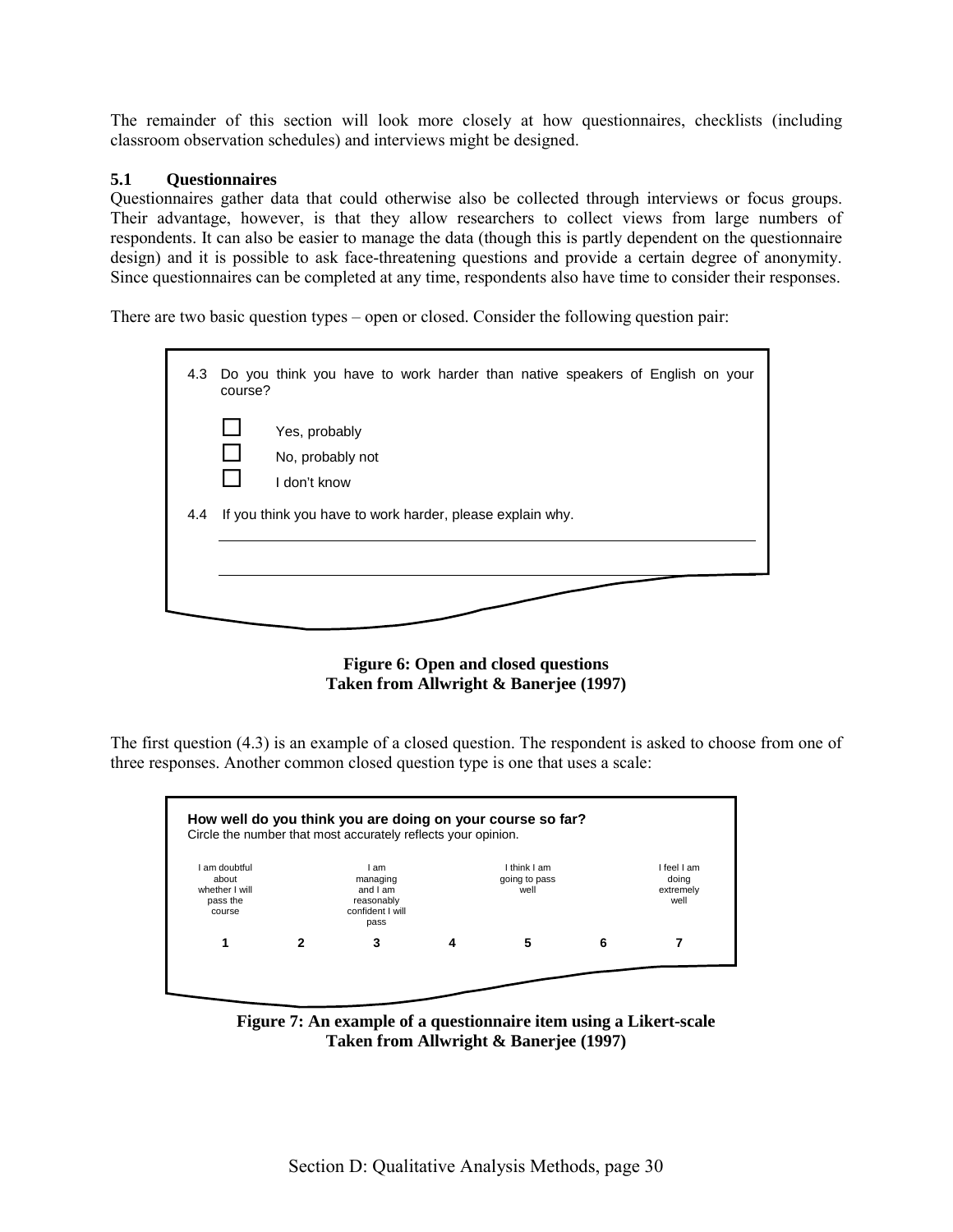Note that only four points on the scale have been described. Some scales describe all the points and others describe only the two extreme points. You will need to decide how much guidance to give your respondents. It is important to bear in mind, however, that you cannot guarantee that your question will be clearer (and less open to interpretation) if you provide more guidance. Low (1996) has demonstrated the minefields within rating scale wording (e.g. Likert scales), pointing out a number of pitfalls, including:

- 1. describing the midpoint. If you offer your respondents a midpoint on the scale (e.g.  $\degree$ 2' on a three point scale), you need to think carefully about whether the midpoint represents neutrality (i.e. neither agreement nor disagreement with the proposition) or undecidedness about the proposition  $(i.e. 'I don't know').$
- 2. the number of dimensions that your options capture. Low (1996: 71) provides an interesting example where respondents have to say whether a course has helped them or not. However, the options that they can select include other dimensions such as enjoyment (e.g. 'I've had a lot of fun') and changes in proficiency (e.g. 'I've improved immensely').

The only way you can check that your questionnaire items are clear and are likely to be interpreted similarly by most respondents is by validating them (see section 7.6 for further discussion).

The follow-up question in figure 6 (4.4, above) is an example of an open question. Here, the respondent is asked to explain their answer and they can decide how much or how little they would like to say and what information they would like to provide.

Open questions can also be used on their own. For instance, in order to gauge attitudes to the IELTS test, questionnaires in the IELTS impact study (Banerjee, 1996; Horák, 1996 and Winetroube, 1997) asked both students and teachers to describe three things that they liked most about the IELTS test. Respondents were also separately asked to describe three things that they liked least about the test. Both these questions were deliberately open so that respondents could decide for themselves what they wished to include.

Open questions are particularly useful when you are not sure what the range of responses is likely to be (i.e. if your research is an initial exploration of issues) or if you want to avoid ësuggestingí answers to your respondents. You will find it easier to use closed questions when you are certain of the possible range of responses and/or when you want to make sure that you gather information on all the possibilities. In other words, you want to make sure that no possible response is accidentally forgotten.

It is important to note, however, that each question type has advantages and disadvantages. The advantages of closed questions are that they are quick to answer, process and compare. However, closed questions provide no scope for other answers and can reflect the researcher's bias in the categories provided. For instance, if you look more closely at the closed question presented in figure 6 you will see that the responses assume that the studentsí should compare their **overall** effort to that of their nativespeaking classmates. However, further research by Banerjee (2003) has shown that students' experiences differ from subject to subject within a particular degree programme. For instance, MBA students with a background in Engineering find the more quantitative courses such as Management Science relatively easy. They find that they do not need to work harder than their native-speaking classmates on these courses. However, these students find that they struggle with less familiar and more language-oriented subjects such as Behaviour in Organisations. Therefore, the students will find it hard to give a single answer to the question 'do you think you have to work harder than native speakers of English on your course?'. Indeed, respondents could become frustrated or irritated if the response options did not suit what they wanted to say.

Open questions, on the other hand, provide more scope for a variety of answers and also allow the researcher to probe answers (e.g. 'please explain your answer'). But, such questions are time-consuming to complete and demand more effort and commitment from respondents. It is also more time-consuming and difficult to code and analyse the responses. In particular you will need to interpret responses in order,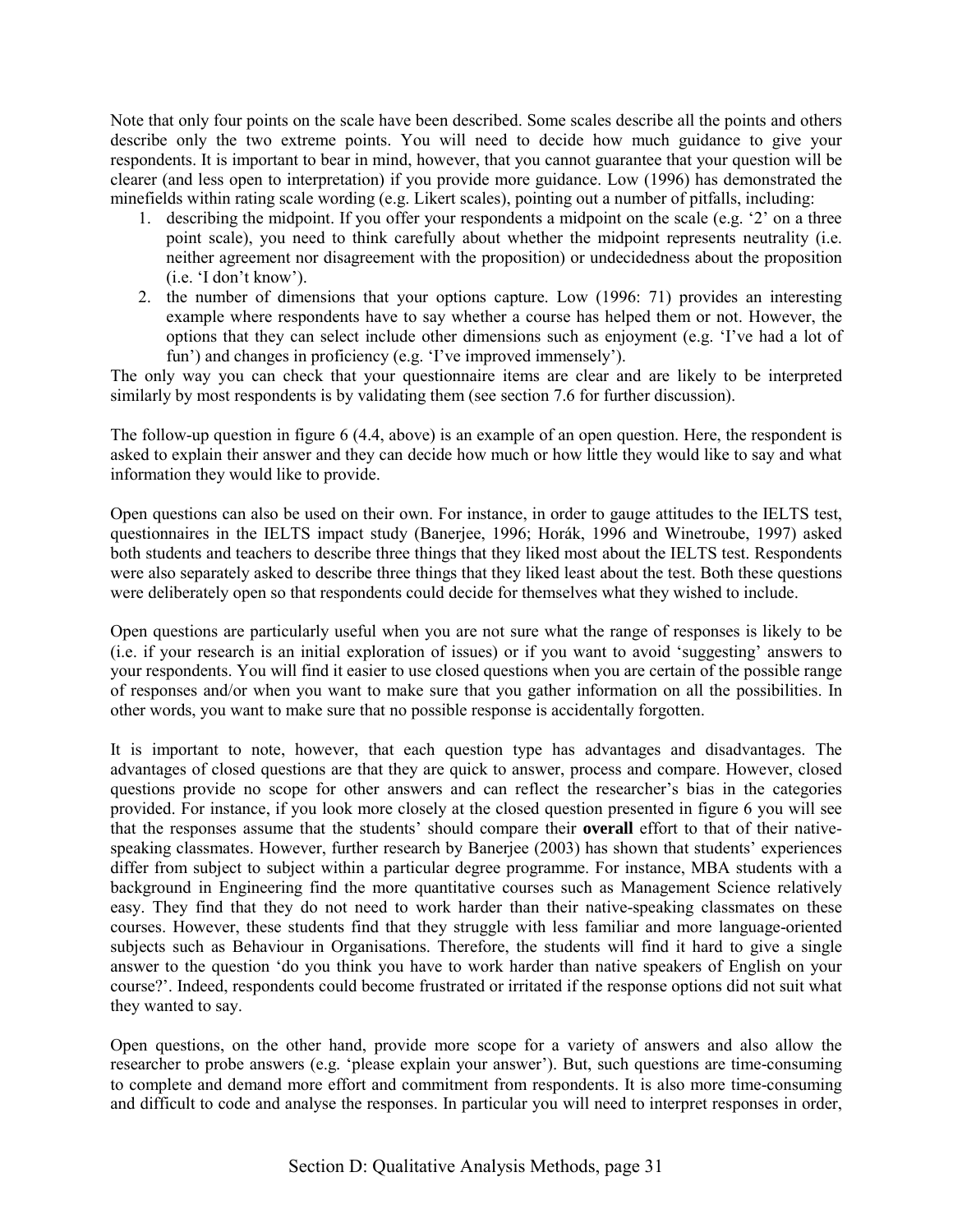for instance, to decide whether two differently worded answers from two respondents mean the same thing.

The foregoing discussion has revealed that open and closed questions are equally useful and both have drawbacks. Indeed, there is no perfect question type. Rather, you should select the best type for your purposes. In most cases, you will decide to use a combination of open and closed questions as this will allow you to combine focused and proscribed questioning with some more exploratory prompts. Regardless of the question type you select you also need to think carefully about the wording of your questionnaire. Check your draft questionnaire for the following pitfalls:

- i. double-barrelled questions your respondents are likely to find the question difficult to answer and you will find it impossible to determine whether the answer refers to only one (indeed which one) or both parts of the question.
- $ii.$  unclear instructions  $-$  so respondents are not sure what to do.
- iii. questions that do not apply to the respondent  $-$  it is important to allow respondents to indicate when a particular item does not apply to them.
- iv. questions that rely on memory or are hypothetical  $-$  e.g. the responses to such questions are unlikely to be stable or accurate.
- v. biased options respondents might be uncomfortable about selecting an option that has been presented in a negative light.

Beware also of mixing positively phrased items with negatively phrased ones. If your respondents do not read each question carefully, they might give the wrong response:

> I think it is important to check the dictionary when I do not understand a word I do not think it is important to check my work after I have finished writing

Oppenheim (1992) and Dörnyei (2003) provide good overviews of questionnaire design. Dörnyei (2003) gives particularly practical advice on the length and layout of the questionnaire. In particular he advises researchers to resist the temptation to include every question that they think might be useful. He warns that a questionnaire should not take more than 30 minutes to complete. He also reminds us that we need to take into account the reading speed of our respondents (2003:  $17 - 18$ ). Therefore, if you are gathering questionnaire data from young learners (e.g.  $10 - 12$  year olds) or are administering your questionnaire in a studentís L2, then you need to consider how quickly they will be able to read and respond to the questions. Indeed, you should also to make your wording simple and accessible to the lowest level student you are gathering data from.

Dörnyei's (2003) advice makes it clear that questionnaire design is very complex and requires you to be very clear about the information you are trying to gather and also to think carefully about how to elicit that information in the most economical way possible. I would suggest the following six-step procedure for questionnaire design:

- 1. Brainstorm all the areas and possible questions that your questionnaire should cover.
- 2. Write questions to address each of these areas.
- 3. Return to the original purpose of your questionnaire. Eliminate all the questions that do not address that purpose.
- 4. Group the questions so that you can see where overlaps exist. Examine the overlaps in order to decide whether or not they are necessary. Bear in mind that you might want to ask the same question twice (in slightly different ways) in order to check the stability of your respondents' views.
- 5. Format the questionnaire and administer it to a small group of target respondents. Ask them to mark the questions that they do not understand. Time how long it takes for each respondent to complete the questionnaire.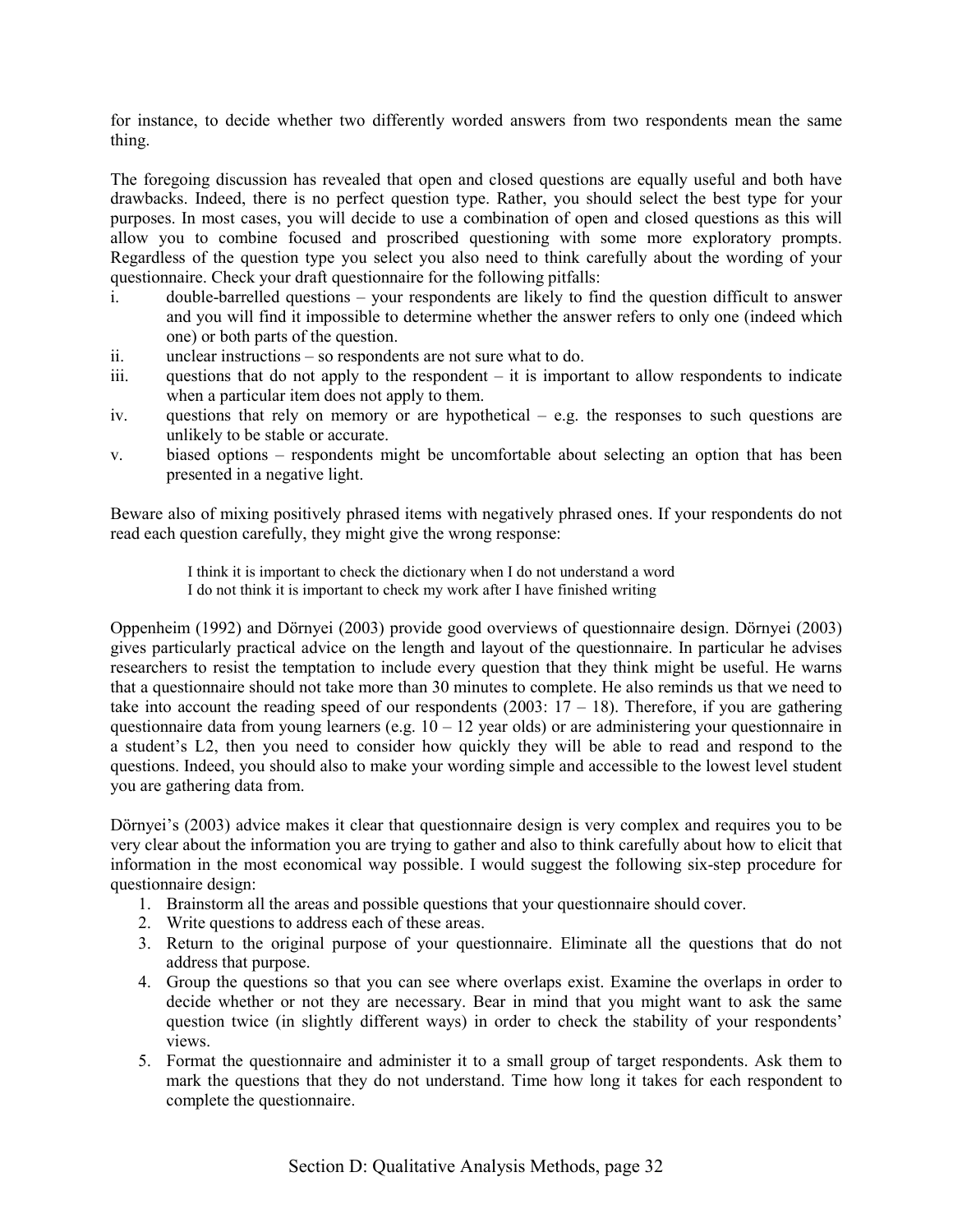6. Re-work the items that were difficult to understand. If the questionnaire was too long, consider carefully whether you can remove any questions without damaging the coverage of your questionnaire.

Questionnaires can be used to investigate test quality in a number of ways. For instance, they can be used to gather feedback from test-takers. Brown (1993) explored the usefulness of test-taker feedback questionnaires for the test development process. She gathered feedback from 53 test-takers during the trialling of a tape-mediated test of spoken Japanese for the tourism and hospitality industry  $-$  the Occupational Foreign Language Test. The questionnaire had two parts. In part one, the test-takers were asked for their overall attitudes to the test. For example they were asked if the test reflected accurately how well they spoke Japanese and whether they believed that the test reflected the type of language they would need in the tourism and hospitality industry. In part two, the test-takers were asked to comment on individual sections of the test. They were asked to rate each section for its usefulness and difficulty and also to say whether they had had enough time to respond. The test-takers were also encouraged to make comments on any items that they found problematic. Brown (1997) commented that the survey results confirmed that the content and level of the test was appropriate for the target language use situation. She also reported that the results revealed a lot about the expectations of the test-takers and indicated that much more advance information was needed. This feedback was used to improve the test handbook.

Clapham (1997) also used questionnaires during the test development process. She presented the revised IELTS test and specifications to different stakeholders, along with a detailed survey instrument that asked for their views on the extent to which the revised test sampled the test specifications. The questionnaires are presented in full in Clapham (1997:  $133 - 140$ ). One questionnaire was sent to academic subject specialists who would teach students who were admitted to university on the basis of their IELTS scores. This instrument included questions about whether the texts were comparable to the sorts of texts that students would have to read in their academic courses and whether the reading tasks were comparable to the reading tasks that students would have to perform on their academic courses. The subject specialists only had to look at one version of the IELTS test in order to answer these questions. The second questionnaire was sent to language teachers, testers and applied linguists. It contained the same questions as the questionnaire for subject specialists but the language specialists were asked to look at more versions of the IELTS test. The results of these questionnaires were used to make changes and improvements to the specifications of the IELTS test.

Marinič (2004) has demonstrated how they can be used during the test piloting phase to gather feedback from test-takers. She showed that test-takers can be asked for their views on the topics and methods of the test-tasks, the clarity of the instructions and also whether they were given sufficient time in which to complete the tasks. Additionally students can be asked whether they found the task difficult. In some studies, students have been asked to estimate whether or not they got the item correct as well. Marinič (2004) explained that this data could be analysed alongside the item statistics available for the tasks in order to judge the quality of individual test tasks.

Data can also be gathered routinely after live administrations. Halvari & Tarnanen (1997) described a study of the Finnish National Certificate language tests. The National Certificate tests can be taken in a number of different languages but the most commonly taken languages are Finnish, Swedish and English. It is not uncommon for a test-taker to sit for a test in more than one language. Such test-takers are a good source of information about the comparability of tests at the same level but in different languages. Halvari & Tarnanen (1997) distributed questionnaires after the test administration to test-takers who had taken tests in more than one language. The test-takers were asked whether they agreed with the scores that they had obtained (both the overall score and their score for each sub-test). They were also asked to identify any differences between the contents of the tests in the different languages. Halvari  $\&$  Tarnanen (1997: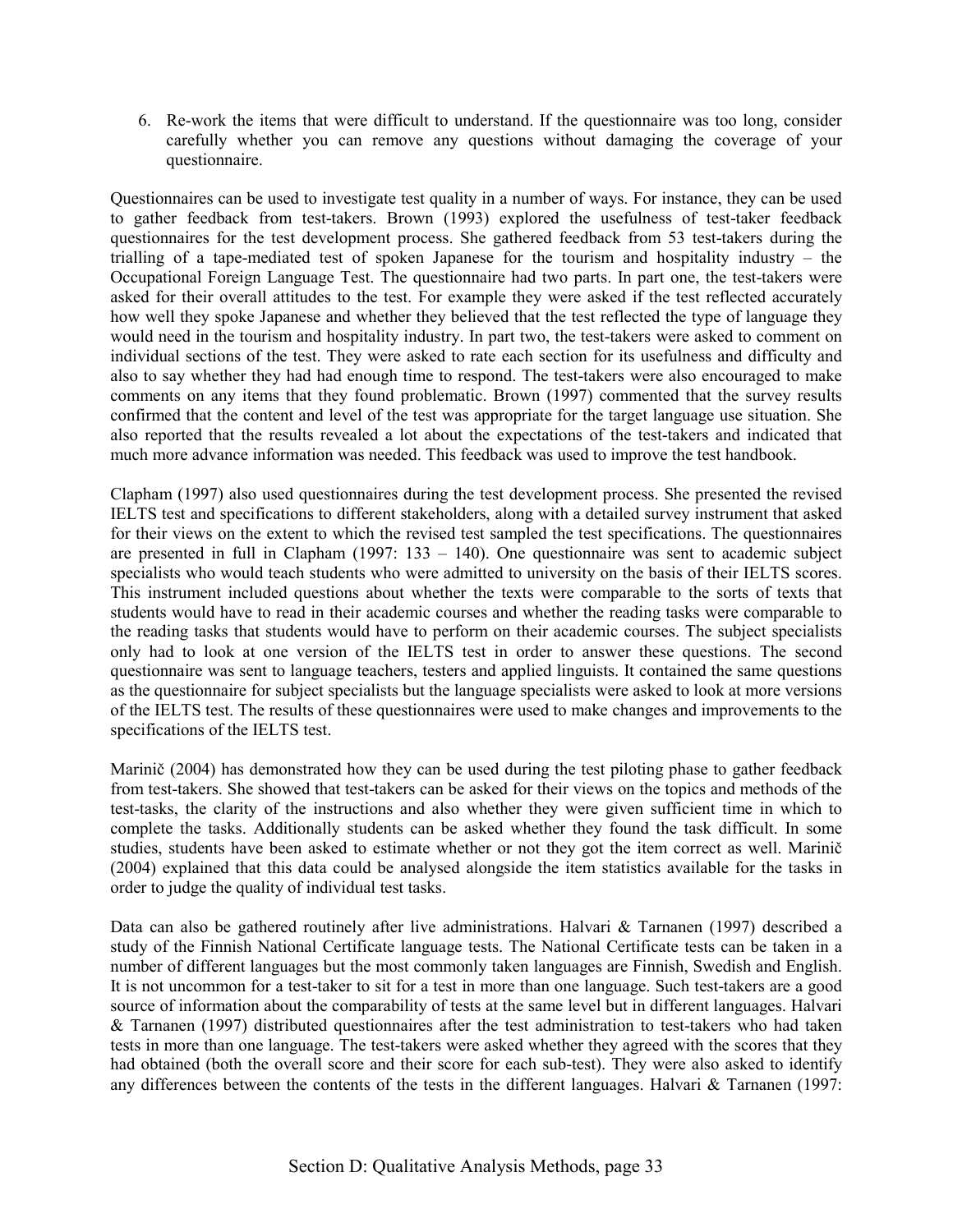134) categorised the comments they received into three basic groups. They found that test-takers commented on:

- 1. differences in the test-taking context (e.g. one test-taker commented that the room for the German test was very cold).
- 2. the relationship between their test result and their 'true' language ability.
- 3. differences between the content of the tests (n.b. some of these were comments about test difficulty i.e. the English test was more difficult than the Swedish test).

Despite some interesting results, Halvari  $\&$  Tarnanen (1997) found that the response to their questionnaire was rather low. This made it difficult for them to draw specific conclusions. Nevertheless, they argued that such data can throw light on the tests from the test-takers' perspective and can be used to make improvements to the test conditions and tasks.

Another use of questionnaires is to gather background information about test-takers. Test-takers routinely provide information when taking the IELTS through the Candidate Information Sheet (CIS). This instrument asks test-takers for their gender, age, language background and other language learning information. Herington (1997) developed a more detailed version of the CIS as part of the IELTS impact study project (described above). This questionnaire included questions about the students' attitudes to learning English and to taking English tests. They were presented with a list of statements about learning English and taking English test and asked to indicate how strongly they agreed or disagreed with each statement. For instance:



Here  $-3$  represented 'strongly disagree' and 3 represented 'strongly agree'.

help test-takers to be very accurate in their claims about the strategies they used.

Herington's (1996) instrument also asked test-takers to describe their learning strategies and their testtaking strategies. For instance:



The scale for this section ranged from 0 (never) to 3 (always). It also included an interesting additional option -  $\odot$ . This symbol meant 'a good idea but I don't do it'. Herington (1996) hoped that this would

Background information questionnaires such as the one Herington (1996) designed can be used when analysing test-takers' performances on the test. The results can be categorised according to country of origin, language background and gender. Such analyses are routinely performed by testing organisations such as the Educational Testing Service (ETS – http://www.ets.org). You might even analyse the better (or worse) performers in more detail to see if they use common learning or test-taking strategies. This information can be used to give advice to future test-takers about how to prepare better for the test.

You might even wish to gather specific background information if you are considering major changes to your test. When ETS was preparing to introduce the Computer-based Test of English as a Foreign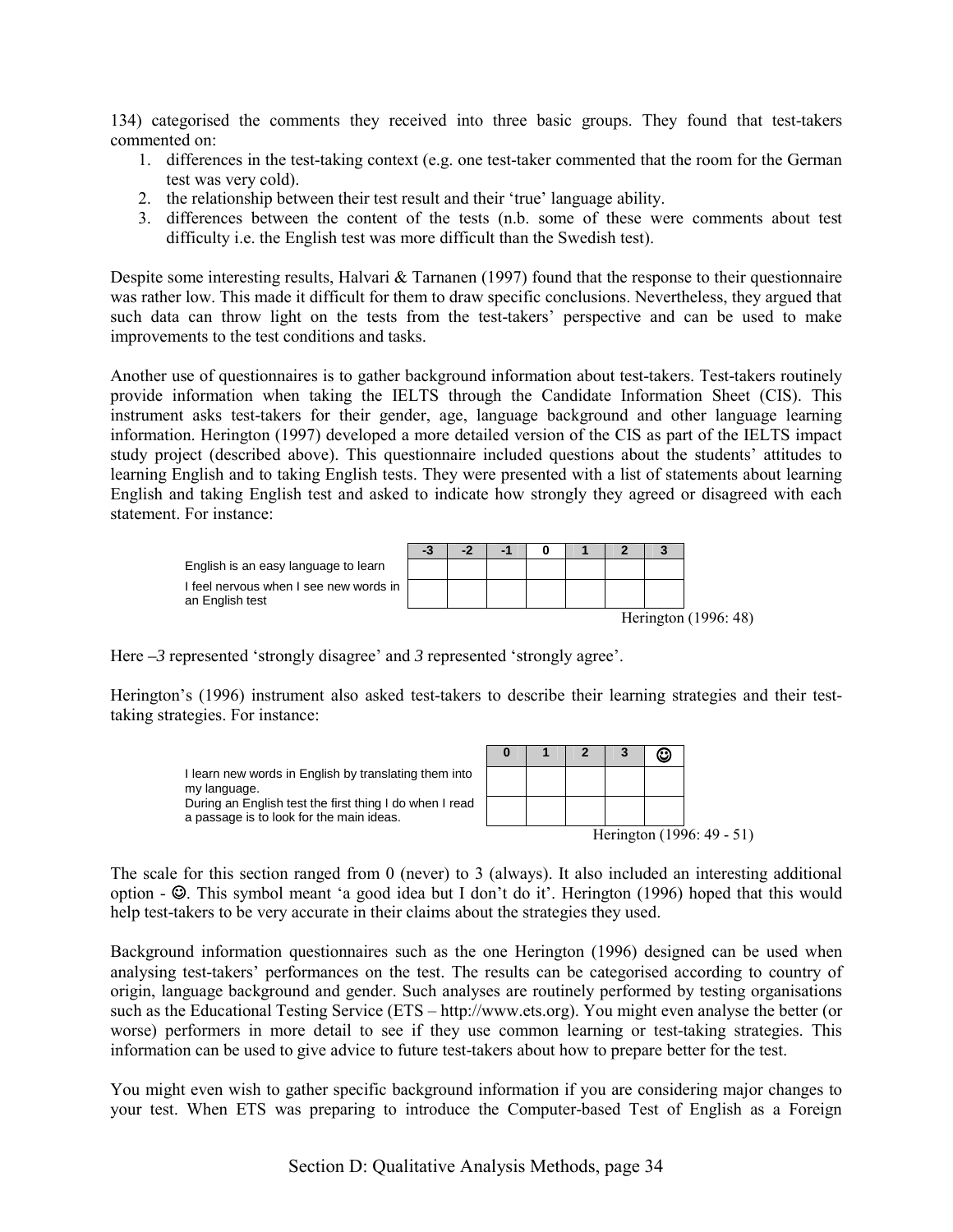Language (TOEFL CBT) they conducted a number of computer familiarity studies across the world (Kirsch et al., 1998; Eignor et al., 1998 and Taylor et al., 1998). In their first study they surveyed 90 000 test-takers. Each test-taker was asked to provide some background information such as their country of origin, educational background and language background. They were also asked to complete a computer familiarity scale. For instance, test-takers were asked how often they had access to a computer. They were also asked where they had access to a computer (e.g. at home, at work etc.). Test-takers were also asked to indicate how often they used the computer for specific tasks such as surfing the Internet. The responses to this familiarity scale were analysed to give profiles of the computer familiarity of test-takers in different parts of the world and from different backgrounds. A second study was then carried out to compare the test-takers familiarity with computers to their performance on a set of 60 computer-based TOEFL tasks. Each test-taker first took a computer familiarisation tutorial which trained them in the computer skills that they would need in order to take the computer-based TOEFL (e.g. how to use a mouse). Taylor et al. (1998) report that there was no evidence that the computer delivery of test items affected test-taker performance (regardless of the test-taker's previous computer familiarity). This indicated that the familiarisation tutorial provided sufficient support to test-takers who were unfamiliar with computers.

Other test-taker characteristics might also affect the construct validity of a test. For instance, Allan (1992) developed a scale of test-wiseness in order to explore the effect of test-taking strategies upon test-takers' performance on a reading test. He argued that the test-taking skills of L2 learners had little to do with their reading abilities yet could affect their final reading test scores. Allan (1992) developed a 33-item instrument and administered it to 51 students in a Hong Kong polytechnic. Each item was a multiplechoice question. The test-takers had to answer the question by choosing the most appropriate option from the choices. The items were designed such that the test-takers would not be able to answer them from their background knowledge. The correct answer was 'cued' in one of the following ways:

- 1. stem-option (there is an association between a word in the stem and a word in one of the alternatives. This association is usually semantic or grammatical).
- 2. grammatical cue (the option grammatically matches the stem e.g. the form of the article might suggest that the option should begin with a vowel sound)
- 3. similar option (this is when all but one of the options are similar in meaning. This makes the 'odd' option stand out)
- 4. item giveaway (the answer to the item can be found in another item)

Approximately one third of the students were also asked to provide brief explanations for their answers. This data was used to throw light upon the responses. Allan (1992) found that the items in the 'grammatical cue' and 'item giveaway' sets appeared to correlate well with one another. The results for the other two sets ('stem-option' and 'similar option') were less clear. Nevertheless, he argued that some students were more sophisticated test-takers. He further suggested (1992: 109) that this was particularly problematic for teacher-designed tests because these were less likely to be carefully piloted and validated.

Questionnaires can also be used to investigate the processes used by test-takers to complete different items. Li (1992) administered a questionnaire within a reading test in order to explore which reading strategies each test-taker used to complete individual items. The test-takers first completed an item and then indicated which of a list of reading processes they had used to do the item. He also asked them to indicate whether they found the item difficult or easy. Li's (1992) analysis of the questionnaires confirmed the findings of Alderson (1990) that test-takers use a variety of reading skills to complete test items. While some overlap may exist, in general it is very difficult to predict the reading skills that test-takers will use to complete a particular test item. This research cast doubt on whether test constructors can design items that test specific skills.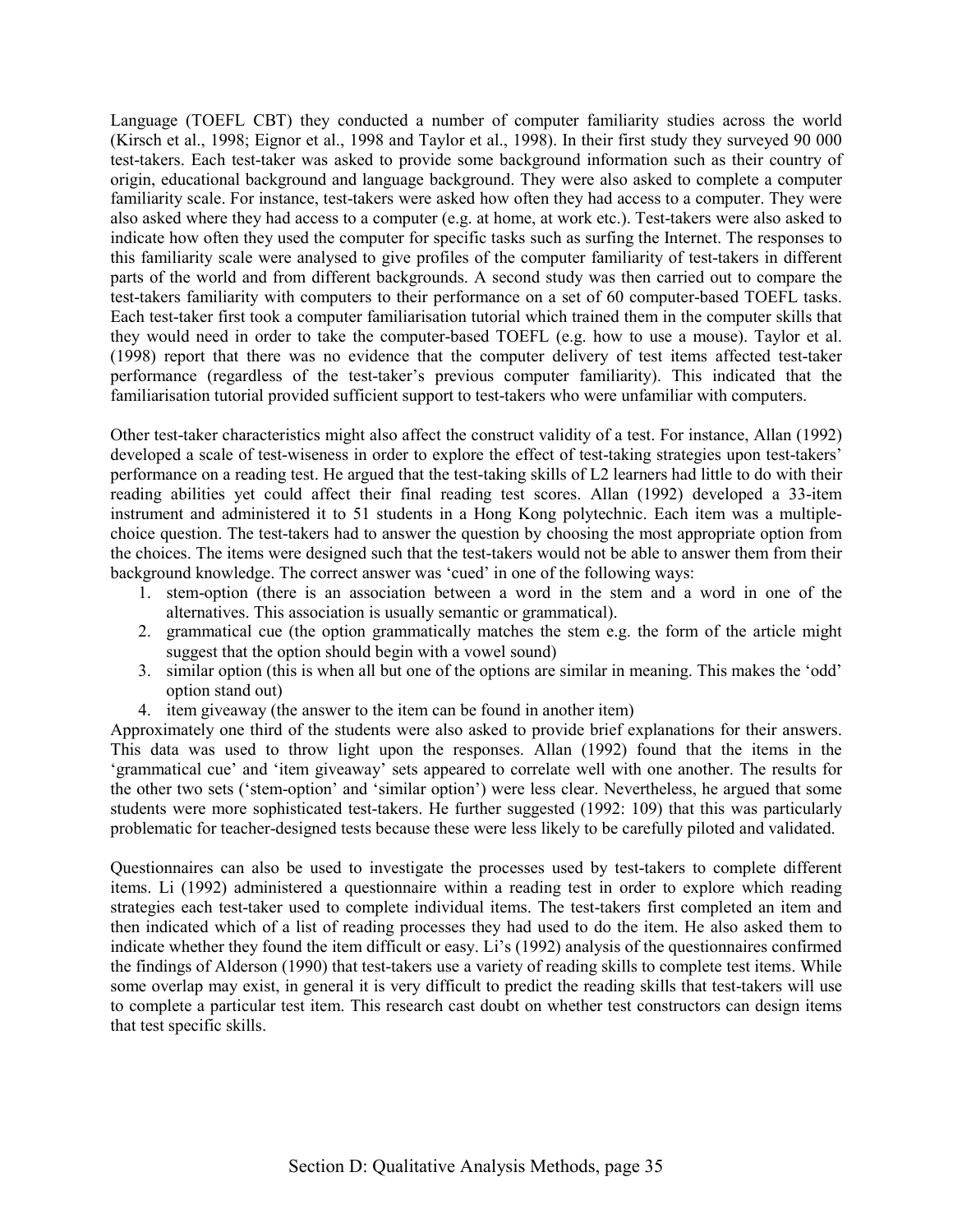The studies described in this section have shown that questionnaires can be used in a number of ways to examine test quality:

- 1. To canvas test-taker views on the difficulty and/or appropriacy of test items.
- 2. To explore the views of other stakeholders such as teachers, test designers and applied linguists on the suitability of test input and test tasks for the target group of test-takers.
- 3. To gather information about test-takers in order to profile the test-taking population.
- 4. To establish the need for test-taker training or familiarisation as well as the nature of that training.
- 5. To investigate possible threats to construct validity (such as the influence of test-wiseness or computer familiarity upon test-taker performance).
- 6. To explore test-taking processes and strategies.

Questionnaires can also be used at various stages in the test development process as well as during live administrations. It is important to note, however that questionnaire response rates can be low. Indeed, Halvari & Tarnanen (1997) report that only 63% of the questionnaires they distributed were returned and return rates can sometimes be as low as 30%. It is therefore better to ask respondents to complete questionnaires in your presence (either in class or immediately before test-takers are released from the testing venue). This ensures that they have to hand in the questionnaire before they leave.

# **5.2 Checklists**

If you have ever taken a car for a routine service you will probably have noticed that the mechanic has a form that must be filled during the procedure. The form comprises a list of features that must be checked. The mechanic is required to tick every item off and also to note any problems in a space provided. This is a checklist.

Checklists are used in a variety of contexts including store inventories and quality control inspections. They are also very useful in investigations of test quality. The key feature of checklists is that they structure observations. As such they can vary in format from very clearly defined lists, where the researcher simply ticks for the presence or absence of a particular feature or characteristic, to more open grids. In their more open form, checklists might simply comprise a list of column or row headings with space in which to make notes. The checklist for validating speaking tasks developed by O'Sullivan et al. (2002) falls into the former category, while the Communicative Orientation of Language Teaching (COLT) observation instrument developed by Allen et al. (1984) falls into the latter category. Alternatively, a checklist might combine elements of the two as does the Classroom Observation Instrument designed for the IELTS impact study project (Banerjee, 1996). The first three pages of this instrument comprised an open grid that asked observers to note the time taken for each activity, what the teacher did, what the students did and the nature of the interaction. The remaining pages listed different task types and text types as well as different interaction patterns. The observer was asked simply to tick the task types, text types and interaction patterns that he/she observed.

It is rare for a checklist to be adopted directly from another context. Instead, researchers usually survey and analyse other checklists, paying attention to the features that might be useful in their context. Banerjee (1996) used this process when she designed the Classroom Observation Instrument for the IELTS impact study project. She first analysed the COLT observation instrument (Allen et al., 1984) and an instrument designed for the Sri Lankan impact study (Wall & Alderson, 1993). These proved very useful in suggesting an overall design for the observation instrument. In order to identify specific items to include in the checklist, Banerjee (1996) needed to decide what washback from the IELTS might look like. To achieve this she closely examined the test materials and published teaching materials available for the test (in this case the IELTS test). She also brainstormed the content of the checklist with other researchers, teachers and students. Though this was not possible in the case of the IELTS impact study project, it is also advisable to analyse the test specifications. Additionally, it is always useful to attend a typical lesson in order to document the teaching and learning that takes place (either through field notes or a video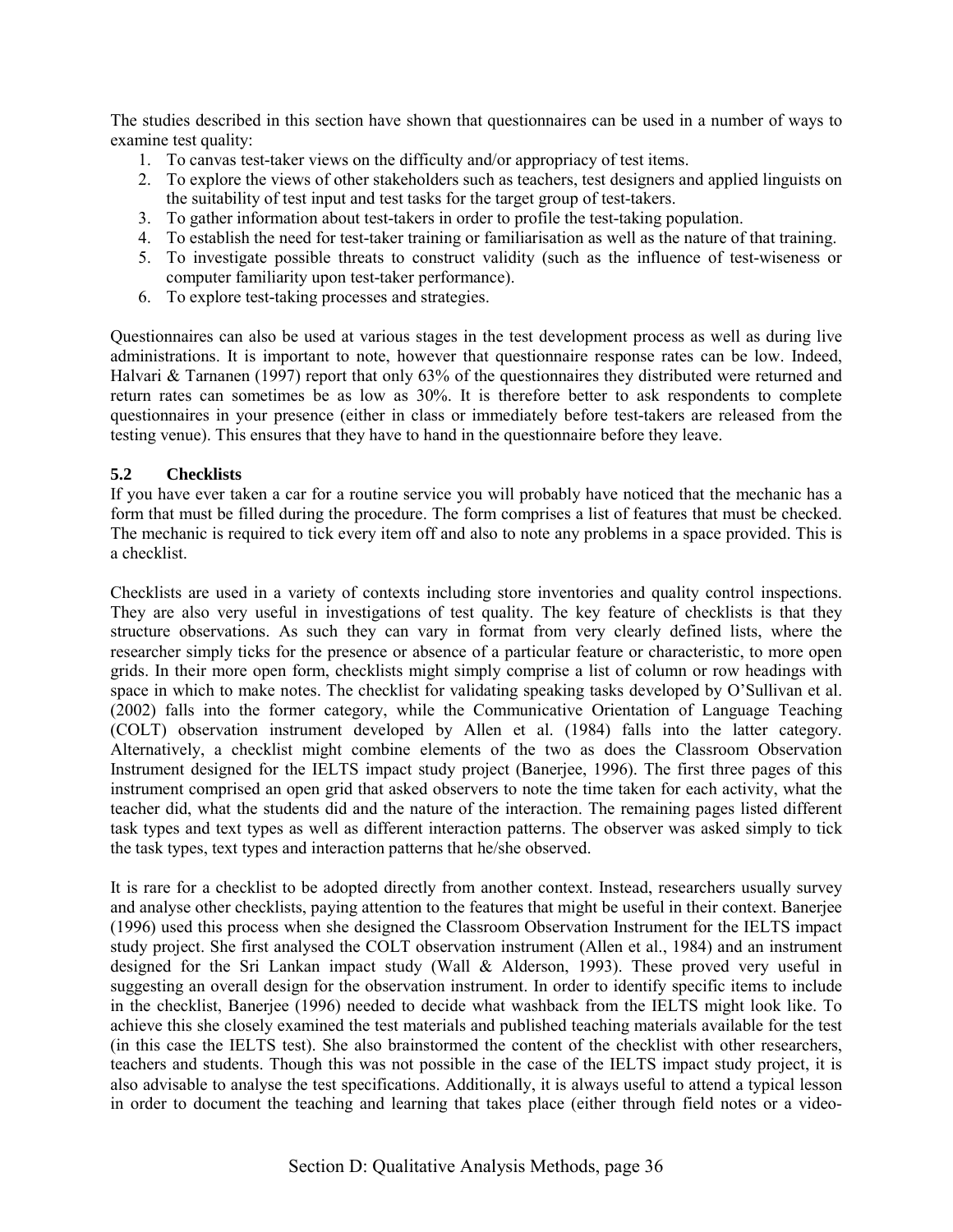recording). This will enable you to identify categories of data that you would like to capture. All these sources of information (test materials, specifications, published teaching materials, brainstorming etc) will help you to compile a full list of the activities, interactions, text-types etc. that could occur in a typical lesson. A detailed checklist can then be produced.

The checklist should then be extensively trialled and revised until you are sure that it is easy to use and will also help the observer to capture all the information being sought. Banerjee's (1996) observation checklist was reviewed by the Language Testing Research Group at Lancaster University, a group of researchers, teachers and students with a lot of experience in designing research instruments. Banerjee (1996) also trialled her observation checklist with an IELTS-type class in order to ensure that it was practical to use in a live observation. She conducted this observation exercise with a colleague with whom she was later able to compare notes. This comparing of observation notes revealed the extent to which the observation checklist helped the two observers to make note of the same features of the lesson (a reliability check).

As has already been stated (above) Banerjee's (1996) final instrument combined an observation sheet and a checklist of activities, interactions and text-types. It was very similar in structure to the observation checklist that Wall & Alderson (1993) used when they investigated the effect of the introduction of a new Secondary School leaving test ('O' level) upon the teaching that took place in Sri Lankan classrooms. At the time little empirical research had been carried out to establish the influence of a test upon teaching and learning in the language classroom. Wall  $&$  Alderson's (1993) study was also innovative in that it included direct observation of classrooms whereas previous research had been based on questionnaires and interviews. Indeed, it is important to note that the data gathered from questionnaires and interviews is self-report data i.e. what teachers, students and test-takers 'say' they do or believe. It is often useful to complement such data with direct observation such as classroom observation or the observation of live test administrations in order to, as Wall & Alderson (1993: 42) argue, take into account not only what study participants report about the effect of an exam upon their teaching, learning and/or test-taking practices, but also to capture what those practices might look like in reality.

Wall & Alderson (1993) hoped to examine the extent to which the new Sri Lankan English 'O' level had influenced the types of teaching activities that took place as well as the interaction patterns (e.g. teacherstudent or student-student interaction) and the input text types. Therefore, their observation instrument included checklists of different teaching activities, interactions and input text types. These lists included activities, interactions and text-types that occurred in the test as well as other activities, interactions and text types that were not represented in the test and which it was hoped would not occur in the classroom because they were considered to be poor teaching practice. A copy of this observation checklist can be found in Alderson & Wall (1992).

The observations were conducted by seven Sri-Lankan teachers, each of whom visited 7 schools six times over a period of two years. It is important to note that the six rounds of observation were carefully timed to capture different 'moments' in the academic year. For instance, round 1 took place at the start of the first year, round 2 was scheduled for the middle of the school year (four months after the first observation round and three months before the examination). Round 3 took place shortly before the examination. Rounds  $4 - 6$  followed the same pattern in the following academic year. Wall & Alderson (1993) encountered a number of difficulties in the data-gathering for this study. Firstly, the round 1 observations were disrupted by political instability in Sri Lanka. The round 3 observations were also affected, this time by the fact that students were released from regular classes more than one month before the examination so that they could study for the exams. Wall  $\&$  Alderson (1993) also had to cope with changes in the team over the two-year period of the study. Finally, the Sri-Lankan teacher-observers sometimes had difficulty in being released from their regular teaching duties in order to conduct the observations. These difficulties are instructive because they are not unusual. Any study will have to take into account the 'rhythm' of the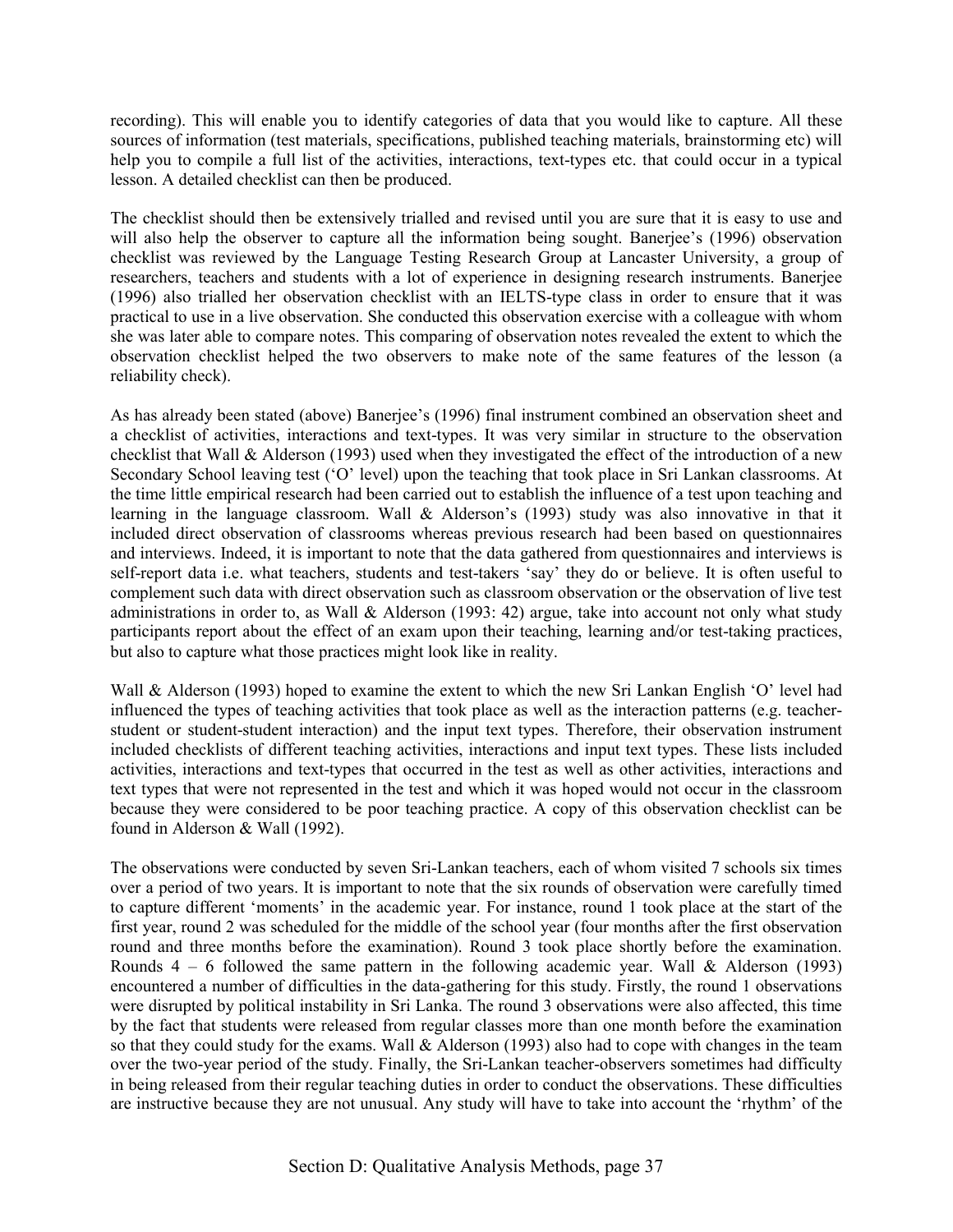teaching year (including the fact that teaching might be suspended early for examination classes) as well as the availability of research participants and helpers. It is always important to gain the support of governing bodies so that you can maximise the co-operation you might expect for your study.

Despite the difficulties they encountered Wall & Alderson (1993) reported that they had a full data set (i.e. 6 rounds of observation) for 18 schools. Also, at its largest the sample contained 64 schools (the observations from round 5). Even though the smallest round of observations contained data from only 18 schools, the second smallest round of observations included a creditable 36 schools. Most of the data that was gathered through the observations was analysed using the statistical software tool SPSS (http://www.spss.com) to calculate the frequency of occurrence of particular features. For instance, Wall  $\&$  Alderson (1993) calculated the percentage of classes that were devoted to the different language skills (reading, writing, listening, speaking and language form). This amounted to a quantitative analysis of data that had been collected using a qualitative data collection method. This is not unusual for the analysis of questionnaires and checklists. Indeed, quantitative analysis of data is a useful complement to qualitative analyses and Wall & Alderson (1993: 55 - 57) also looked carefully at patterns in the teaching methodology, reporting a tendency towards a lockstep approach where the teacher dominated the interaction. As a result of this combination of analyses, Wall & Alderson (1993: 66) reported that the Sri Lankan 'O' Level examination had some effect on the content of teaching and upon the design of in-class tests in Sri Lankan classrooms. However, they could not find evidence of the effect of the examination upon the method of teaching.

A recent and rather different example of a checklist is the observation checklist developed by O'Sullivan et al. (2002) to validate speaking tasks. O'Sullivan et al. (2002) were motivated by the fact that most speaking test validation requires detailed and time-consuming analyses of test language as has been described in section 3 (above). They wanted to develop a framework that could be used during live administrations to analyse the language elicitation tasks (LETs). They argued that the performances elicited by LETs should match the predictions of test designers if we are to make valid interpretations of test-takersí scores but also contended that analyses of test language (the most common method for analysing speaking test performances) were time consuming and demanded considerable expertise. Consequently, the sample of test performances subjected to such analyses tended to be small and was therefore not easily generalisable. O'Sullivan et al.  $(2002: 39)$  argued for a methodology that complemented more detailed analyses of language samples but could be applied to larger numbers of test takers.

OíSullivan et al. (2002) began by reviewing the literature in spoken language, second language acquisition and language testing in order to identify a set of informational and interactional functions that can occur in spoken language. Three lists were written initially and these were then refined via a number of meetings in which participants used the checklists and then commented on their usability. Through this process, items on the checklist that could not achieve a high degree of agreement were discarded and other items were improved to make them more transparent. The final version of the checklist is presented in O'Sullivan et al. (2002: 54). It consists of three categories of functions: informational functions (including providing personal information, speculating and describing), interactional functions (including agreeing, modifying and asking for information) and managing interaction functions (including initiating, reciprocating and deciding). This checklist is a good example of the way in which a data collection framework can be developed and used in post-hoc analyses of test output. It is important to note, however, that the final form of the checklist was influenced by the Cambridge ESOL tests on which it would be used. This is further evidence of my earlier claim that observation instruments like checklists are rarely adopted directly from another context. They are more likely to be customised to the test being investigated.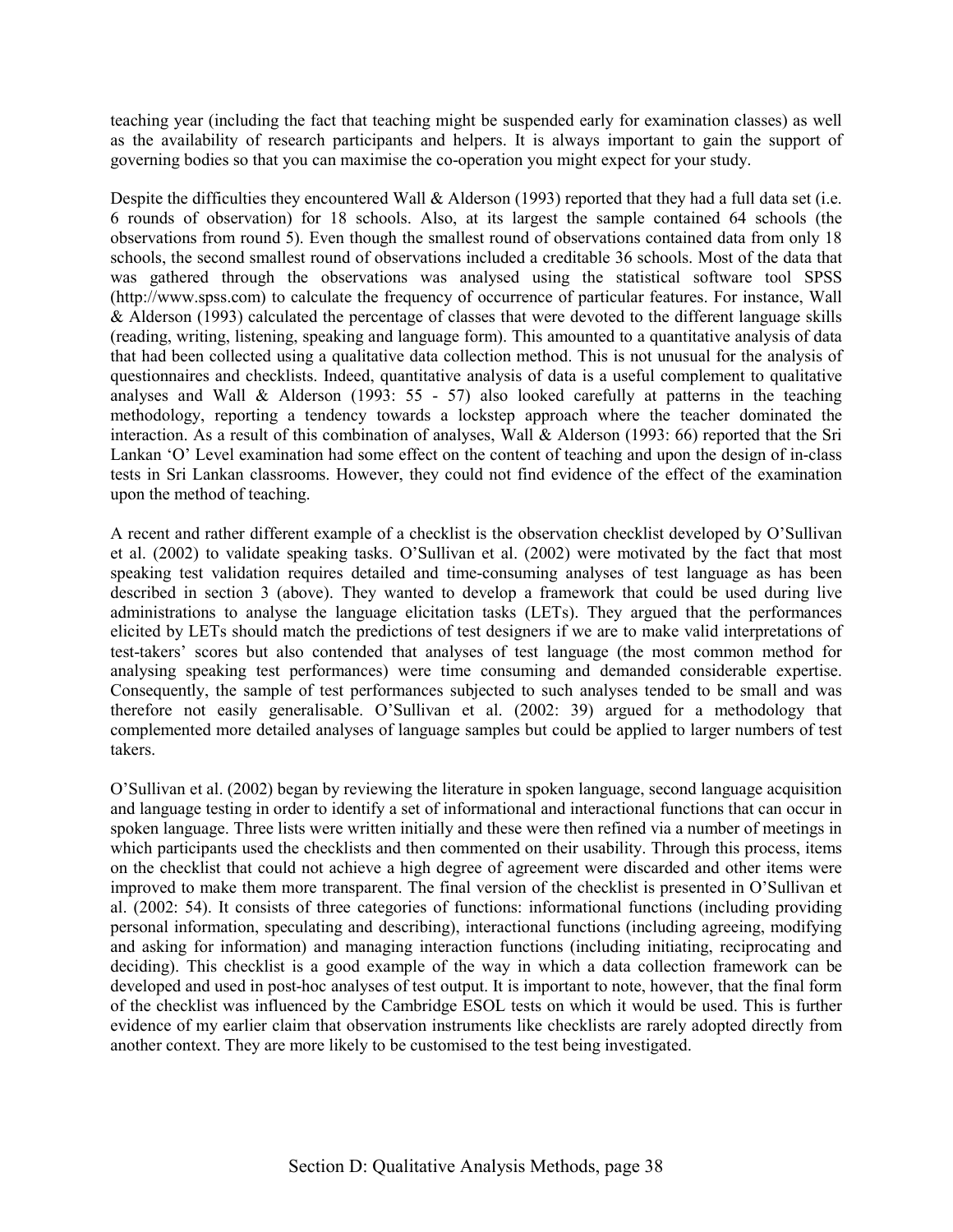The research reported so far has demonstrated that checklists can be used to investigate test quality in the following ways:

- 1. To explore the impact/washback of a test upon the teaching and learning in the language classroom.
- 2. To investigate the match between test-designers predictions and the actual language elicited by test tasks.

Checklists can also be used during item moderation meetings. Observers can use them to record the decisions that are taken with respect to individual items and the test as a whole. Similarly, checklists can be used during rating scale development. The resulting data can reveal a great deal about the construct of the test as well as the thought processes of item writers and test and scale developers. Additionally, testtakers can be observed while they are taking the test and assessors can be observed during the rating process (as a complementary procedure to verbal reports). It is clear, however, that checklists are used in these contexts to structure observation. Finally, you will probably also find it useful to audio or video record events such as item moderation meetings and assessor moderation exercises. The transcripts from these recordings can later be analysed in greater detail.

The studies reported here also indicate that checklists (like questionnaires) can be used to collect larger samples of data in a systematic and easily comparable manner. However, there are also some key considerations:

- 1. Stability of the group that conducts the observations. Wall & Alderson (1993) found that their observation team changed from one study year to the next. Additionally, their observers were also teachers and sometimes found it difficult to get leave from their teaching responsibilities in order to carry out the observations.
- 2. Training for the observers. O'Sullivan et al. (2002: 46) argue that observers should be trained to use the checklists "if a reliable and consistent outcome is to be expected". As with the use of task characteristics frameworks (see section 4.1), training will inevitably result in 'cloning' of observers. However, this is important if you intend to compare and combine different observations.
- 3. Observation checklists should be piloted extensively and validated carefully to ensure that they are performing appropriately in the context for which they are used. Validation issues will be discussed in section 7.6 (below).

#### **5.3 Interviews**

The final feedback method to be discussed is the interview. It is probably best described as "a conversation between interviewer and respondent with the purpose of eliciting certain information from the respondent" (Moser and Kalton, 1971: 271) and has many of the same purposes as questionnaires. It differs from questionnaires primarily because it is a more flexible data collection method; a questionnaire item is pre-prepared and cannot be altered at the point of administration whereas an interview question can be altered to suit the flow of the interaction between the interviewer and the respondent. Yet questionnaires and interviews should not be viewed as polar alternatives. You will probably find that they combine well with each other. Questionnaires can be used to gather information on a set of clearly defined themes from a large number of respondents (some sample sizes exceed 1000 respondents) while interviews can be used to probe some themes in greater depth and detail with a sub-set of the questionnaire respondents.

Interviews can take a number of different forms. They can be individual (where there is one respondent and one interviewer) or group (where there are two or more respondents and one interviewer) interviews. Individual interviews have the advantage of your being able to focus in considerable detail upon the views of a single respondent and to build a picture of an individual test-taker or stakeholder. However, group interviews can be used to brainstorm ideas and to establish group viewpoints. One advantage of the group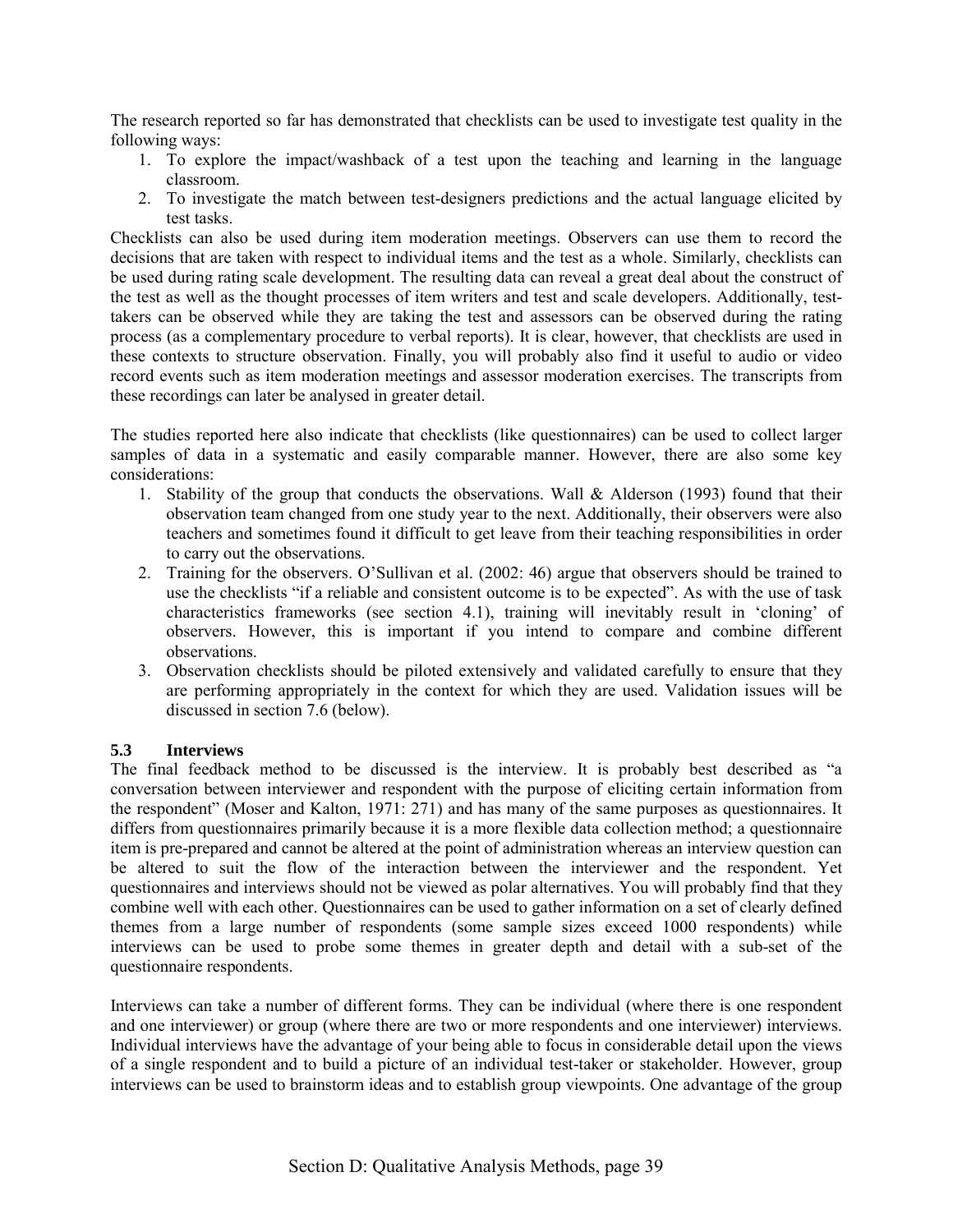interview is that the interaction between respondents can sometimes spark revelations that you, as the interviewer, might not succeed in eliciting from a single respondent.

Interviews can also vary in their degree of structure. Regular census data is often collected by structured interview. The interviewer either contacts you by telephone or by coming to your front door. He/she has a fixed schedule of questions to ask. The wording and the order of the questions is pre-determined. At their most structured, such interviews closely resemble questionnaires. Shohamy et al. (1996) conducted structured interviews with teachers and inspectors as part of their investigation into the impact of two national tests - an Arabic as a second language test and an English as a foreign language test. The interviews included questions about preparation for the test, stakeholders' knowledge about the test and the impact of the test upon teaching and testing practices (1996: 302). This data was complemented by data from questionnaires administered to students and an analysis of test documentation such as bulletins issued by the Ministry of Education.

Unstructured interviews fall at the opposite end of the continuum. The ground covered in these interviews is dependent upon the interaction between the respondent and the interviewer. The latter rarely has more than a set of themes to guide the discussion. Though this is the most flexible of the interview structures, it is also the most demanding. If poorly handled, interviewers risk that the interview data will not result in helpful or interesting revelations. Indeed, such interviews are usually best conducted by highly experienced and well-prepared interviewers.

Taking the middle ground are semi-structured interviews where the interviewer has an interview schedule to guide the discussion but where there is some room for the respondent to negotiate the pace and coverage of the interview. Allwright & Banerjee (1997) used this type of interview in their investigation of the study experiences of non-English speaking post-graduate students at a British university. They selected this interview type for a number of reasons:

- 1. They were each going to interview half the students in a series of individual interviews. Consequently, they needed to have a structure to follow so that their respective interviews yielded comparable data.
- 2. Though their concern for having comparable data suggested the use of a structured interview, Allwright & Banerjee (1997) wanted to retain some flexibility to respond to the themes that emerged during the interviews.

Since the semi-structured and unstructured interview allow the interviewer to respond to the data as it emerges, this also means that these interview types have a distinct social dimension. Consequently, their direction and success can be influenced by the interaction between the interviewer and the interviewee. Banerjee (1999) compared the interviews she conducted as part of the Allwright & Banerjee (1997) study with those conducted by Joan Allwright (the lead researcher on the project). Banerjee's (1999) analysis of the transcripts revealed that the interviews between herself and the study respondents were slightly strained in comparison to those conducted by Joan Allwright. The students she interviewed appeared unwilling to respond to questions that probed their responses. In contrast, the students interviewed by Joan Allwright seemed generally more willing to elaborate and often stayed well beyond the agreed time limit for the interview. Banerjee (1999) viewed this experience as an example of what Mishler (1986) describes as the co-construction of the interview by the participants. She argued that the interviews were different because the people involved were different and the interpersonal dynamic therefore differed. She contended further that the key to that different dynamic lay in the relationship she had with the respondents compared to Joan Allwright's relationship with them. At the time she was the research assistant on the project and a research student. As such she was the respondents' equal  $-$  a fellow student. In contrast, Joan Allwright was a member of staff. Banerjee (1999) argued that this power differential at least partly determined the tendency of the respondents to be more forthcoming with Joan Allwright and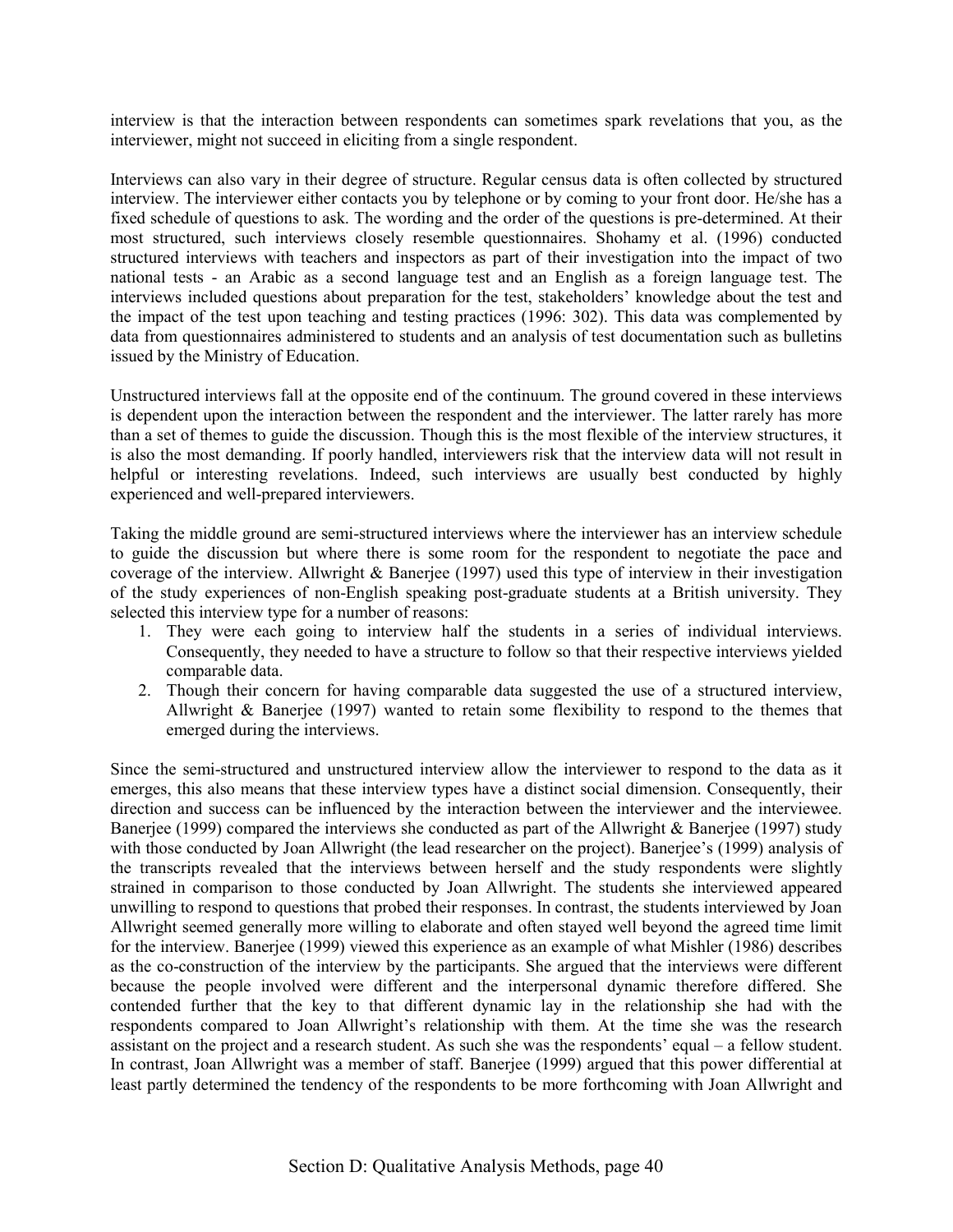less impatient to end the interview. They possibly wanted to appear co-operative for the interviewer they perceived to be in a superior position to them.

It is, of course, also possible that one interviewer may be more experienced and therefore more skilled than the other. This underscores the importance of preparing thoroughly for interviews. Borg & Gall (1983) advise that it is important to eliminate any bias that might be introduced by factors such as the length and location of the interview, the attitude of the informant to being interviewed and/or to the researcher and the behaviour of the researcher. It is clear, therefore, that interviews should be designed and piloted carefully. Always ensure that the interviewer has had an opportunity to practice conducting interviews before he/she begins collecting data. Indeed, if you plan to use a team of interviewers, it is useful to conduct an interviewer training session in which each interviewer can practice his/her interview technique as well as analyse and reflect upon the practice interview. If combined with a piloting procedure, the interviewer training can be used to refine and clarify the aims of the interview for all the interviewers.

It is important to note, however, that training and piloting will not eliminate (or render inconsequential) the effect of the interpersonal dynamic between interviewer and respondent upon the interview. I would recommend that, where possible, you should try to include familiarisation questions that allow the interviewer and respondent to relax in one another's company. You will probably also find it useful if you systematically note details about the interview situation such as the place, physical setting (arrangement of furniture, position of participants relative to one another) and the relationship between the interviewer and the respondent. This is because, as Stimson (1986) argues, data analysis should take account of the effect that the data collection setting might have upon the respondent.

As I have already said, interviews are rarely the only data collection method in a study. They tend to be combined with at least one other method such as observations (e.g. Alderson & Hamp-Lyons, 1996) or questionnaires (e.g. Shohamy et al., 1996 and Allwright & Banerjee, 1997). They are useful in investigations of test quality because stakeholders (including test-takers, teachers, administrators and parents) can be asked for their views about the test including the overall quality of the test (the extent to which they believe the test gives a true picture of language ability), the difficulty of specific tasks, items or input texts and the extent to which the input texts and tasks are interesting and/or authentic. Interviews can also be used to examine how test scores are interpreted and used by receiving institutions and other stakeholders.

Clearly, the advantage of interviews is that the interviewer can concentrate on a single respondent and thoroughly explore his/her views on the test. The interviewer can also probe responses in order to better understand the respondents' views. In this way interviews can provide a wealth of detail that might not be available from a questionnaire. However, interviews can be time-consuming (an interview can take an hour or more to complete). This means that fewer informants can be studied, which can in turn affect the generalisability of your results.

#### **6. Using qualitative methods for standard-setting**

I suggested at the start of this chapter that the qualitative methods described here could also be used for standard-setting. You will have read in the chapter on standard-setting (see Section B) that the establishment of cut-off scores involves expert judgements. You will also know that it is important to safeguard the validity of these judgements. This can be done using qualitative procedures. This area of research is still rather new so there is little published guidance on how to use qualitative methods to establish the validity of standard-setting procedures. This sub-section will suggest a few procedures that could be applied during the judgement phase (when standards are set) as well as during the specification phase (when the content coverage of the test is examined).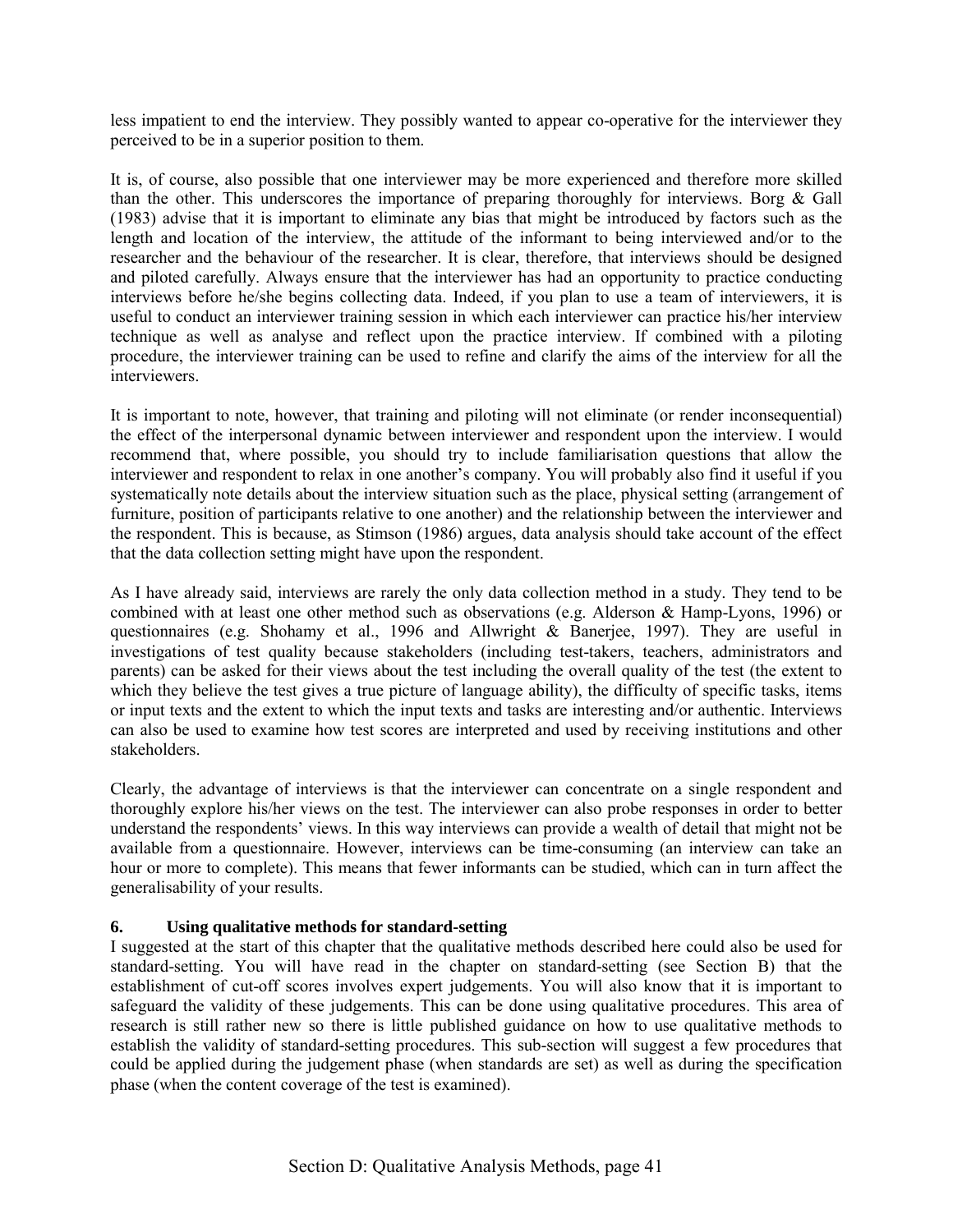During the judgement phase it is necessary to establish benchmark performances for the productive skills (writing and speaking) and to establish benchmark texts, items and responses for the receptive skills (reading and listening) as well as for tests of linguistic competence (e.g. grammar and vocabulary) (for more details see Chapter 5 of the Manual). Expert judges establish these benchmarks by placing texts, items, responses and/or performances in the CEF bands  $A1 - C2$ . This process can be monitored and investigated as follows:

- 1. Judges can be asked to prepare their assessments individually. A meeting can then be convened in which each judgement is discussed.
- 2. The discussion can be recorded and observation notes can be taken.
- 3. The observation data and the transcripts of the recordings can be analysed later to explore the sources of agreement and disagreement more closely. This will throw light on the characteristics of test items, input texts, test-taker responses and/or performances that signal a particular benchmark. It will also help to explain the features of test items, input texts, test-taker responses and/or performances that can cause variation in expert judgements.
- 4. Additionally, selected participants could be asked to perform a retrospective verbal protocol. It might be helpful to use a stimulated recall protocol if the verbal protocol takes place a few days or weeks after the benchmarking meeting. This data could explain how the judges made their benchmarking decisions. It might reveal criteria unrelated to the performance or test input that have influenced the benchmarking decision. The latter could constitute a threat to the validity of the benchmarking.

This data could also be used to establish the validity of the final benchmarks and could inform future training and familiarisation programmes for expert judges.

Cut-scores are also estimated during the judgement phase. Subsequently, test-takers who receive scores above the cut-score will be presumed to have met a particular performance standard. Test-takers whose scores fall below that cut-score will be presumed not to have fulfilled the requirements for that standard. Yet, as Kaftandjieva (Section B of this volume) points out, cut-scores are arbitrary. It is necessary, therefore, to gather evidence of the validity of the final cut-scores in order to legitimise them. But the validation of standards is not achieved by an appeal to external criterion (Kane, 2001). Instead it is important to gather evidence to support the cut-score decision. This can be done by demonstrating that the decision-making process was logical and reasonable and that the decision is plausible. Qualitative evidence could be gathered at the following points in the process of setting a cut-score:

- 1. The meeting at which individual judges discuss their individual conclusions about the cut-score can be recorded and observation notes can be taken. The observation data and the transcripts of the recordings can be analysed later to explore the sources of agreement and disagreement more closely. This will throw light on the characteristics of test-taker responses that signal a particular level of performance. It will also help to explain the features of test-taker responses that can cause variation in expert judgements.
- 2. The transcripts and observation notes can also be analysed to demonstrate that the cut-score procedure was carried out correctly and with appropriate attention to detail.
- 3. It might also be useful to conduct follow-up interviews with the judges. The interview questions should ask for their views on the cut-score procedure. The judges should also be asked if they believe the final cut-score was appropriate and whether they felt able to be honest in their judgements during the setting of the cut-score. These interviews will provide evidence of the credibility of the procedure followed and also of the extent to which the final judgement is plausible.
- 4. Additionally, selected participants could be asked to perform a retrospective verbal protocol or a stimulated recall protocol of their own judgement process. This data could explain how the judges made their cut-score decisions. It might reveal criteria unrelated to the performance or test input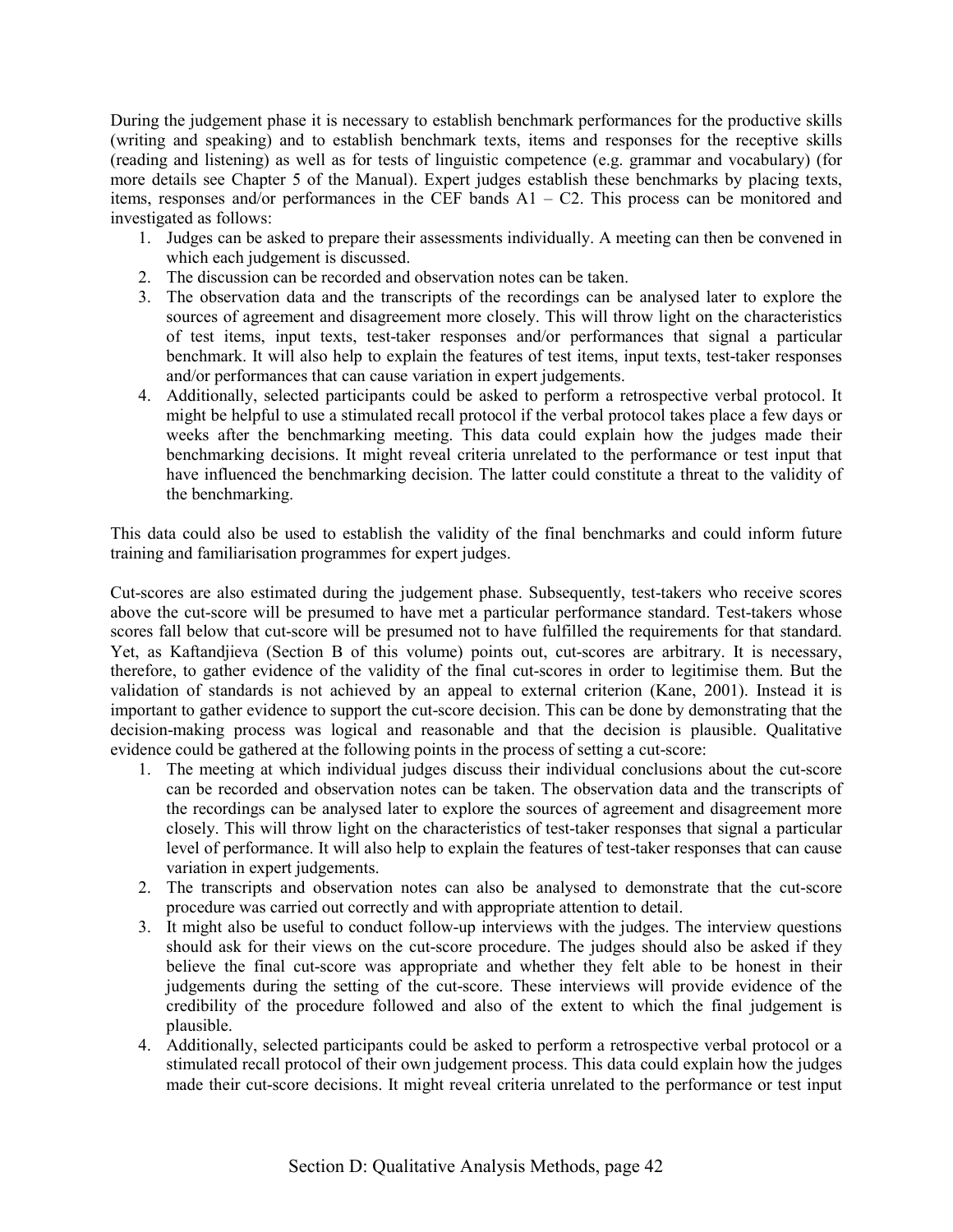that have influenced the cut-score decision. The latter could constitute a threat to the validity of the cut-score.

During the specification phase judges are likely to be asked to examine the content coverage of the test. The judges will examine each input text and item to answer a number of questions such as:

- i. Which situations, content categories, domains are the test takers expected to show ability in?
- ii. Which communication themes are the test takers expected to be able to handle?
- iii. Which communicative tasks are the test takers expected to be able to handle?
- iv. What kind of communicative activities and strategies are the test takers expected to be able to handle?

(examples taken from Form A10, Council of Europe, 2003: 43)

The validity of this process can be established in similar ways to those described for the judgement phase:

- 1. The exemplar judgement sheet provided in the Manual, Form A10 (Council of Europe, 2003: 43), requires judges to provide evidence for their judgements. This evidence could be compared across judges to identify similarities and differences in the evidence selected to justify the judgements made.
- 2. A few judges could be asked to perform a retrospective verbal protocol or a stimulated recall protocol of their own judgement process. This data could explain how the judges performed the analyses and selected their supporting evidence. It might also provide additional insight into the judgement process that the judges had not written down.
- 3. It might also be useful to conduct follow-up interviews with the judges to explore the evidence provided in more detail. For instance, judges could be presented with the evidence that they did not provide and asked to discuss the suitability of that evidence. This will explain differences in the evidence provided.

The verbal protocol and interview data may also provide you with feedback on the usability of the forms.

#### **7. General issues arising**

The discussion so far has revealed that qualitative methods of investigating test quality share a number of theoretical and practical concerns. The more practical issues include deciding what language to collect the data in, how to go about piloting and trialling the instruments and what level of detail to provide in transcriptions. The more theoretical issues include decisions about triangulating data sources, analysing the data, the validity of the instruments and procedures and the generalisability of the results. In this section I will return briefly to each of these issues.

#### **7.1 Language that the data is collected in**

I commented in 2.1 that, when collecting qualitative data, the choice of language is not necessarily straightforward. It is relatively common for diary studies, interviews and questionnaires to be conducted in the respondents' L1 but the language of verbal reports has varied from study to study. Key issues to consider are:

- 1. The respondents' L2 proficiency. If you are gathering data from respondents with low language proficiency you might find it more productive to gather the data in their L1. This will enable you to probe for more sophisticated answers. Indeed, if you conducted the interview or verbal report in the respondents' L2 you might worry that the depth of responses was adversely affected by the respondents' L2 proficiency (regardless of their level of ability in their L2).
- 2. Your own ability in the respondents' L1. There are contexts in which the researcher does not speak the respondents<sup>7</sup> L1 well enough or at all. This could be because the researcher has not learned that language sufficiently well to conduct interviews or verbal protocol procedures with study participants. In such circumstances you might wish to work with a native speaker of the respondents<sup>7</sup> L1 who could gather the data on your behalf. However, this might not be a practical solution in cases where the study participants come from a wide variety of language backgrounds.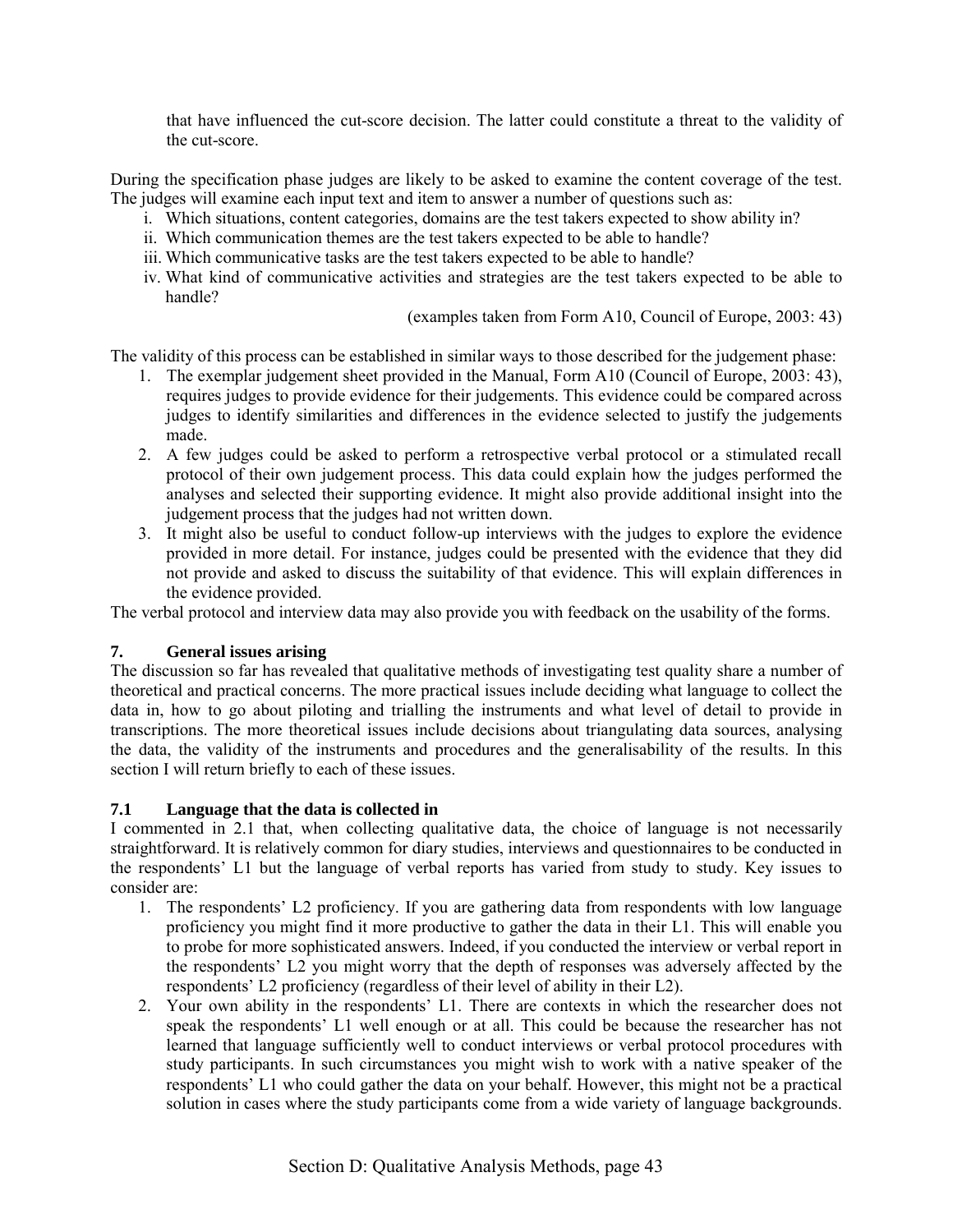For example, in Allwright & Banerjee's (1997) study the 38 respondents represented 20 different nationalities, and spoke a range of 13 different languages. It would have been impractical to arrange for these respondents to receive questionnaires in their L1 and to be interviewed in their L1. Indeed, this might have further complicated the interpersonal considerations that arose with using two interviewers working separately to gather the data (see 5.3, above, for more discussion).

3. The cognitive load of performing a task in the L2 but talking about it in the respondents' L1 might affect the processes that you are trying to capture. In such circumstances, you might wish to gather the data in the L2 so that this cognitive load is controlled.

### **7.2 Piloting and trialling**

It is important to pilot all the instruments that you use and to train everyone who will be involved in collecting data. Piloting of instrumentation is particularly important when you are gathering data using feedback methods such as questionnaires, observation checklists and interviews. Piloting is usually on a smaller scale than the main data collection phase but must be conducted with a comparable context and with a similar sample group of respondents. The purpose of the piloting stage is to check that the questions or observation prompts are eliciting the data that you are trying to capture and that your respondents understand the wording of the questions. Piloting also gives you feedback on your procedures for gathering the data. For instance, you can use piloting to establish the best time to administer a questionnaire or to check that your instructions and procedures are clear and efficient.

Observer- and interviewer-training is also important for successful data collection. Though the training phase could be combined with the piloting phase it is probably best to conduct observer and interviewer training after the instruments are finalised. As with piloting, training must be conducted in a comparable context to the live data collection context. In the case of observer training the data used can be prerecorded. Observers can be asked to complete the observation checklist while watching a video recording of a class, test performance or test administration. They can then discuss the notes they have taken, using the video-tape record to discuss the aspects of the lesson, test performance or test administration that they did not capture. This discussion should alert the observers to aspects of the observation context that they should pay particular attention to. It should also familiarise them with the observation instrument. This process can be repeated until you and the observers are confident that they are ready for live data collection.

Interviewer training is rather more complex. Though video-recordings are useful for familiarising interviewers with the interview structure and alerting them to possible pitfalls, it is also important to give interviewers one or two practice interviews. Each practice interview should be recorded so that they can be reviewed. The practice should help the interviewers to internalise the interview structure and should help them to conduct the interview more naturally (with less recourse to notes). The discussion should alert the interviewers to possible pitfalls in their own interviewing style.

#### **7.3 Transcribing the data**

If you intend to analyse your data using Conversation analysis you will need to adopt the detailed transcription scheme that I described in 3.1. For other types of analysis, however, you need to pick the most appropriate level of detail for your purposes (Silverman, 1993: 124). Silverman also advises that you should adopt transcription conventions that are achievable within your constraints of time and resources (1993: 124). For instance, in her study of the influence of different language proficiency levels upon studentsí experiences on academic courses, Banerjee (2003) was primarily interested in **what** her respondents said about their study experiences rather than in the nature of the interaction between herself and her research participants. Consequently, she adopted a very simple transcription scheme for her interview data: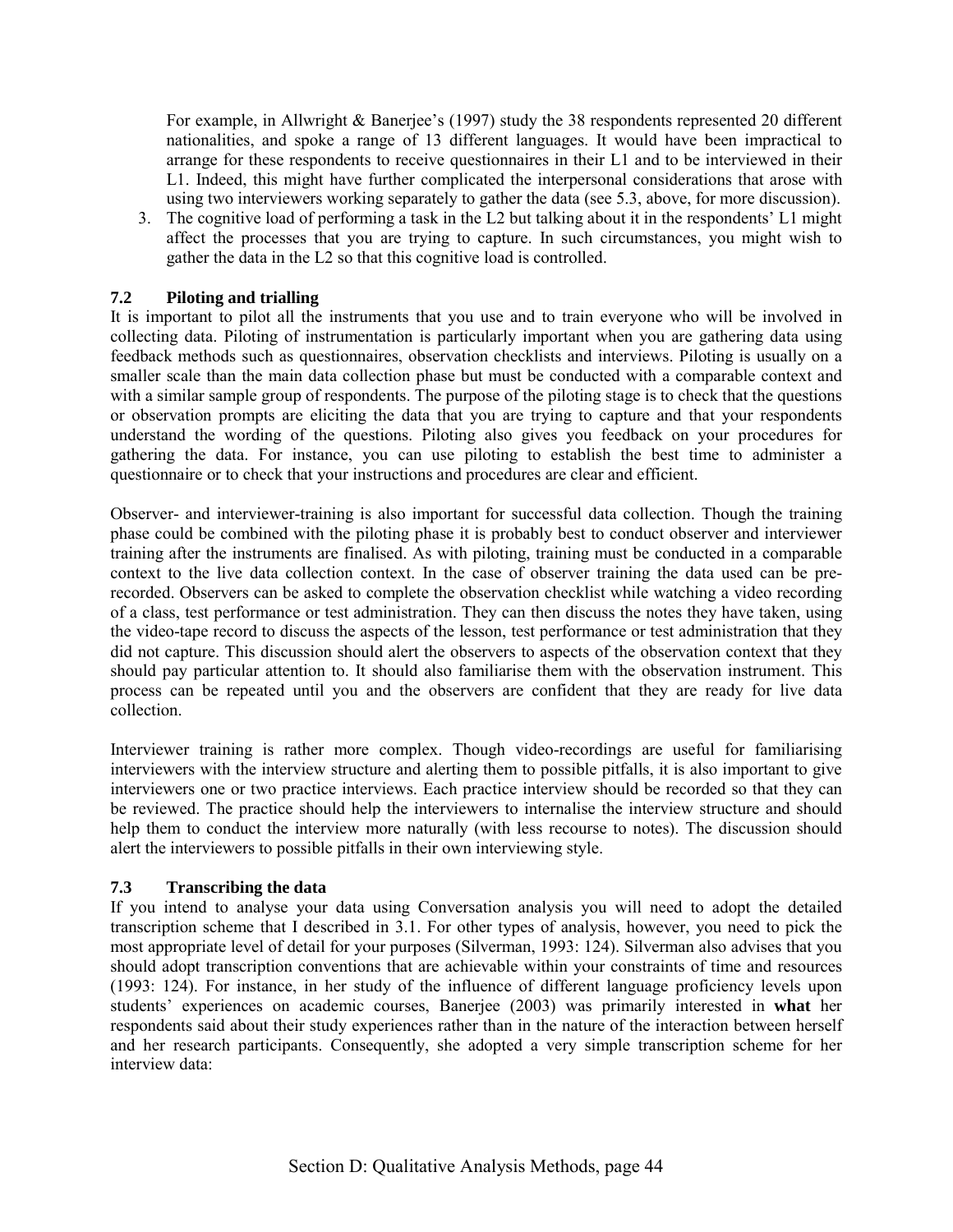| ,                                                | pause for breath during a thought.                                                                                                                                                                                                                                                                             |  |  |
|--------------------------------------------------|----------------------------------------------------------------------------------------------------------------------------------------------------------------------------------------------------------------------------------------------------------------------------------------------------------------|--|--|
|                                                  | pause at the end of a thought.                                                                                                                                                                                                                                                                                 |  |  |
| ? or $(?)$                                       | a question either to self or to other speaker.                                                                                                                                                                                                                                                                 |  |  |
| $:$ or $(!)$                                     | particular emphasis placed during utterance.                                                                                                                                                                                                                                                                   |  |  |
| sounds usually indicating thinking.<br>mmm or um |                                                                                                                                                                                                                                                                                                                |  |  |
| mhmm                                             | sound indicating agreement.                                                                                                                                                                                                                                                                                    |  |  |
| $\cdots$                                         | pause of any length.                                                                                                                                                                                                                                                                                           |  |  |
| [unclear]                                        | speech that could not be decoded.                                                                                                                                                                                                                                                                              |  |  |
|                                                  | $action/event$ occurring or co-occurring e.g. $[laughs]$ =<br>laughter from speaker; [tape ends] = end of side A or<br>recording. Also used for my own clarifications of what is<br>being referred to e.g. [1998/199 class] clarifies which<br>MBA class the speaker is referring to when she says<br>'class'. |  |  |

(Banerjee, 2003: Appendix 5J)

Banerjee (2003) captured repetitions and fillers (such as 'you know') but did not need, for her purposes, to capture the pace of delivery or pronunciation of her interview respondents. Similarly, she did not attempt to capture overlapping speech as this was not relevant to her analysis. Instead, she used standard punctuation (e.g. commas and full stops) to indicate natural pauses in delivery. However, she felt that nonverbal behaviour (e.g. laughter or a pause to check or read from a file) was relevant to her analysis so this was noted. Banerjee (2003) developed this transcription scheme iteratively while simultaneously analysing a subset of her data. This helped her to develop a transcription scheme with an appropriate level of detail.

It is important to note, however that you may not need to transcribe all (or perhaps any) of your data. In some cases it may be enough to listen to the recordings several times, taking detailed notes and transcribing only the most illuminating or colourful extracts. You can then report the broad themes thrown up by the analysis, flavouring it with appropriate extracts.

#### **7.4 Triangulation of data sources**

The perennial question that needs to be answered in any study is whether the data that was gathered was a true reflection of the reality it was intended to study. The triangulation of data sources refers to the gathering of data about a particular event or context from a number of different angles. If the data gathered from each of these perspectives or angles all suggests the same interpretation or conclusions, this can help to corroborate your claims.

Triangulation can be achieved in a number of ways. First, you could use two or more methods to collect your data from your respondents. For example, in their study of the effect of the TOEFL test on teaching Alderson & Hamp Lyons (1996) first interviewed the teachers and then followed this up by observing the teachers in both TOEFL-preparation and non-preparation classes. Another way of triangulating your data is to collect data from more than one source. For instance, if you were exploring the appropriacy of the content of a test you might ask three different groups to provide judgements – test developers, teachers and test-takers.

In addition to corroborating your analysis, triangulation provides opportunities for probing certain aspects of your data in more depth such as when you follow up a questionnaire with in-depth interviews with a sub-set of your sample.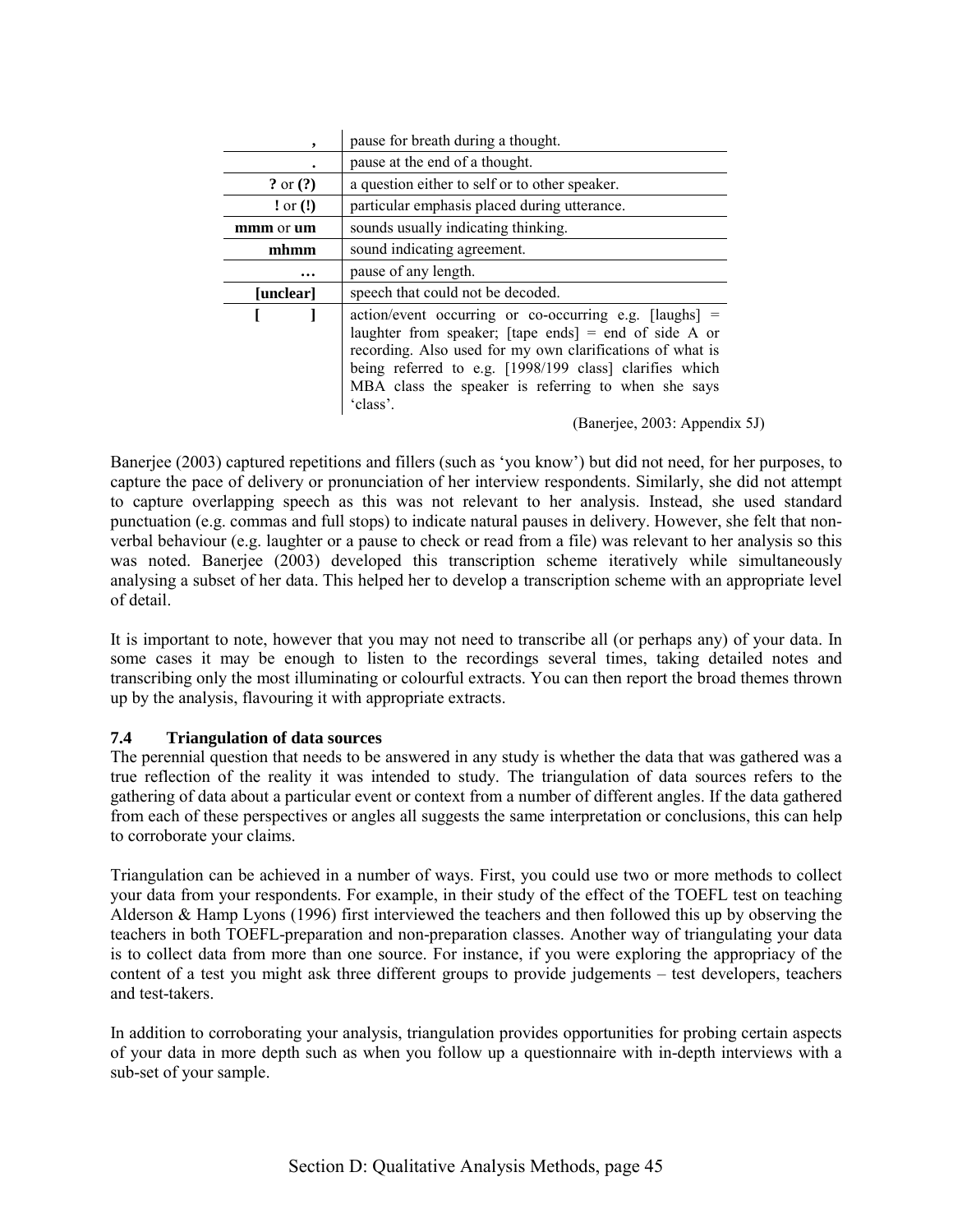### **7.5 Analysing the data**

Arguably, good analysis begins with the appropriate and accurate storage and transcription of data. Dey  $(1993: 74)$  argues that "[g]ood analysis requires efficient management of one's data". It is important, therefore, that data is stored in a format that allows you to search it easily and to compare different transcripts. This can be done manually by using a system of filing cards and annotated transcripts. You might begin by highlighting and annotating your transcripts with themes and codes. Quotations could be transferred onto a filing card and labelled with the theme that they represent. If a quotation represents more than one theme, you could either complete two filing cards (one for each theme) or you could devise a cross-referencing system.

The manual approach is easy to transport but clearly very labour intensive and could involve a lot of repetitive work. Therefore, researchers are increasingly using electronic tools. There are a number of software packages that support qualitative data analysis, some of which interface with statistical tools like SPSS (see 5.2, above). Two examples of these are Atlas-ti (http://www.atlasti.de) and QSR NUD\*IST (http://www.qsrinternational.com/products/ productoverview/product\_overview.htm). These programmes help researchers to apply multiple codes to their data and to build theories about how the codes might be related to one another.

Nevertheless, data analysis tools cannot actually perform the analyses. They simply support the analysis being done. This phase of the research process can be very daunting for, as Denzin argues, data analysis "is a complex, reflexive process" (1998: 316) that involves making sense of the data and then representing it in a coherent way that explains the interpretation taken. The first question that must be addressed, however, is how to approach the coding. Indeed, the assembled data can be very overwhelming (cf. Buck, 1994 and Feldman, 1995). It is important, therefore, to find a way into the data perhaps by first looking for answers to your initial research questions or by inspecting your data for themes that have emerged from your review of the literature. For instance, Buck (1994) used his initial research hypotheses as his starting point when analysing his data. Another alternative would be to adopt the Grounded Theory approach (Strauss & Corbin, 1998). Grounded theory refers to theory that is data driven. It demands that researchers should look for patterns in the data rather than attempting to impose a pre-existing theory or explanation.

Regardless of the approach you adopt, however, Brown & Rodgers (2002) emphasise the importance of coding data in a way that helps you to reveal its underlying patterns. While the coding categories that emerge are usually specific to the research being conducted (e.g. Alderson (1990) coded for reading processes), Brown & Rodgers suggest three important considerations:

- i. Are the code-categories clear and unambiguous?
- ii. Is the coding scheme reliable? Will alternative analysts code data in the same way?
- iii. Do the results of coding lead to useful analyses?

(2002: 64)

# **7.6 Validity, reliability, generalisability**

This focus of this chapter has been on validity and how to establish that a test is valid. It follows, therefore, that the methods used to establish test validity should themselves be valid. As the Manual argues, "[i]n an empirical validation, the data have to be analysed and interpreted thoughtfully and with full awareness of possible sources of uncertainty and error" (Council of Europe, 2003: 99). Indeed, Maxwell (1992: 279) warns that the legitimacy of qualitative research is threatened when it cannot consistently produce valid results. Indeed, this is true of all research but the problem is perhaps more acute for qualitative research because of its interpretive nature.

Alderson & Banerjee (2001) provide a practical approach to instrument validation. Drawing on the procedures already used in test validation, they suggest a number of simple measures that can reveal the transparency and clarity of the language used in the instrument as well as whether the options offered (e.g.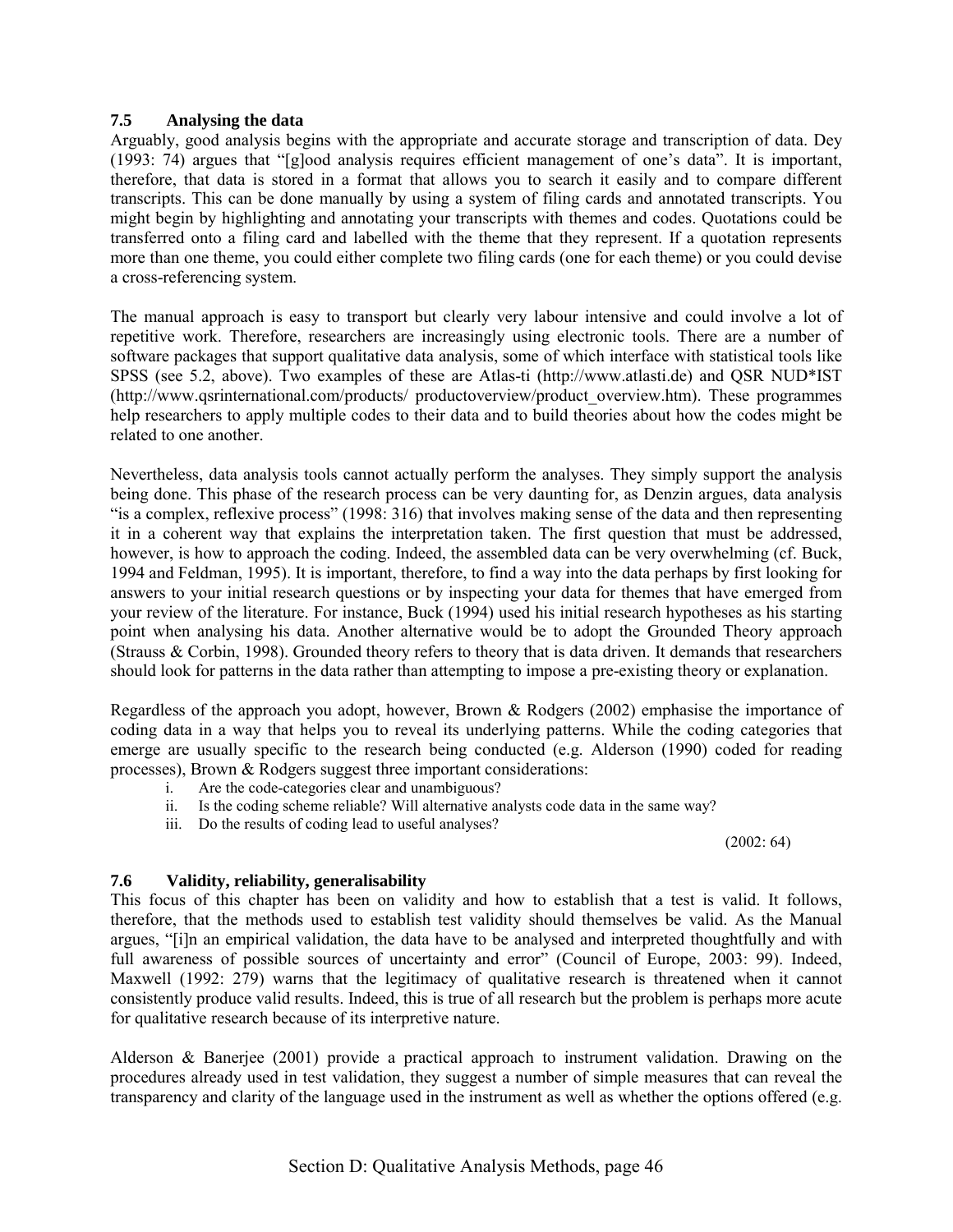never, sometimes, often) mean the same thing to different users and whether there are any gaps in the instrument. These measures include:

1. Reliability measures such as internal consistency (split-half measures), response stability (testretest), and consistency within and between raters.

Internal consistency measures are useful if you are gathering information about stake-holders attitudes towards the test or the effect of the test on their attitudes towards the language being tested. Such questionnaires typically include more than one item that is measuring the same issue. One would expect respondents to give comparable responses to items that are measuring the same issue.

Response stability is also most useful when validating questionnaires. Respondents can be asked to complete the questionnaire on day one and then again the next day. Alderson (1992) used this method in his study of the effect of an exchange programme upon students' language proficiency. He warned, however, that response stability must be checked item by item rather than by aggregating responses across items. Response stability measures can also be used in a modified form for interviews. In this case the respondents would be interviewed twice on consecutive days. The researcher and the respondent could then review the interviews together. Differences in the responses to each question could be discussed in order to establish whether the change in the response had been prompted by a difference in the phrasing of the question or the approach taken by the interviewer. It is important to recall, however, that interviews are a social event and some variability is to be expected and must be borne. The key, nevertheless, lies in minimising the effect of the interpersonal interaction between interviewer and respondent upon the data that is collected.

Establishing consistency within and between raters is important for the use of checklists and analytical frameworks. It is also important in all aspects of language analysis. To establish intrarater consistency, judges will need to complete the data collection instrument twice. The stability of the judgesí decisions could then be inspected. For instance, if a judge were applying Bachman & Palmerís (1996) Task characteristics framework to a reading test, he/she would need to complete the judgement on two separate occasions (perhaps on consecutive days). His/her judgements could then be compared for consistency. Similarly, if the judge was using a classroom observation instrument he/she would need to complete the checklist twice. In this case, the consistency check would have to be carried out with a video-recorded class. Similar procedures could be applied to establish intra-rater consistency. In this case the completed assessments/observations of two or more different judges would be compared. In both cases, it would be important to interview the judges as well in order to explore inconsistencies in the judgements. It will be important to establish whether any inconsistencies that occur have been caused by changes in the judges' interpretation of what they have been seeing (perhaps a training issue) or by problems with the wording of the instrument.

2. Validity measures such as investigations of content relevance and coverage, and of interpretations of question wording.

Investigations of content relevance and coverage are useful for questionnaires, checklists, task characteristics frameworks and interviews. For instance, if you were designing a speaking test observation checklist similar to the one designed by O'Sullivan et al.  $(2002)$ , you could ask expert judges (item writers, teachers etc) to discuss what they would expect the test to include and what they would expect a validation checklist to include. You could then show the judges the actual checklist and ask them to assess the content relevance and coverage of the instrument. This discussion might reveal areas of construct under-representation and/or construct irrelevant items.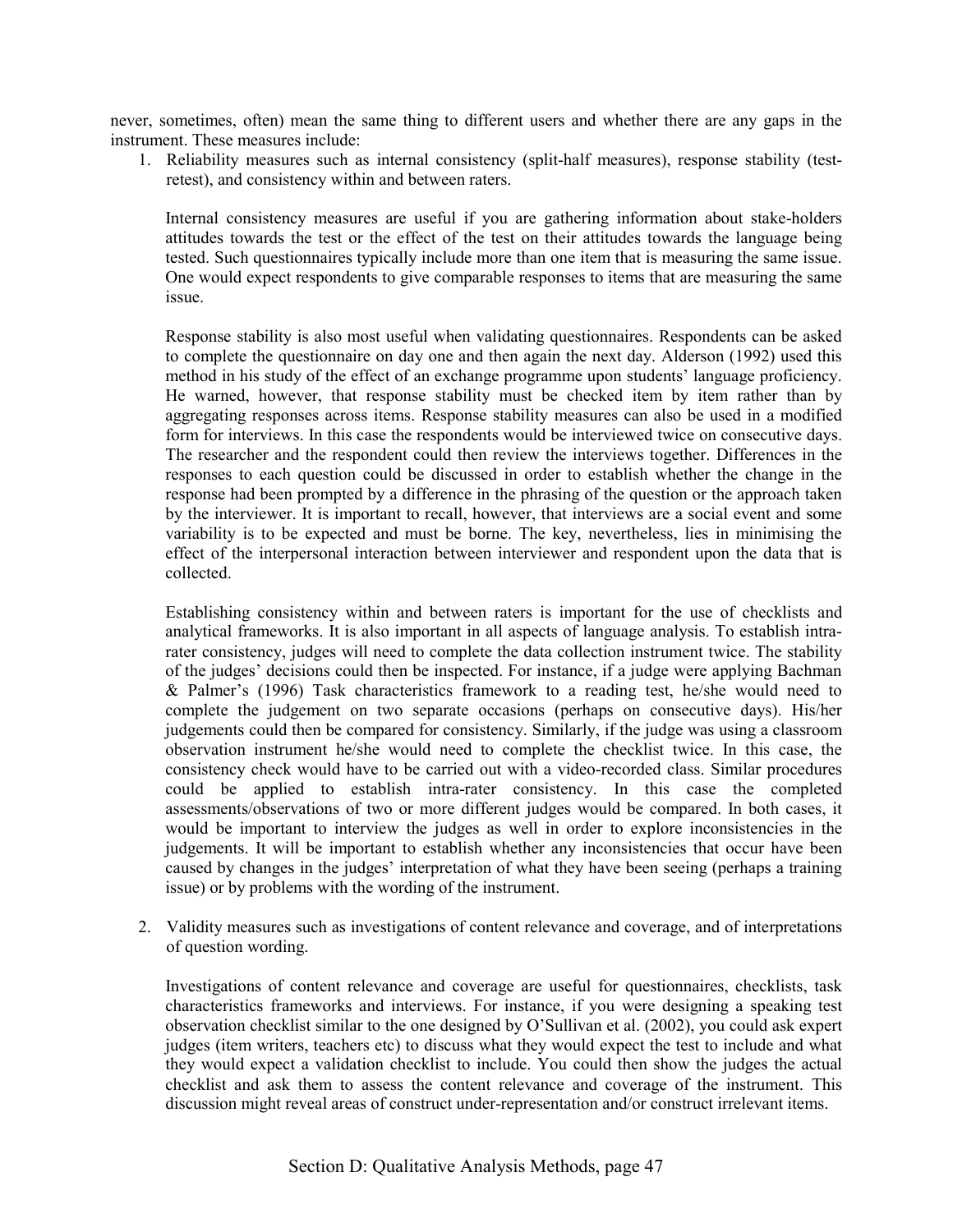Explorations of the way in which respondents interpret questions will help you to establish whether the respondents have understood the question in the way that it was intended. This is particularly useful for questionnaires and interviews but might also be useful in the validation of checklists. In the latter case you want to ensure that your observers have understood the categories they need to gather data under. Clearly, one way of exploring how respondents interpret interview and questionnaire prompts or observation categories would be to conduct a verbal protocol (e.g. Alderson, 1992 and Block, 1998). Alderson (1992) had designed a questionnaire to explore the benefits for their language proficiency of an exchange programme for university students across Europe. Alderson (1992) used verbal protocols to explore respondents' interpretations of the questionnaire items. Block (1998) replicated this methodology in his validation of an end-ofcourse evaluation form. Block (1998) was particularly interested whether different respondents interpreted the questionnaire items in the same way and also in whether they interpreted the points on the 1-5 rating scale in the same way. Block (1998) reported a high degree of variability in the respondents' interpretations of the questionnaire items and the rating scale. This had implications for Block's ability to aggregate and interpret the questionnaire results.

Foddy (1993:186) suggests an alternative approach to verbal reports, where respondents are asked to rephrase the questions in their own words. You could then analyse these reformulations according to four parameters:

- i. fully correct leaving out no vital parts
- ii. generally correct  $-$  no more than one part altered or omitted
- iii. partially wrong  $-\frac{1}{2}$  but indicating that the respondent knew the general subject of the question
- iv. completely wrong and no response

(Foddy, 1993: 186)

This approach is interesting because it could be less time-consuming than verbal protocols and might also circumvent some of the problems associated with gathering verbal report data (see 2.1 for this discussion).

Apart from validity, another area of concern for qualitative research is our ability to generalise from the study sample to the wider population. The key to this lies in the representativeness and size of our sample. However, as Lazaraton (1995: 465) argues, even if a result has been established on a large, randomly selected sample, this does not guarantee that it will apply to a particular individual. More importantly, Cronbach (1975) argues that all analyses are context bound:

Generalizations decay. At one time a conclusion describes the existing situation well, at a later time it accounts for rather little variance, and ultimately is valid only as history.

(Cronbach, 1975: 122) Cronbach suggests instead that, instead of focusing upon the generalisability of our results, we should make clear the effect of context upon the results, giving "proper weight to local conditions" (1975: 125). He also believes that "any generalization is a working hypothesis, not a conclusion" (1975: 125). These comments are important for they remind us that research is systematic, observant and reflective. It is important to be persuasive and to be seen to have paid attention all the data and to have attempted to account for all of it (rather than just the convenient bits of it). They also highlight the importance of the results having "explanatory power" (Strauss & Corbin, 1998: 267).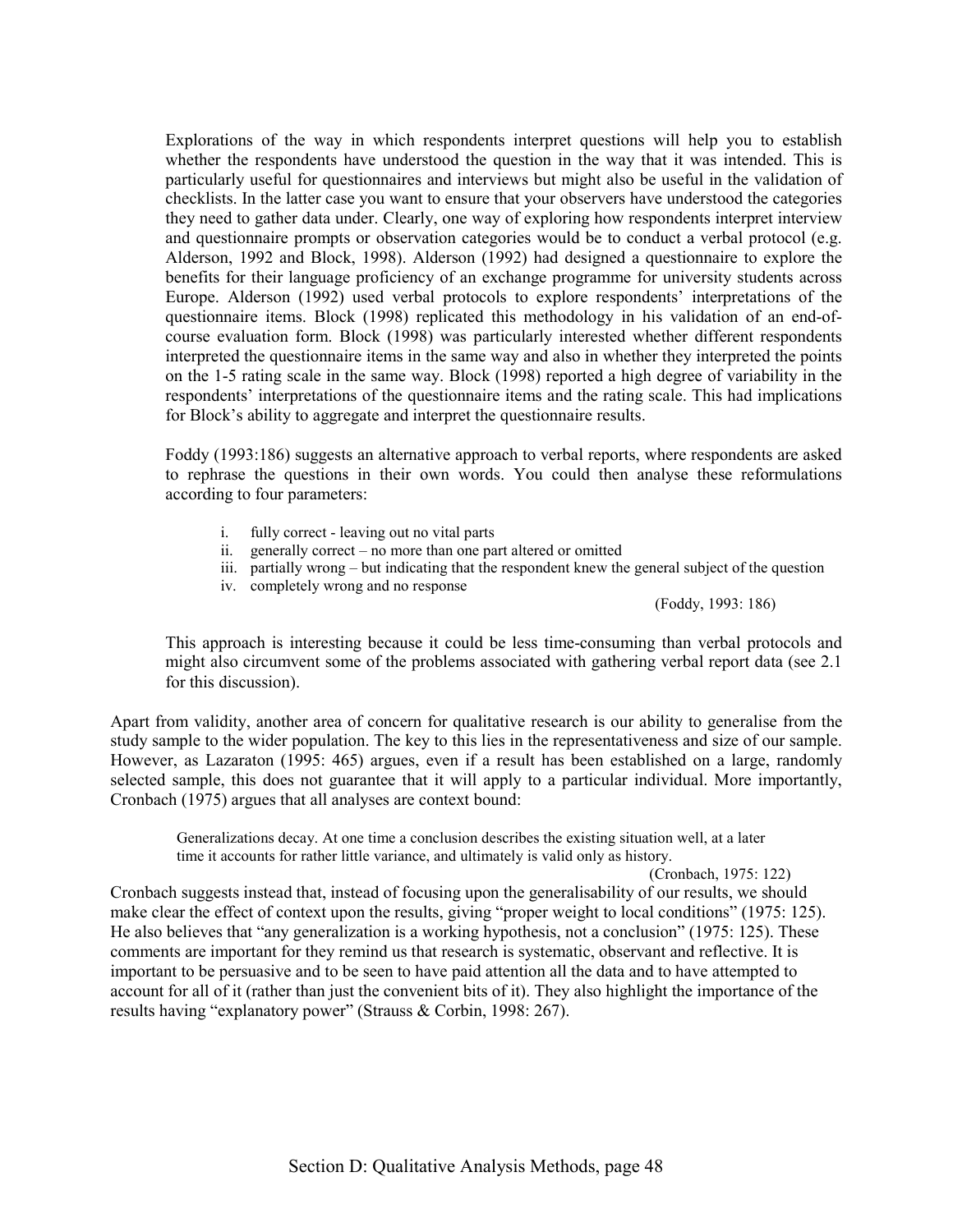# **8. Conclusion**

This section of the reference supplement has provided an overview of the range of qualitative methods available for investigating test quality. It has demonstrated the variety of options available and explained the key features of each. In addition, examples of research using the methods have been provided so that you can see how specific qualitative methods have been implemented. The final sub-section  $(7.1 - 7.6)$ has also addressed more general issues such as transcription and triangulation of data. The key messages of this section have been:

- 1. Qualitative methods have enormous power to explain and augment the statistical evidence we might gather to establish test quality.
- 2. Many of the methods are complimentary and can be used for the triangulation of data sources.
- 3. It is important to safeguard the validity and generalisability of your data collection methods in order to legitimise the inferences you draw from them.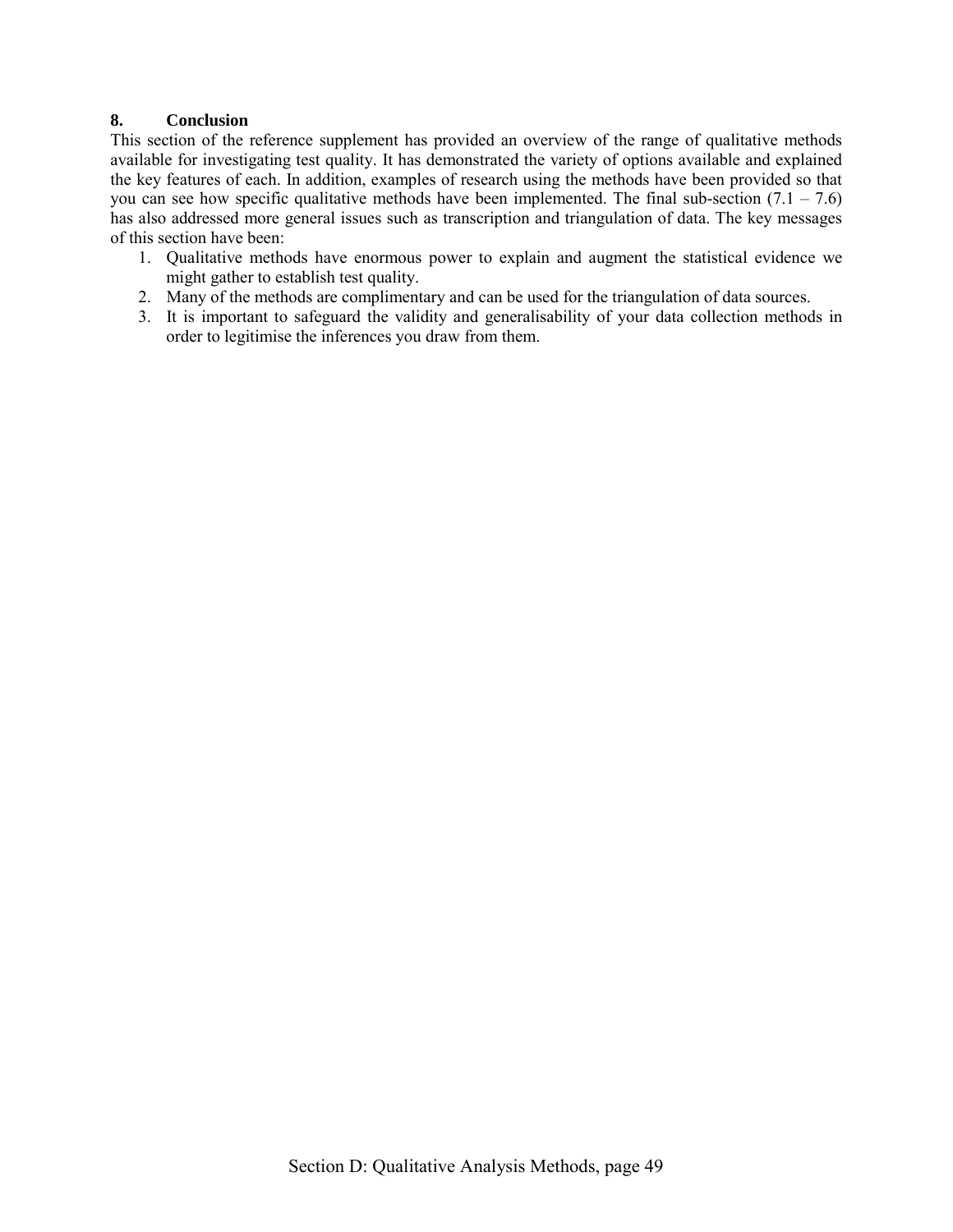#### **References**

- Alderson, J.C. (1990) Testing reading comprehension skills (part two): getting students to talk about taking a reading test (a pilot study), Reading in a Foreign Language,  $7(1)$ ,  $465 - 503$ .
- Alderson, J.C. (1992) Validating questionnaires, CRILE Working Papers 15, Lancaster: Department of Linguistics and English Language, Lancaster University.
- Alderson, J.C. (2000) Assessing reading, Cambridge: Cambridge University Press.
- Alderson, J.C. and Banerjee, J. (2001) Impact and washback research in language testing, in Elder, C., Brown, A., Grove, E., Hill, K., Iwashita, N., Lumley, T., McNamara, T. and O'Loughlin, K. (eds.) Experimenting with uncertainty: essays in honour of Alan Davies, Cambridge: University of Cambridge Local Examinations Syndicate,  $150 - 161$ .
- Alderson, J.C. and Hamp-Lyons, L. (1996) TOEFL preparation courses: a study of washback, Language Testing,  $13(3)$ ,  $280 - 297$ .
- Alderson, J.C. and Pižorn, K. (eds.) (2004) Constructing school leaving examinations at a national level  $$ meeting European standards, Ljubljana, Slovenia: The British Council & Državni izpitni center.
- Alderson, J.C. and Wall, D. (1992) The Sri Lankan O-Level evaluation project: fourth and final report, Lancaster University.
- Allan, A. (1992) Development and validation of a scale to measure test-wiseness in EFL/ESL reading test takers, Language Testing,  $9$ ,  $101 - 122$ .
- Allen, P., Fröhlich, M. and Spada, N. (1984) The Communicative Orientation of Language Teaching: An Observation Scheme, in Handscombe, J., Orem, R.A. and Taylor B.P. (eds) On TESOL í83: The Question of Control, Washington D.C.: TESOL.
- Allwright, J. and Banerjee, J. (1997) Investigating the accuracy of admissions criteria: a case study in a British university, CRILE Occasional Report 7, Lancaster: Lancaster University, Department of Linguistics and Modern English Language.
- Arnaud, P.J.L. (1984) The lexical richness of L2 written productions and the validity of vocabulary tests, in Culhane, T., Klein-Braley, C. and Stevenson, D.K. (eds.) Practice and problems in language testing, Occasional Papers No. 29, Department of Language and Linguistics, University of Essex,  $14 - 28$ .
- Bachman, L.F. (1990) Fundamental considerations in language testing, Oxford: Oxford University Press.
- Bachman, L.F., Davidson, F., Ryan, K. & Choi, I.C. (1995) An investigation into the comparability of two tests of English as a foreign language. The Cambridge-TOEFL comparability study, Cambridge: Cambridge University Press.
- Bachman, L.F. and Palmer, A.S. (1996) Language testing in practice, Oxford: Oxford University Press.
- Banerjee, J.V. (1996) UCLES Report: The design of the classroom observation instruments, unpublished report commissioned by the University of Cambridge Local Examinations Syndicate (UCLES), Cambridge: UCLES.
- Banerjee, J.V. (1999) Being an insider  $-a$  double-edged sword?, paper presented at the BAAL/ CUP Seminar 1999, Lancaster, U.K.
- Banerjee, J.V. (2003) Interpreting and using proficiency test scores, unpublished PhD dissertation, Lancaster University.
- Block, D. (1998) Exploring interpretations of questionnaire items, System,  $26, 403 425$ .
- Borg, W.R., & Gall, M.D. (1983) Educational Research: An Introduction (4th ed.) New York: Longman Inc.
- British National Corpus, maintained by the Oxford University Computing Services (http://www.natcorp.ox.ac.uk/)
- Brown, A. (1993) The role of test-taker feedback in the test development process: test-takers' reactions to a tape-mediated test of proficiency in spoken Japanese, Language Testing, 10(3), 277-303.
- Brown, A. (2003) Interviewer variation and the co-construction of speaking proficiency, Language Testing,  $20(1)$ ,  $1 - 25$ .
- Brown, A. and Hill, K. (1998) Interviewer style and candidate performance in the IELTS oral interview, in Woods, S. (ed.) IELTS Research Reports: Volume 1, Sydney, ELICOS,  $173 - 191$ .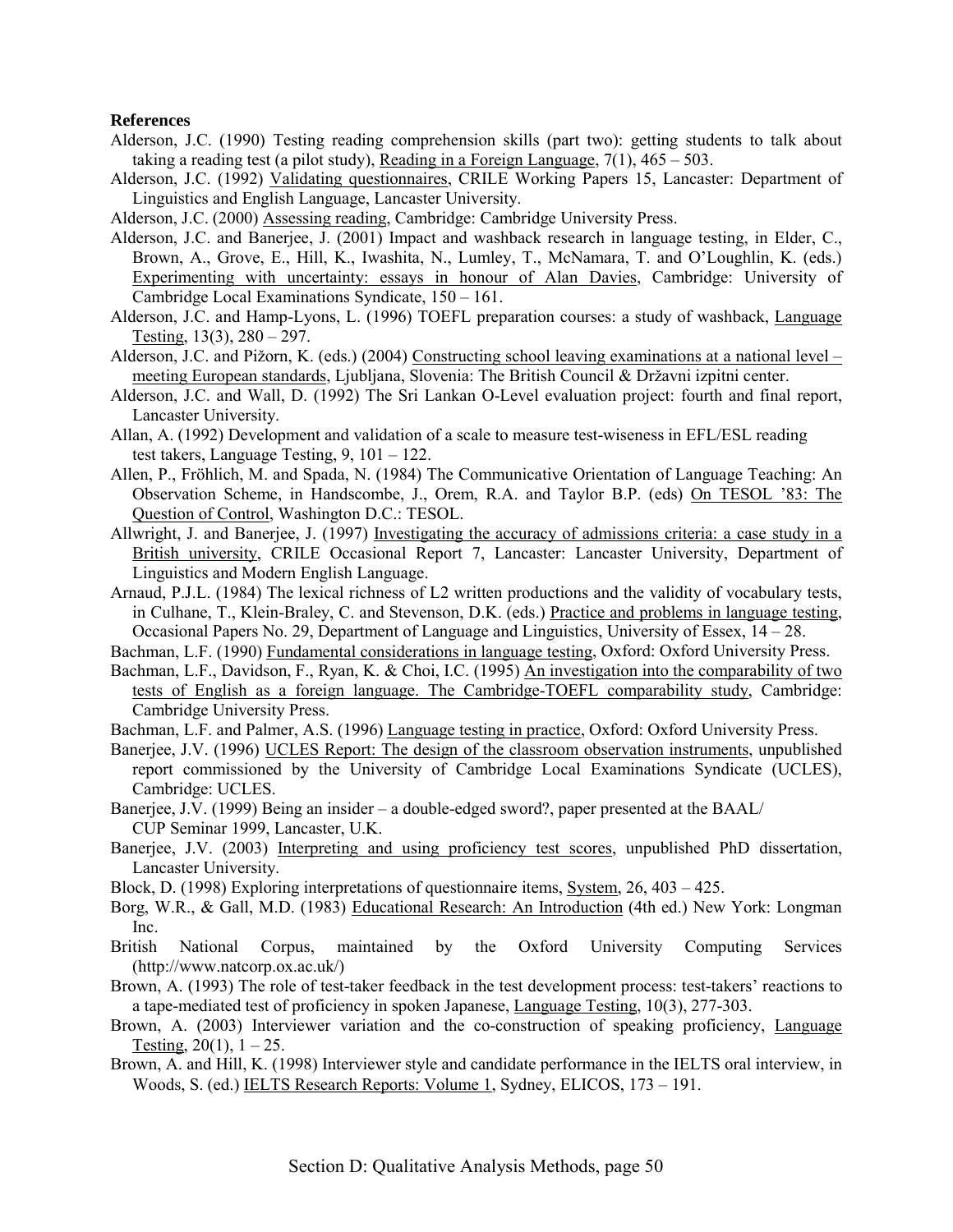Brown, A., and Lumley, T. (1997) Interviewer variability in specific-purpose language performance tests, in Huhta, A.., Kohonen, V., Kurki-Suonio L. and Luoma S. (eds.) Current Developments and Alternatives in Language Assessment, Jyväskylä: Centre for Applied Language Studies, University of Jyväskylä, 137 - 150.

Brown, J.D. and Rodgers, T.S. (2002) Doing second language research, Oxford: Oxford University Press.

- Buck, G. (1994) The appropriacy of psychometric measurement models for testing second language listening comprehension, Language Testing,  $11(2)$ ,  $145 - 170$
- Clapham, C. (1997) IELTS Research Report 3, The British Council, the University of Cambridge Local Examinations Syndicate and the International Development Project for Australian Universities and Colleges, Cambridge.
- Clapham, C. (1996) The development of IELTS: A study of the effect of background knowledge on reading comprehension, Cambridge: Cambridge University Press.
- Cohen, A (1984) On taking language tests: what the students report, Language Testing,  $1(1)$ ,  $70 81$
- Cohen (1994) English for academic purposes in Brazil: the use of summary tasks, in Hill, C. and Parry, K. (eds.) From testing to assessment: English as an international language, London: Longman,  $174 - 204$ .
- Council of Europe (2003) Relating Language Examinations to the Common European Framework of Reference for Languages: Learning, Teaching, Assessment (CEF), Strasbourg: Language Policy Division, Council of Europe
- Cresswell, J. W. (2003) Research design: qualitative, quantitative, and mixed methods approaches (2nd Edition), Thousand Oaks, CA: Sage Publications.
- Cronbach, L. (1975) Beyond the two disciplines of scientific psychology, American Psychologist, 30, 116  $-127.$
- Denzin, N.K. (1998) The art and politics of interpretation, in Denzin, N.K. and Lincoln, Y.S. (eds)
- Strategies of qualitative inquiry, Thousand Oaks, CA: Sage Publications, Inc., 313 344.
- Dey, I. (1993) Qualitative data analysis: a user-friendly guide for social scientists, London: Routledge.
- Dörnyei, Z. (2003) Questionnaires in second language research: construction, administration and processing, Mahwah, NJ: Lawrence Erlbaum Associates, Publishers.
- Eignor, D., Taylor, C., Kirsch, I. and Jamieson, J. (1998) Development of a scale for assessing the level of computer familiarity of TOEFL examinees, TOEFL Research Reports 60, Princeton, NJ: Educational Testing Service.
- Feldman, M.S. (1995) Strategies for interpreting qualitative data, Qualitative research methods series 33, Thousand Oaks, CA: Sage Publications, Inc.
- Foddy, W. (1993) Constructing questions for interviews and questionnaires: theory and practice in social research, Cambridge: Cambridge University Press.
- Fulcher, G. (2003) Testing second language speaking, Cambridge: Polity Press.
- Gass, S.M. and Mackey, A. (2000) Stimulated recall methodology in second language research, Mahwah, NJ: Lawrence Erlbaum Associates, Publishers.
- Ginther, A. and Grant, L. (1997) Effects of language proficiency and topic on L2 writing, paper presented at the annual conference for Teachers of English to Speakers of Other Languages, Orlando, Florida, March 1997.
- Green, A. (1998) Verbal protocol analysis in language testing research: a handbook, Studies in Language Testing 5, Cambridge: University of Cambridge Local Examinations Syndicate.
- Hale, G., Taylor, C., Bridgeman, B., Carson, J., Kroll, B. and Kantor, R. (1996) A study of writing tasks assigned in academic degree programs, TOEFL Research Report No. 54, Princeton, NJ: Educational Testing Service.
- Halvari, A. and Tarnanen, M. (1997) Some aspects on using qualitative procedures to ensure comparability across languages within a testing system, in Huhta, A., Kohonen, V., Kurki-Suonio, L. and Luoma, S. (eds.), Jyväskylä: Centre for Applied Language Studies, University of Jyväskylä, 127 – 136.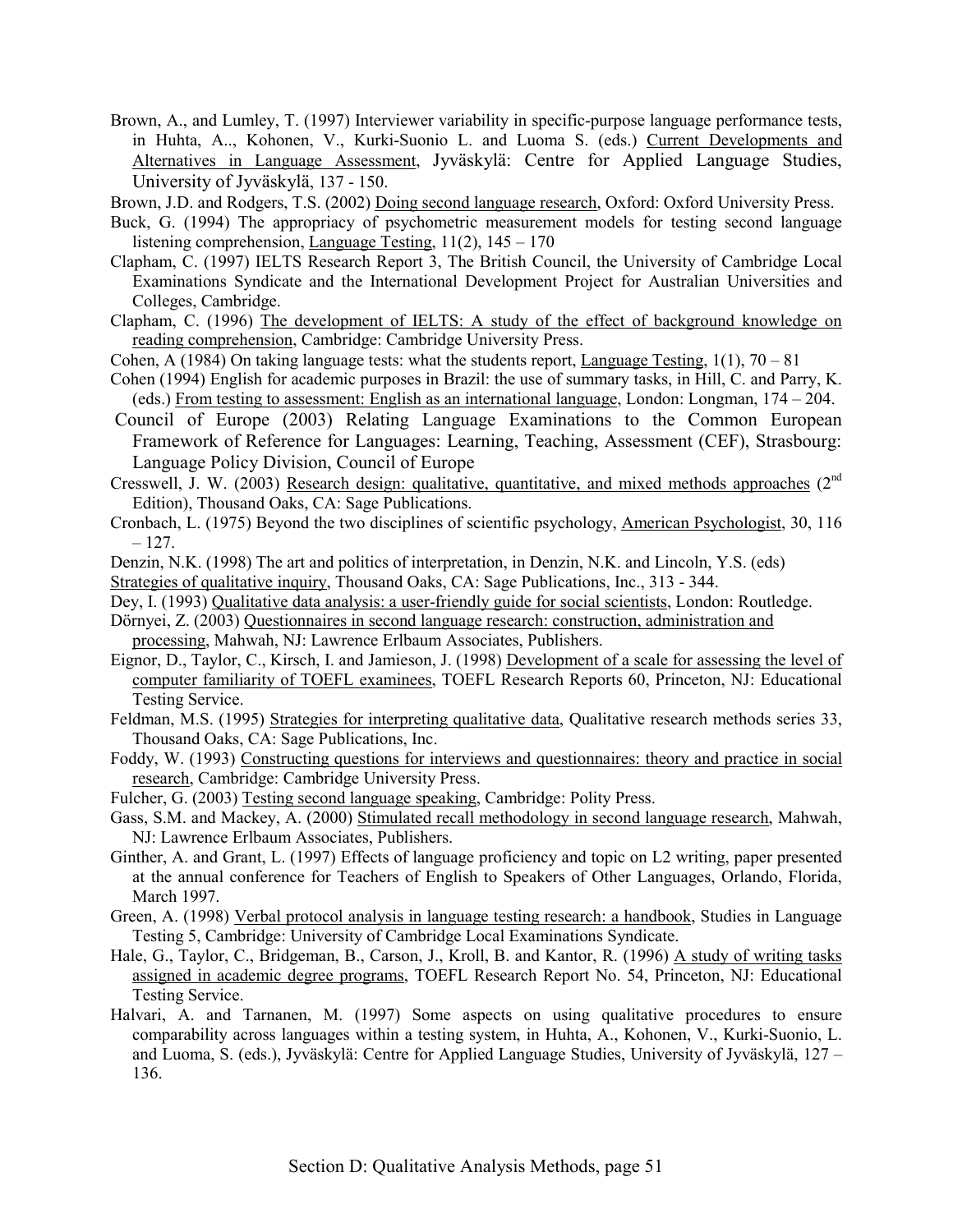- Hambleton, R. (2001) Setting performance standards on educational assessment and criteria for evaluating the process, in Cizek, G. (ed.) Setting performance standards: concepts, methods and perspectives, Mahwah, NJ: Lawrence Erlbaum Associates, Publishers, 89 – 116.
- Heritage, J. (1984) Garfinkel and ethnomethodology, Cambridge: Polity.
- Herington, R. (1996) Test-taking strategies and second language proficiency: is there a relationship?, unpublished MA dissertation, Lancaster University.
- Horák, T. (1996) IELTS impact study project, unpublished MA assignment, Lancaster University.
- Hutchby, I. and Wooffitt, R. (1998) Conversation Analysis: An Introduction, Cambridge: Polity Press.
- Kane, M.T. (2001) So much remains the same: conceptions and status of validation in setting standards, in Cizek, G.J. (ed.) Setting performance standards: concepts, methods and perspectives, Mahwah, NJ: Erlbaum,  $53 - 88$ .
- Kelly, P. (1991) Lexical ignorance: the main obstacle to listening comprehension with advanced foreign language learners, IRAL,  $24$ ,  $135 - 149$ .
- Kim, S. (2004) A study of development in syntactic complexity by Chinese learners of English and its implications on the CEF scales, unpublished MA dissertation, Lancaster University.
- Kirsch, I., Jamieson, J., Taylor, C. and Eignor, D. (1998) Computer familiarity among TOEFL examinees, TOEFL Research Reports 59, Princeton, NJ: Educational Testing Service.
- Kormos, J. (1999) Simulating conversations in oral-proficiency assessment: a conversation analysis of role play and non-scripted interviews in language exams, Language Testing,  $16(2)$ ,  $163 - 188$ .
- Laufer, B. (1991) The development of L2 lexis in the expression of the advanced language learner, Modern Language Journal,  $75, 440 - 448$ .
- Laufer, B. and Sim, D.D. (1985) Measuring and explaining the reading threshold needed for English for Academic Purposes texts, Foreign Language Annals,  $18, 405 - 411$ .
- Lazaraton, A. (1995) Qualitative research in Applied Linguistics: a progress report, TESOL Quarterly,  $29(3)$ ,  $455 - 472$ .
- Lazaraton, A. (2002) A qualitative approach to the validation of oral language tests, Cambridge: UCLES/CUP.
- Leech, G., Rayson, P. and Wilson, A. (2001) Word frequencies in written and spoken English: based on the British National Corpus, London: Longman.
- Li, W. (1992) What is a test testing? An investigation of the agreement between students' test taking processes and test constructors' presumption, unpublished MA Thesis, Lancaster University.
- Low, G. (1996) Intensifiers and hedges in questionnaire rating scales, Evaluation and Research in Education,  $2(2)$ ,  $69 - 79$ .
- Lumley, T. (2002) Assessment criteria in a large-scale writing test: what do they really mean to the raters?, Language Testing,  $19(3)$ ,  $246 - 276$ .
- Marinič, Z. (2004) Test quality, in Alderson, J.C. and Pižorn, K. (eds.) (2004) Constructing school leaving examinations at a national level – meeting European standards, Ljubljana, Slovenia: The British Council & Državni izpitni center, 179 – 192.
- Maxwell, J.A. (1992) Understanding and validity in qualitative research, Harvard Educational Review,  $62(3)$ ,  $279 - 300$ .
- Mishler, E.G. (1986) Research interviewing: context and narrative, Cambridge, Mass.: Harvard University Press.
- Moser, C.A. and Kalton, K. (1971) Survey Methods in Social Investigation (2nd ed.) Aldershot, Hants.: Gower.
- OíLoughlin, K. (1995) Lexical density in candidate output, Language Testing, 12(2), 217-237.
- O'Loughlin, K. (2002) The impact of gender in oral proficiency testing, Language Testing,  $19(2)$ ,  $169 -$ 192.
- OíSullivan, B, Weir, C.J. and Saville, N. (2002) Using observation checklists to validate speaking tasks, Language Testing,  $19(1)$ ,  $33 - 56$ .
- Oppenheim, A.N. (1992) Questionnaire design, interviewing and attitude measurement, London: Pinter Publishers Ltd.